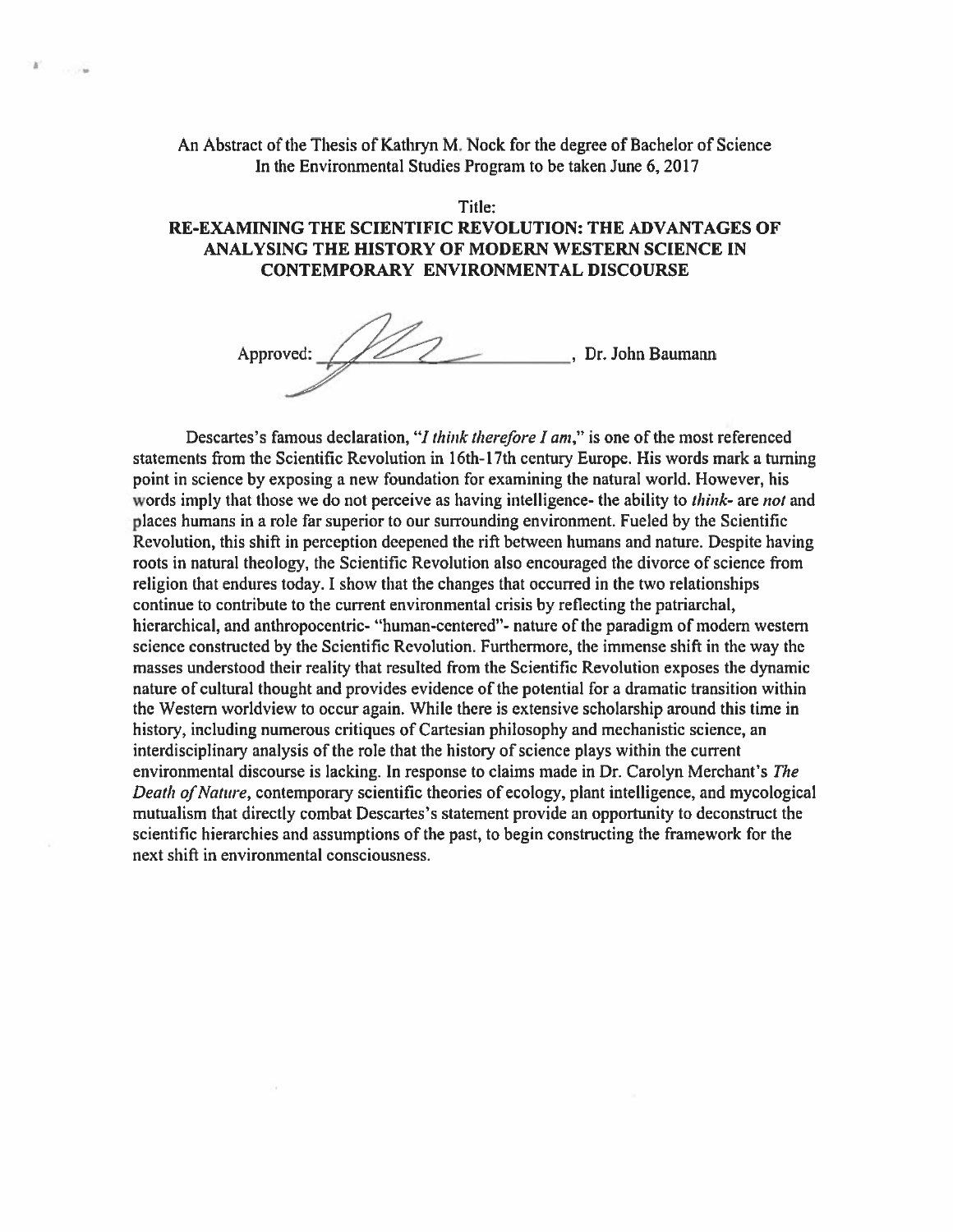# RE-EXAMINING THE SCIENTIFIC REVOLUTION: THE ADVANTAGES OF ANALYSING THE HISTORY OF MODERN WESTERN SCIENCE IN CONTEMPORARY ENVIRONMENTAL DISCOURSE

# By: KATHRYN M. NOCK

# A THESIS

Presented to the Environmental Studies Program of the University of Oregon In partial fulfillment of the requirements For the degree of Bachelor of Science University of Oregon June 2017 An Abstract of the Thesis of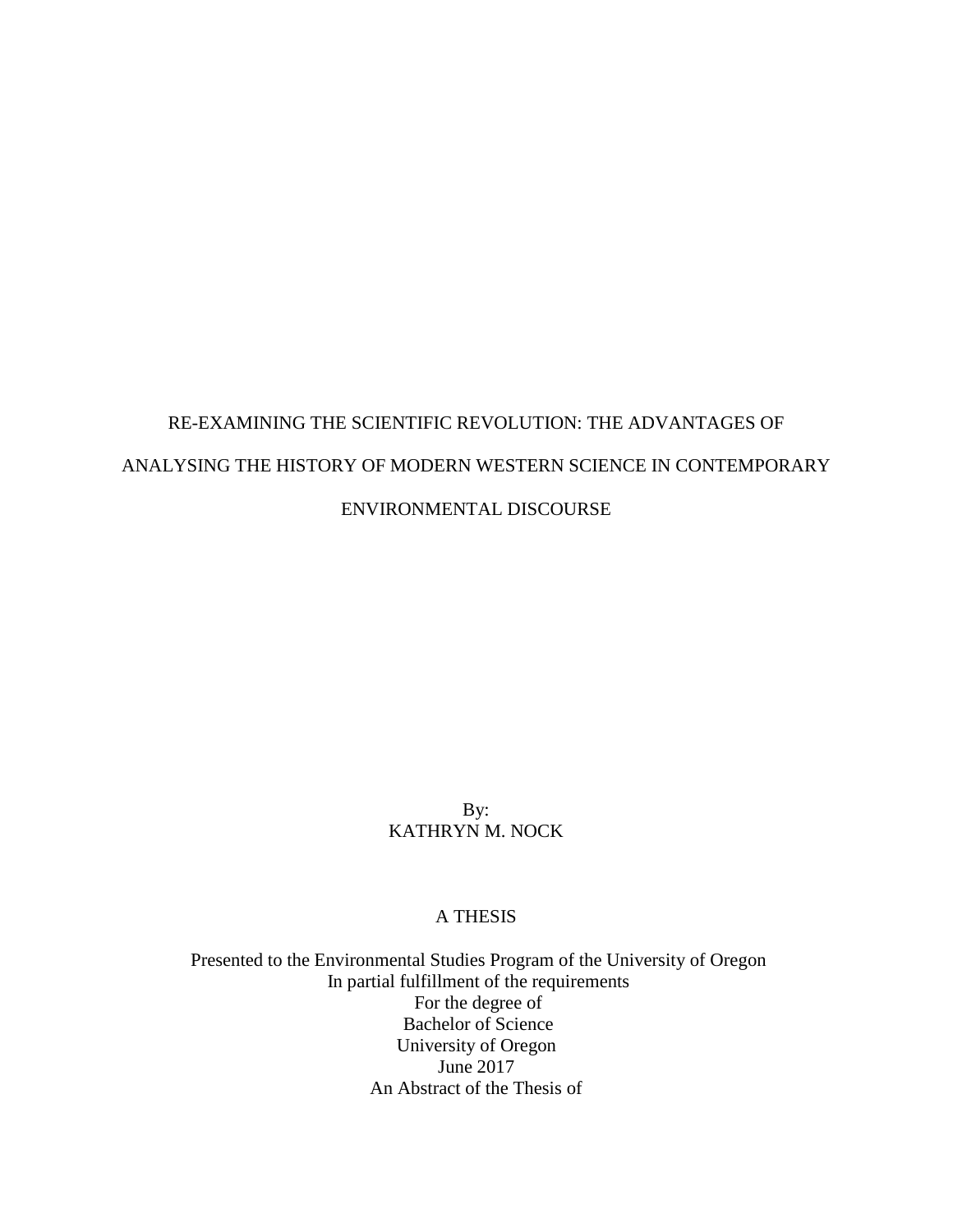#### Kathryn M. Nock for the degree of Bachelor of Science

## In the Environmental Studies Program to be taken June 6, 2017 Title:

# RE-EXAMINING THE SCIENTIFIC REVOLUTION: THE ADVANTAGES OF ANALYSING THE HISTORY OF MODERN WESTERN SCIENCE IN CONTEMPORARY ENVIRONMENTAL DISCOURSE

Approved: Dr. John Baumann

Descartes's famous declaration, "*I think therefore I am*," is one of the most referenced statements from the Scientific Revolution in 16th-17th century Europe. His words mark a turning point in science by exposing a new foundation for examining the natural world. However, his words imply that those we do not perceive as having intelligence- the ability to *think*- are *not* and places humans in a role far superior to our surrounding environment. Fueled by the Scientific Revolution, this shift in perception deepened the rift between humans and nature. Despite having roots in natural theology, the Scientific Revolution also encouraged the divorce of science from religion that endures today. In this essay I show that the changes that occurred in the two relationships continue to contribute to the current environmental crisis by reflecting the patriarchal, hierarchical, and anthropocentric- "human-centered"- nature of the paradigm of modern western science constructed by the Scientific Revolution. Furthermore, the immense shift in the way the masses understood their reality that resulted from the Scientific Revolution exposes the dynamic nature of cultural thought and provides evidence of the potential for a dramatic transition within the Western worldview to occur again. While there is extensive scholarship around this time in history, including numerous critiques of Cartesian philosophy and mechanistic science, an interdisciplinary analysis of the role that the history of science plays within the current environmental discourse is lacking. In response to claims made in Dr. Carolyn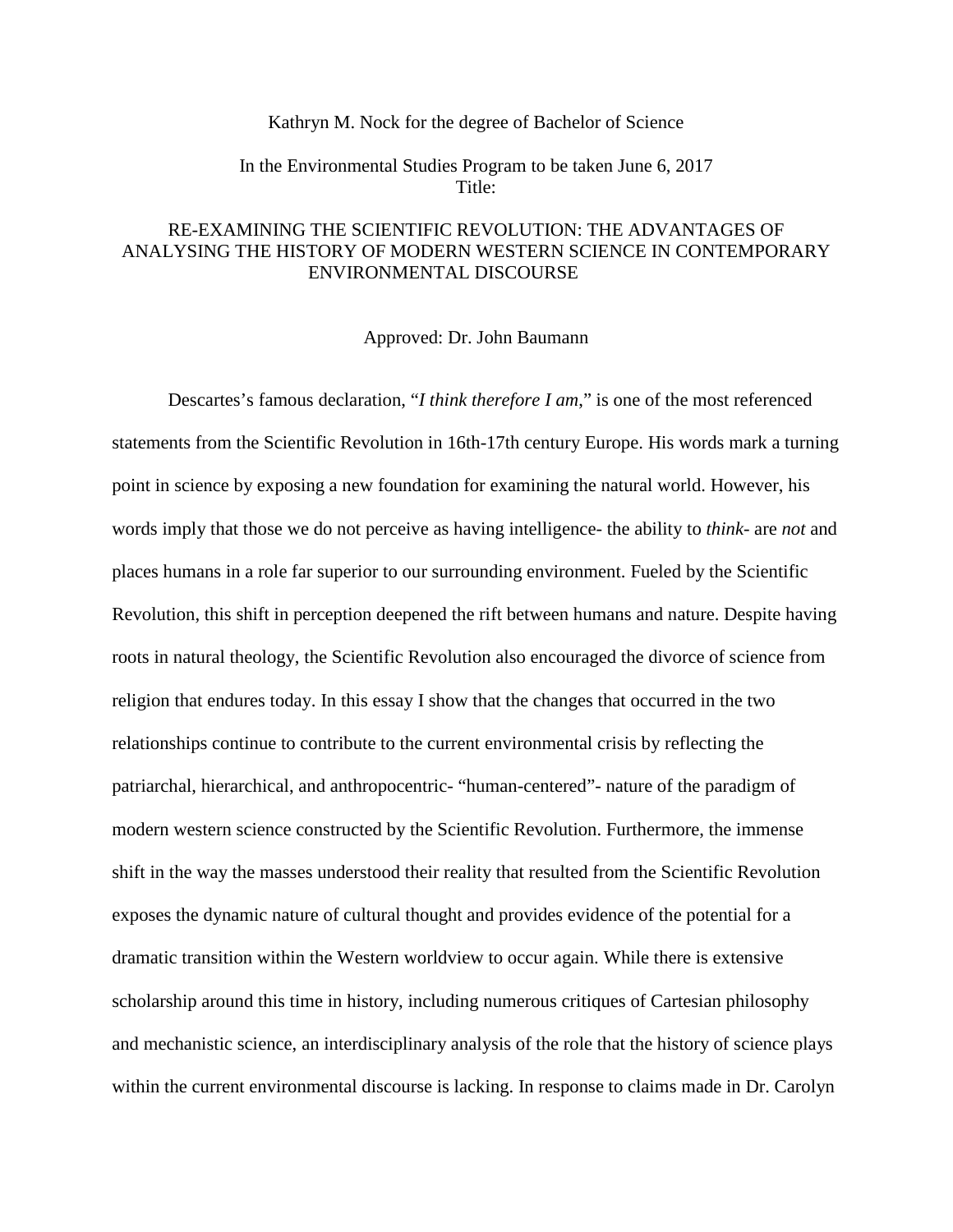Merchant's *The Death of Nature*, contemporary scientific theories of ecology, plant intelligence, and mycological mutualism that directly combat Descartes's statement provide an opportunity to deconstruct the scientific hierarchies and assumptions of the past, to begin constructing the framework for the next shift in environmental consciousness.

## *Introduction*

It was at the end of a lab meeting when an ecology professor, one of the leading investigators in the ecology lab I work in, casually made a comment that brought my entire interpretation of environmental science into question. She laughed and shrugged, seemingly unaware of the profound nature of her statement, as she commented that I had made a mistake in confusing environmentalists and ecologists. This lead me to wonder- how could one possibly be an ecologist and not be an environmentalist? This question soon lead to a larger one- how compatible is modern science with environmentalism?

The root to understanding the complexity of my boss's statements comes from examining the roots of modern western science and the role that they play in constructing the paradigm we use to understand the representation, responsibility, and expectation of science in the discourse around nature as the threats facing our environment grow in scale and caliber. This essay is an collection of resources that have been compiled and brought into conversation for the purpose of creating a platform or starting point for bringing together the history of modern western science, the conceptualization of science in the contemporary western world view, and particularly, the way both of these impact the way we perceive the relationship between humans and the nonhuman world.

The way science is interpreted- its purpose, its definition, and its capabilities- within contemporary western culture remains ambiguous and lacks a universal understanding even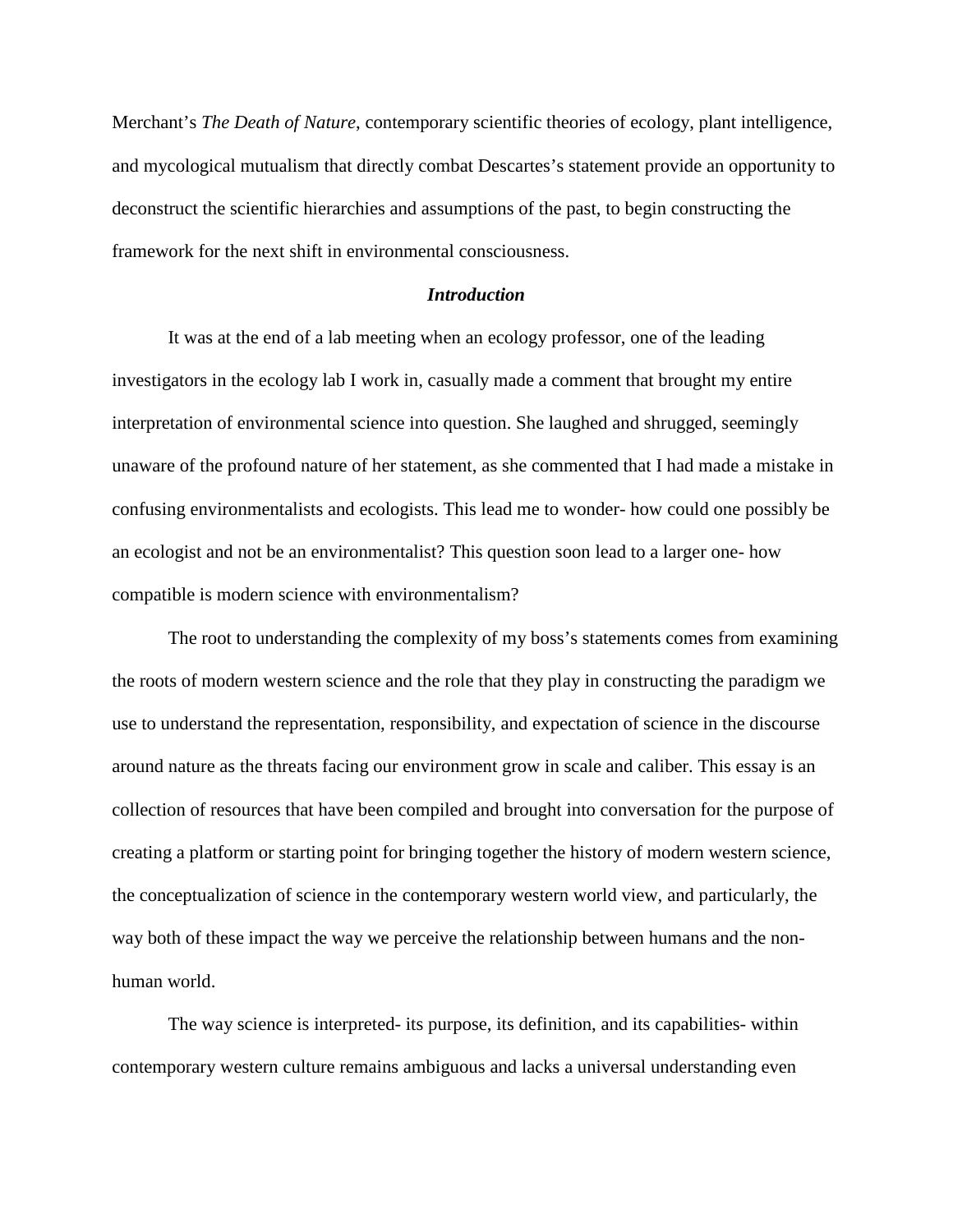within the boundaries of academia. The malleable definition of science is evident in the first volume of J. D. Bernal Cohen's *Science in History,* when he refers to it as both an ordered technique, yet also as rationalized mythology (Cohen, 18). Science has been credited for miraculous medical cures, but has also been used as an excuse for genocide and biological warfare. Additionally, science has unlocked the door to a deeper understanding of much of the workings of the universe and provided enormous amount of quantifiable evidence for climate change, but has this come without consequences?

In a world where peer reviewed scientific information has become something that has to be protested for in the streets, what expectations have we placed on science and what role does it play in our collective western epistemology? Science as "knowledge" as its Greek etymology suggests, or science as objective fact? Science as a weapon, or science as a cure? Science as the alternative to religion, or science as a religion in itself? Science as a savior from the threat of climate change? But what about science, western modern science in particular, as a *cause* of the current environmental crisis? During a period of catastrophic environmental degradation, it is necessary to re-examine the role science plays in the western culture and the role it plays within the current environmental discourse.

To address this challenge, I have compiled an anthology of literature from a multitude of disciplines that offer different perspectives within the conversation around understanding what has lead us to our current understanding of science in the west. They also examine the implications our current perception of science has on the way we interact with and study our environment. Additionally, they address how acknowledging the assumptions that are responsible for the construction of the paradigm of science we exist within today can be used as a tool to dictate the way we will understand, discuss, and teach science in the future.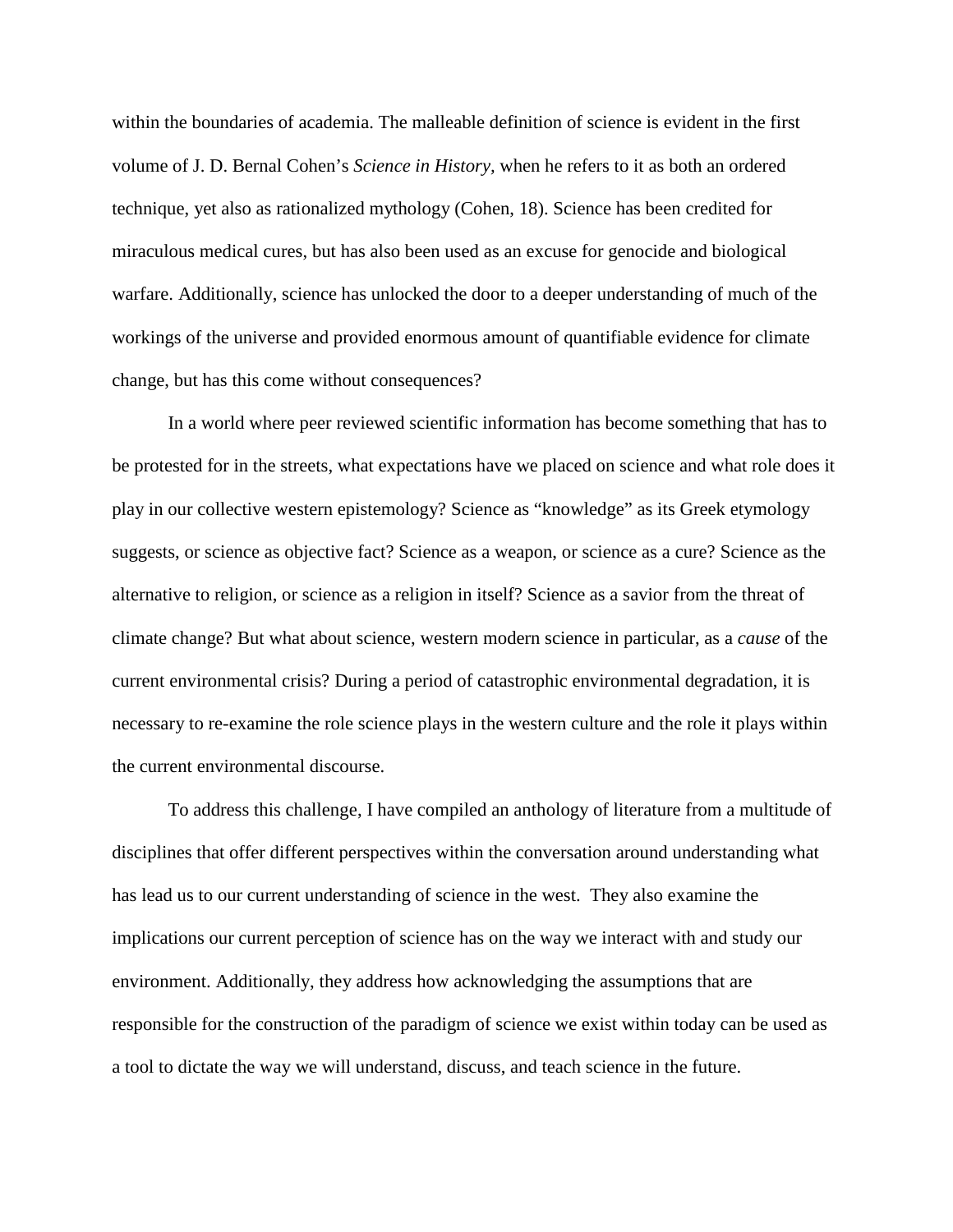This essay leans heavily on responding to Dr. Carolyn Merchant's examination of the crossroads of social issues, ecological theories, and the history of science. In *The Death of Nature- Women, Ecology and the Scientific Revolution*, Merchant notes the necessity of reexamining the values and philosophies upheld in the culture surrounding the birth of modern science. She acknowledgement that they encouraged the construction of a version of modern science that is patriarchal, anthropocentric, and hierarchical regarding the dynamic it creates betweens humans and the non-human world. On her accord it is, "by critically reexamining history from these perspectives, we may begin to discover values associated with the premodern world that may be worthy of transformation and reintegration into today's and tomorrow's society" (Merchant, xxiii). She claims that the Scientific Revolution of sixteenth-seventeenth century western Europe is a pivotal period for analysis due to its vast influence on the construction of the scientific paradigm that we exist in today and equates it with the "rise of modern science" (Merchant, 290). Historian Stephen Wootten supports the importance of the rapid change experienced by the educated elite during this period, and points out that it remained unmatched by any other time in history before the technological revolution of the twentieth century (Wooten, 11). Wootten articulates the lasting impacts of the discoveries of this transitional period when he writes:

"Since 1572 the world has been caught up in a vast scientific revolution that had transformed that nature of knowledge and the capacities of humankind. Without it there would be no Industrial Revolution and none of the modern technologies on with we depend; human life would be drastically poorer and shorter and most of us would live in unremitting toil. How long it will last, and what its consequences will be, it is far too soon to say; it may end in nuclear war, or ecological catastrophe, or (thought this seems much less likely) with happiness, peace, and prosperity" (14).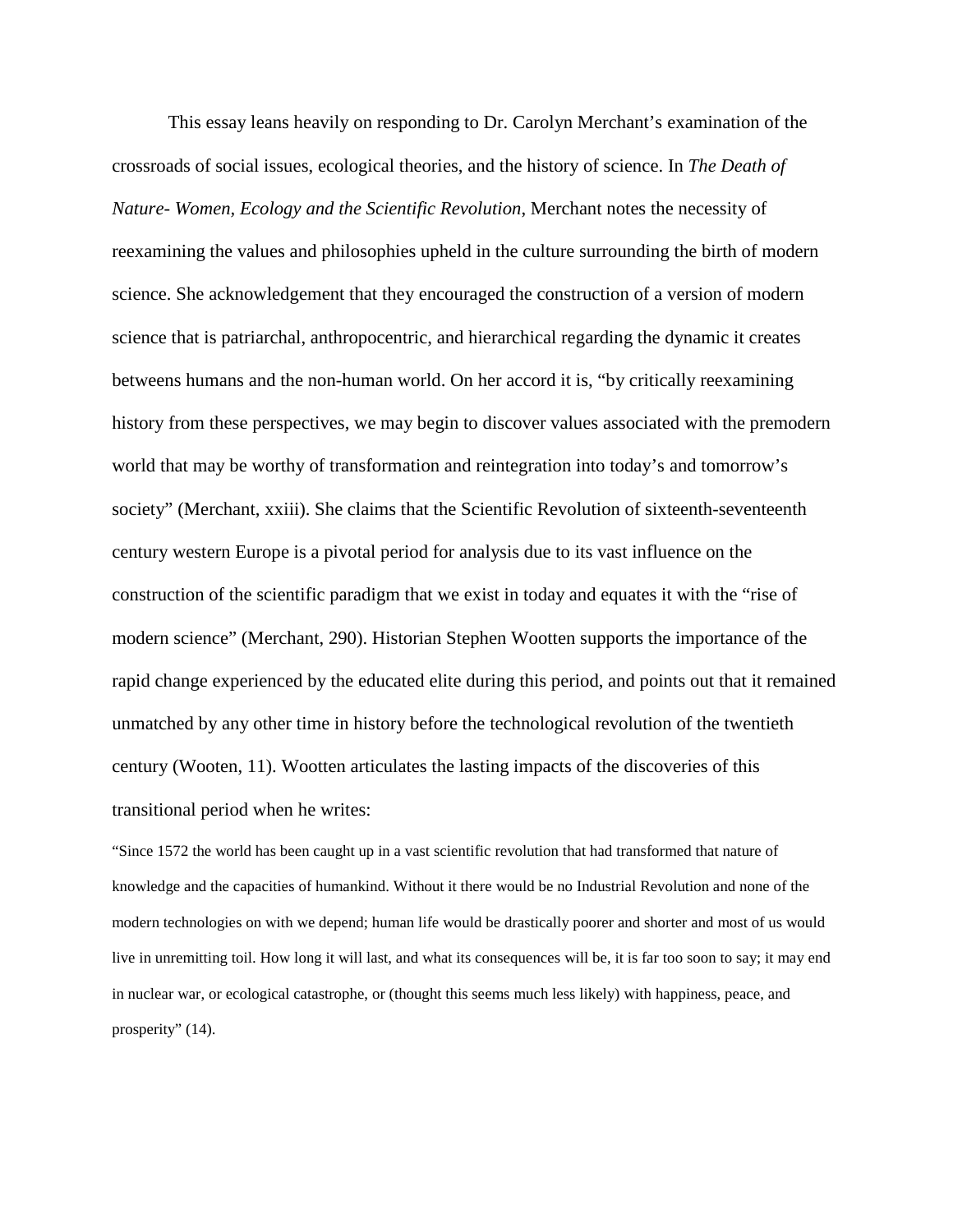While specific discoveries during the Scientific Revolution will be referenced throughout this essay, the timeline of discoveries and equations in the centuries included are not the focus of this project. It is the cultural implications of what those advancements meant outside of the laboratory in the construction of the western worldview that are of greater interest in this inquiry. The philosophical values encouraged by the Scientific Revolution will be introduced and critiqued by Rosemary Radford Ruether, Fritjof Capra, and Peter Hay, in addition to Merchant and Wootten.

Alternative perspectives that directly oppose the paradigm of science that resulted from the Scientific revolution will be presented as a response to a request Merchant makes in the conclusion of *Death of Nature*. She claims that the exploration of decentralized and less hierarchical structures for science are only beginning to be acknowledged, and emphasizes that a sustainable future, along with human survival, depends on the integration of ideals around how science influences the way we interact with the environment (295). It is here that the bulk of my research lies- in introducing alternative ways for thinking about "science." Our interpretation of modern western science must expand and evolve into a paradigm that endorses a new set of values that are less discipline specific, less anthropocentric, and less mechanistic.

James Lovelock's Gaia Hypothesis, Stephen Harrod Buhner's questioning of scientific hierarchies through allotting agency to non-human organisms, Suzanne Simard's research on plant communication, and Stefano Mancuso's work on plant intelligence, suggest that there are different way of thinking about the natural world that are compatible with environmental values. The way scientific revolutions occur and intellect progresses will be examined using Thomas Kuhn's, *The Structure of Scientific Revolutions,* along with the work of Margaret Osler.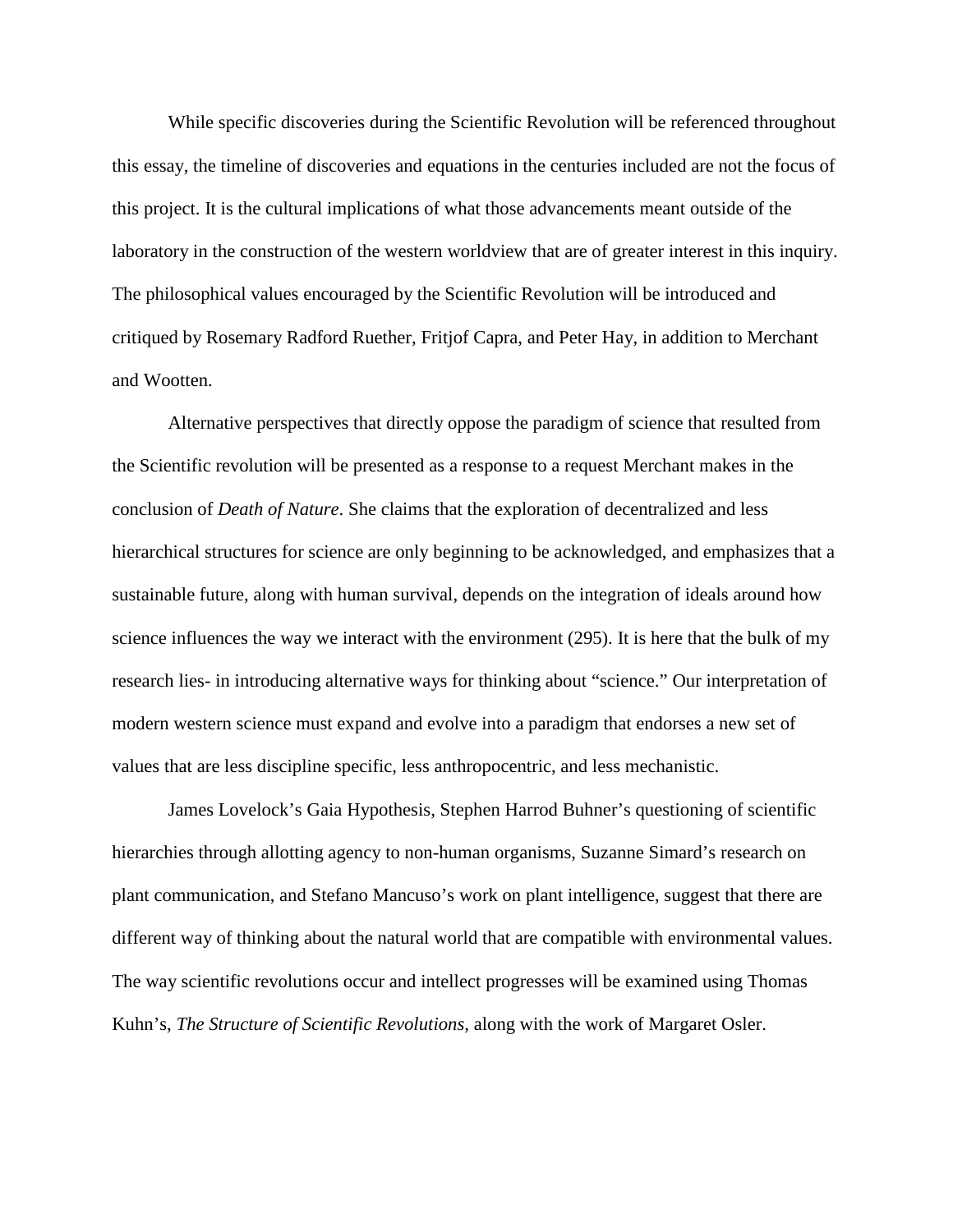Additionally, the question of if "modern" science even exists will be brought into question by Bruno Latour.

Another introductory note I would like to express is the number of assumptions that this paper is performing under. When trying to deconstruct the complexity of ideas I have laid out, I have consciously chosen to make a number of generalizations regarding the terms *we*, *western modern science*, and especially *the environment*. *We* refers to the collective body of westerns participating in a society largely influenced by capitalism, technology, and Christianity. *Western modern science* refers to the paradigm of science following the Scientific Revolution. Despite the controversial argument surround the term, in this essay, *environment* refers to the natural world humans are surrounded by.

The goal of this essay is a deeper understanding of the role science plays in the western worldview in hopes of foreseeing the way that role will change in the future as our lifestyles are forced to change as a result of the changing climate. In addition, I would like to strongly acknowledge the complexities and depth of each idea introduced. Each is worth a lifetime of study on its own behalf. In no way do I wish to present the Scientific Revolution as the only, first, or most important moment in scientific history, nor as a model that all intellectual revolutions occur within.

This exploration excludes an adequate record of scientific achievements in the traditional East by only referencing the central concepts of Eastern philosophy by contrasting them with those of the West. In addition, this essay fails to appropriately address the class, gender, and racial determinants of who has historically been allowed access to formal contributions and publications in the natural and physical sciences. It is specifically the environmental consequences of western science, in opposition to indigenous or eastern, that this essay explores.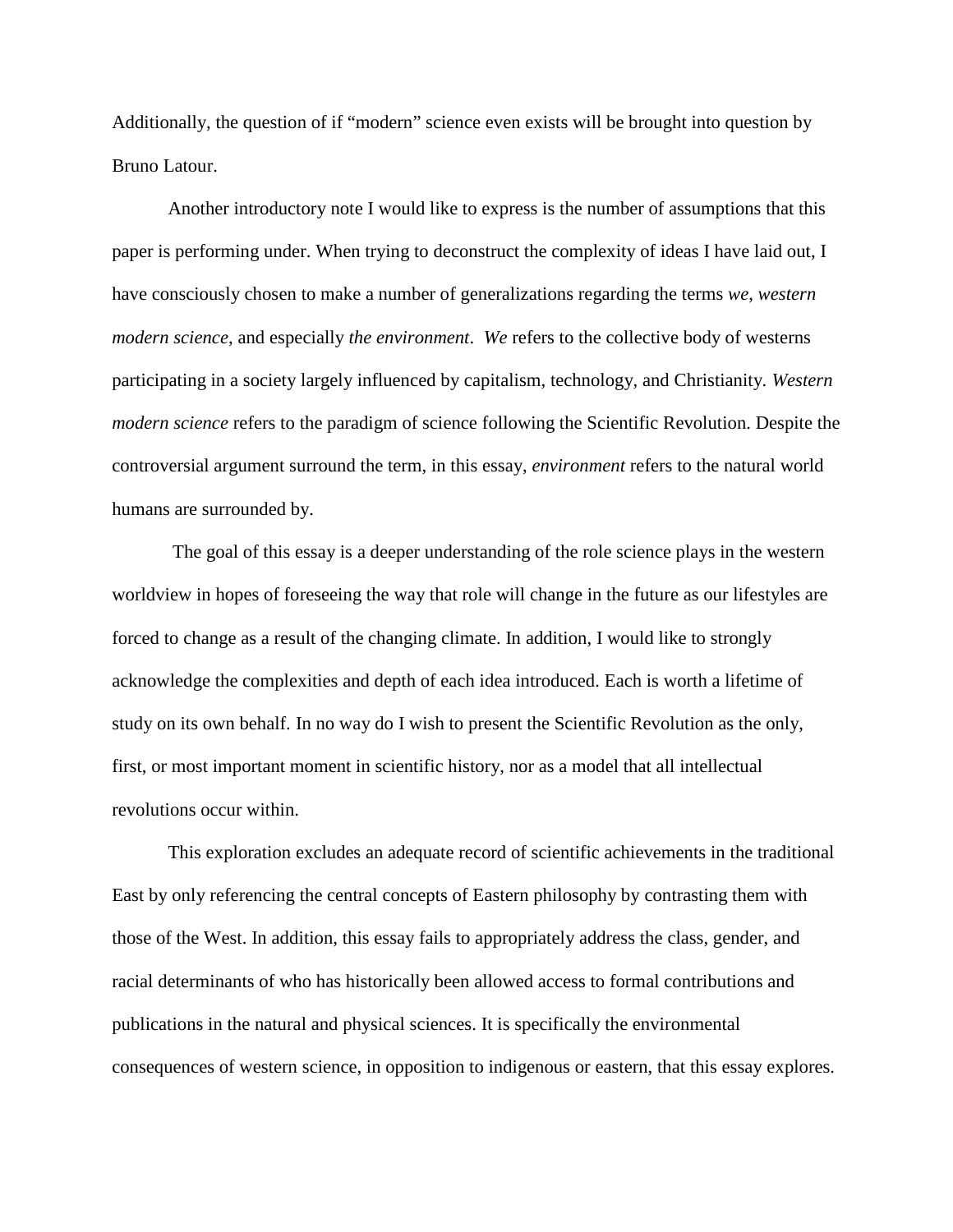Lastly, this work will take the assumed understanding of the historical connection between women and nature. Extensive scholarship exists on ecofeminism, many of which are acknowledged throughout this paper including Merchant and Ruether. Through history, women and nature have been exploited simultaneously at the extend of the progression on the middleclass white man (Merchant, 75, Ruether, 330). Merchant articulates that due to the patriarchal and stereotypical label imposed upon both throughout history and the liberation of both is interconnected as is their past (Merchant, xxi).

#### *The Birth of Modern Western Science*

Only through examining the formation of a worldview and scientific paradigm that dictates the domination of both women and nature can we fully understand the roots of our current ecological crisis (Merchant, xxi). It is necessary to examine the Scientific Revolution as more than just a turning point in the history of science, but in the context of the history of the western worldview as a whole including science, religion, and philosophy. Historians generally agree that the period sanctioned as the "birth of modern science" begins with the Copernican revolution 1543, and concluded with the discovery of Newtonian physics in 1678- the later being a discovery referred to by Wootten as, "the end of the beginning" (Wootten, 5). Though the emphasis of this essay is not the particular discoveries that occurred in the science, to understand the cultural and philosophical impacts, a general, though in this case greatly simplified, timeline must be understood.

Throughout the Middle Ages, Western Europeans maintained a relatively stable cultural understanding of the way their world functioned that was strongly upheld by the Catholic church (Wootten, 70). The canon of science preserved Greek and Roman concepts surround truth, logic and reason as pillars of scientific understanding  $(70)$ . As the Renaissance developed in the  $12<sup>th</sup>$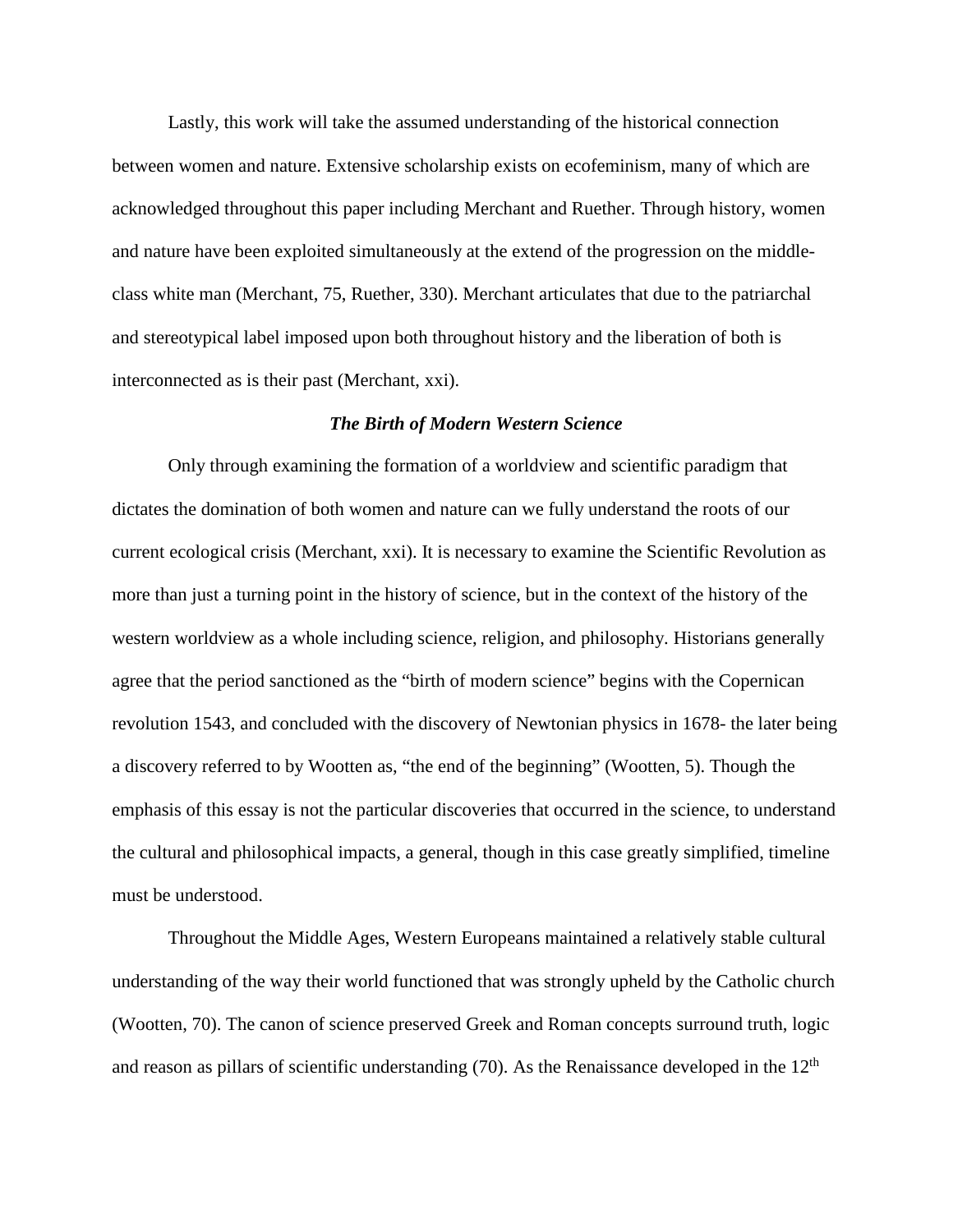century, advancements that were made in botany and anatomy drew the doctrinal passivity of the past into question. This reconsideration elevated to a larger scale when Nicholas Copernicus (1473-1543) began to study heavenly bodies that inspired conclusions regarding the way the universe functioned that were in direct opposition to the beliefs upheld by the Catholic church (104). The Catholic church relied on Aristotelianism, geocentrism, and the Bible to construct their understanding of reality (61).

Upon the arrival of the  $17<sup>th</sup>$  century, Francis Bacon's philosophy of empiricism and inductive reason was in full-swing of constructing the parameters of what would eventually become the modern scientific method. An understanding of the telescope, Rene Descartes' advancements in mathematics, and Johannes Kepler's (1571-1630) discoveries about planetary motion allowed Galileo Galilei (1564 1642) the tools he needed to grant the heliocentric theory the evidence it needed to be accepted among physicists. Galileo's discovery directly opposed the teachings of the Catholic church and resulted in his famous conviction of heresy in 1633 (280). The work of Kepler and Galileo largely influenced Sir Isaac Newton (1643-1727) whose discoveries surrounding the functions of the universe made obtainable through calculus, and Newtonian Physics is often seen as the finale of the Scientific Revolution (212, 380).

Merchant highlights that its significance lies in the Scientific Revolution's classification as "the crucial period when our cosmos ceased to be viewed as an organism and became instead a machine" (xx). There was a radical paradigm shift based on the discovery that Earth was not the center of the universe, and that our planet was constricted to the same set of natural laws as all planetary bodies. The church was no longer the only source of explanation of truth, the observation and manipulation of nature now told a more complex and quantifiable tale (Wootten, 460).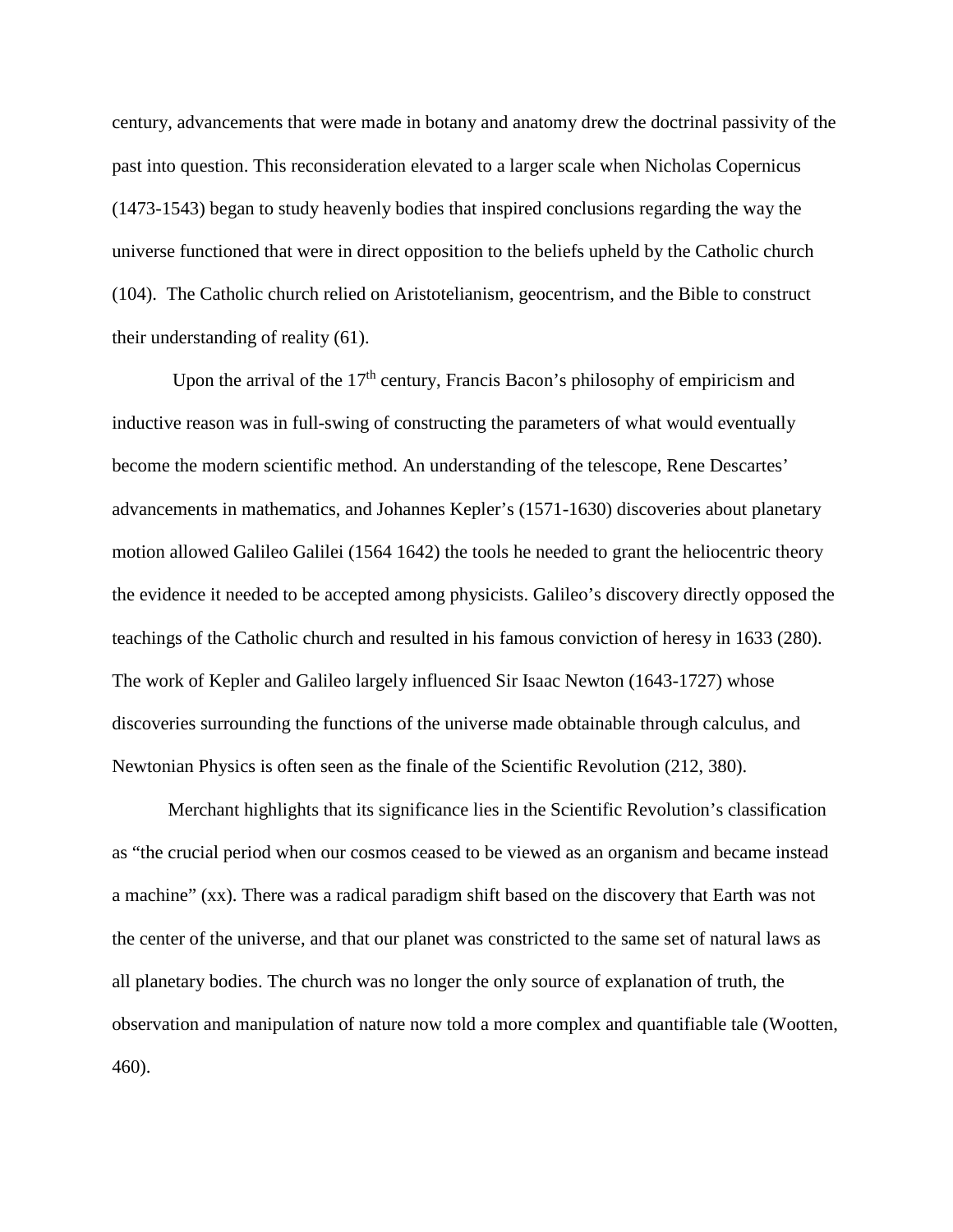## *"Fathers of modern science"*

Merchant suggest that the lasting effect of the time period surrounding the Scientific Revolution can be accomplished through the reevaluation of the people often attributed as the "fathers of modern science" (xxi). Though Newton, Galileo, Kepler, and Copernicus, among others, are all undoubtedly essential players in the transition toward the world of methodological science, it is a title most often attributed to Sir Francis Bacon (1561-1626) and René Descartes (1596-1650) due to their lasting influence in both western science and western philosophy (Merchant, xxi, Ruether, 194). Both men were religious, and abided by the principles of natural theology- the use of science as a method for getting closer to God by closely examining His creation (Wooten, 460). However, it is their contributions to the scientific method, that is still used today, in which they are most often accredited and critiqued.

Deconstructing the writing of men as influential as Bacon or Descartes is troublesome in understanding the balance of the positive and negative influences of their work. On one hand, Bacon was a leading supporter of inductive science that emphasized observation, experiment, hypothesis formation, and the ideal that there is much to learn by verifying "the truth for themselves, the truth of science, by reading nature's book" (Merchant, 164). While Bacon's contribution to inductive, methodological science has had a profound effect on the way science is practiced allowing great progress in understanding climate systems, curing disease, among other valuable discoveries, these benefits did not come without a cost (165).

His pro-nature notion is aggressively undermined by his belief of both women and nature as features that must be "tamed" (169). Bacon used the link between women and nature, exemplified in his common reference to "nature's womb" or to matter as a "common harlot", as a tool to embrace his new scientific knowledge as a way to further the image of humans being in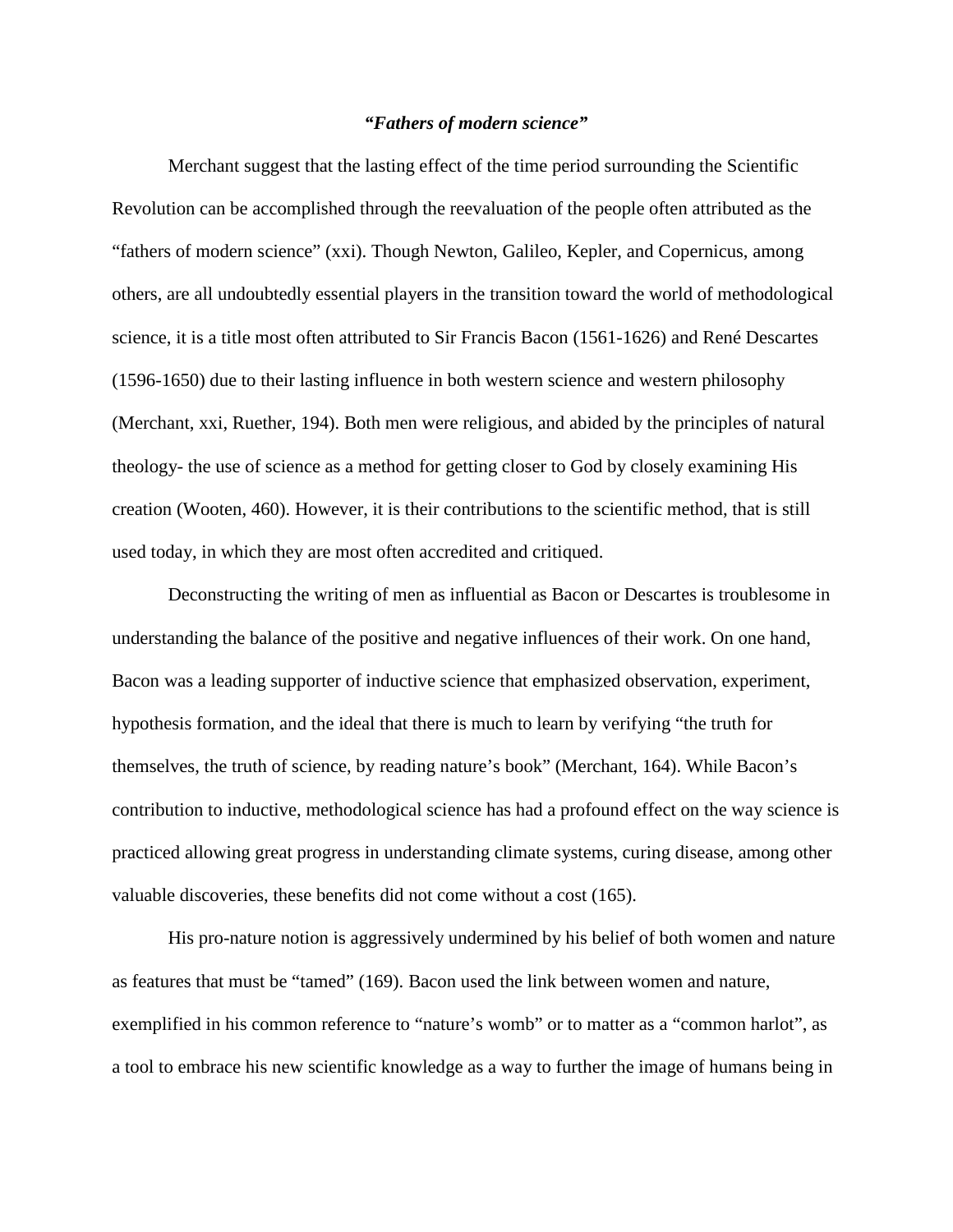control of the natural world (165). In an essay published in 1603 titled, "The Masculine Birth of Time," Bacon wrote that nature must be "bound into service," made a "slave," put in "constraint" and "molded" by the mechanical arts (169). In "Thought and Conclusions on an Interpretation of Nature," Bacon wrote that the purpose of technological advancements of man were to "help us think about the secrets still locked in nature's bosom" (169). He implies that the mechanical advancements made possible by modern science differed those of the past by providing " the power to conquer and subdue her [nature], to shake her to her foundations" (172).

Rather than interpreting nature as a book of truth, Descartes is more famously recognized for presenting nature as a machine (Merchant 192, Hay 126, Capra, 8). This understanding produced version of science known as "mechanistic reductionism." Mechanistic reductionism functions on the assumption that nature can be understood through breaking something into pieces and developing an understanding of how each piece functions. Reductionist science endorses the belief that the knowledge of how each part functions is equivocal with understanding the functioning of the whole, and is often critiqued by ecologists who claim that the capacity of the whole is far greater than the sum of its parts (Merchant, 193, Hay 127, Capra 8). In "Animals as Automata," of *Discourse on Method*, Descartes makes clear that the mechanistic functioning of nature leaves it lacking of the capacity to carry out cognition, emotion, and devoid of the powers of sensation (Hay, 125). This implements a firm divide between the capabilities of humans and of non-human organisms (125).

This dichotomy is an example of Cartesian dualism- a concept most familiar as the division between mind and matter (Capra, 9). When Descartes' conceptualization of nature as a thoughtless, emotionless, and feelingless machine is brought into partnership with the dualism between mind and matter, the environmental implication become impossible to ignore. When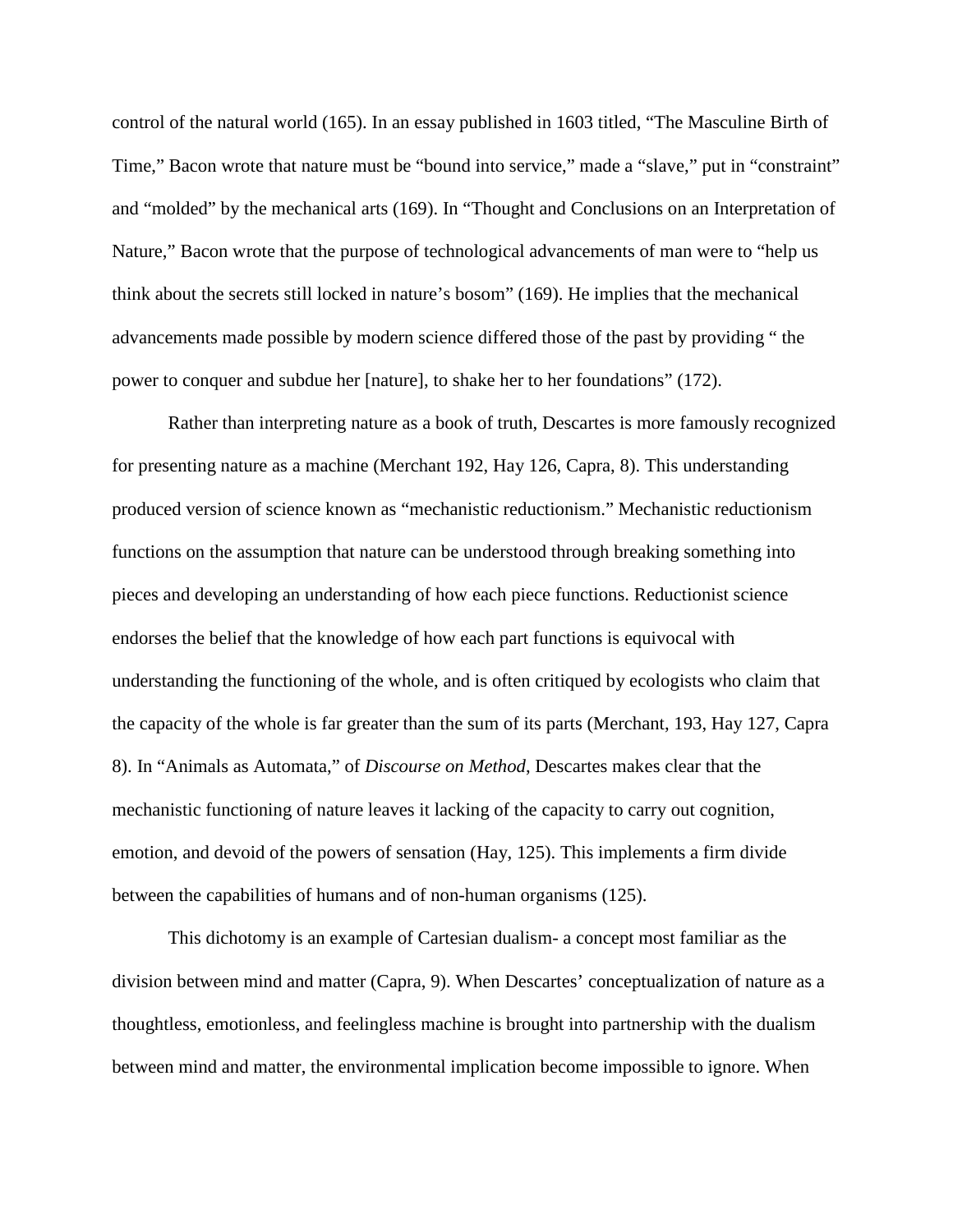Descartes claims "mind vs matter" while operating under the assumption that humans are the only organisms possessing a mind, he is essentially claiming "humans vs nature." This further implies that humans exist in a separate state of reality and consciousness than that of the environment we are surrounded by, and constructs a hierarchy with human beings at the top. The division created between mind and matter creates a distinction between the thinking subject and the objective reality surrounding them which Hay claims to be a pillar of the framework within which western science has developed  $(125)$ .

Both a philosopher and a mathematician, Descartes' mind vs matter dichotomy is embodied by his famous dictum of, "Cogito ergo sum" - "I think therefore I am" (Capra, 8 Hay, 127). Despite the large amount of criticism Cartesianism has received from environmentalists, its influence remains evident (Hay, 122). *I think, therefore I am* directly implies that if *I don't think, I am not,* and endorses the belief that humans are both separate and superior to the rest of nature. Within Descartes's mechanistic philosophy, it is assumed that if one is not human, then they are intrinsically less valuable and are thus lower on the hierarchy of life. Capra's criticism of Cartesian philosophy is evident when he writes:

"The natural environment is treated as if it consisted of separate parts to be exploited by different interest groups. The fragmentation view is further extended into society, which is split into different races, religions, and political groups. The belief that all these fragments- in ourselves, in our environment, and in our society- are really separate can be seen as the essential reason for the present series of social, ecological, and cultural cris. It has alienated us from nature and from our fellow human beings. It has brought grossly unjust distribution of natural resources, creating economic and political disorder; an ever-rising wave of violence both spontaneous and industrialized, and an ugly polluted environment in which life has often become physically and mentally unhealthy" (9).

As Capra implies, the extent of Cartesian dualism transcends the relationship between humans and nature in early western modern science by additionally influencing the relationship between humans with other humans and between science and other disciplines (Hay, 126). Hay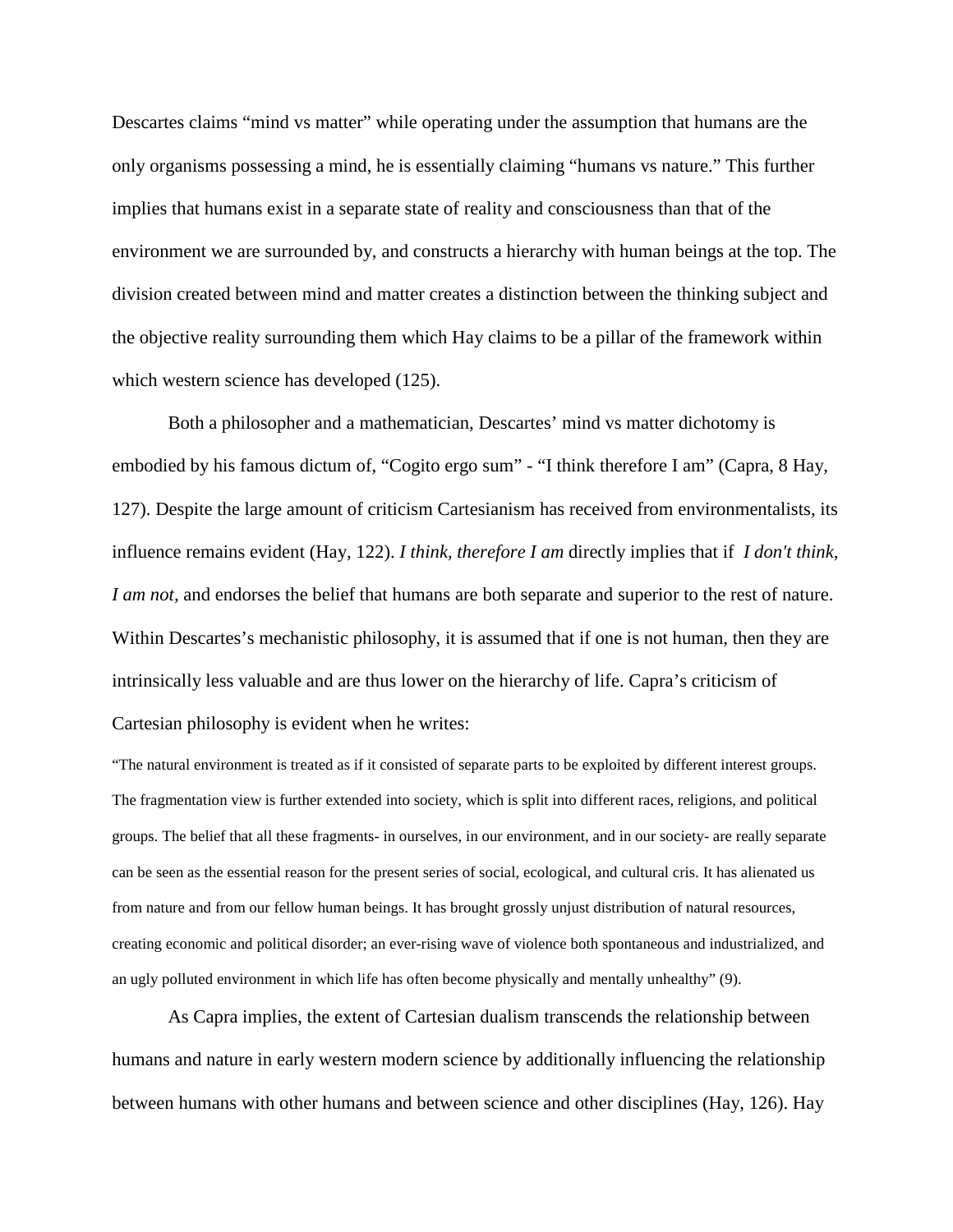writes that the fragmented epistemology that is a consequence of Descartes's philosophy of reductionism is responsible for the belief that "science has become the only acceptable form of knowledge in modern industrial society" (126). Furthermore, he claims that this "fragmented view of the world," in addition to the overwhelming faith and dependency placed on science for our understanding of how the world works, is the central factor of the current ecological crisis (126).

The desire surrounding the Scientific Revolution to classify nature as something separate from humans, is matched by the desire for extracting quantifiable information about the inner workings of nature. The emphasis of measurability, objectivity, repeatability, and predictability is known as positivism and its origin is closely linked to Cartesianism (Hay, 143).

#### *The Western World View In Comparison*

To understand the relationship between science and the western worldview, we must step back and determine how this way of perceiving the world is defined. In this essay, the western worldview is defined as a set of parameters for understanding the world based upon principles of capitalism, individual identity, competition, Christianity, mechanistic science, and "progress." As we look back through western history, the current environmental crisis seems less and less mysterious as it is observed that western culture endorse the same patriarchal and anthropocentric values that are present throughout the history of modern western science. This definition is heavily centered around the way Richard Nisbett defines the western worldview in contrast with the traditional worldview of the East in *The Geography of Thought*.

Nisbett lays a comprehensible framework for observing the differences between the two general worldviews. This difference is articulated by one of Nisbett's grad students as the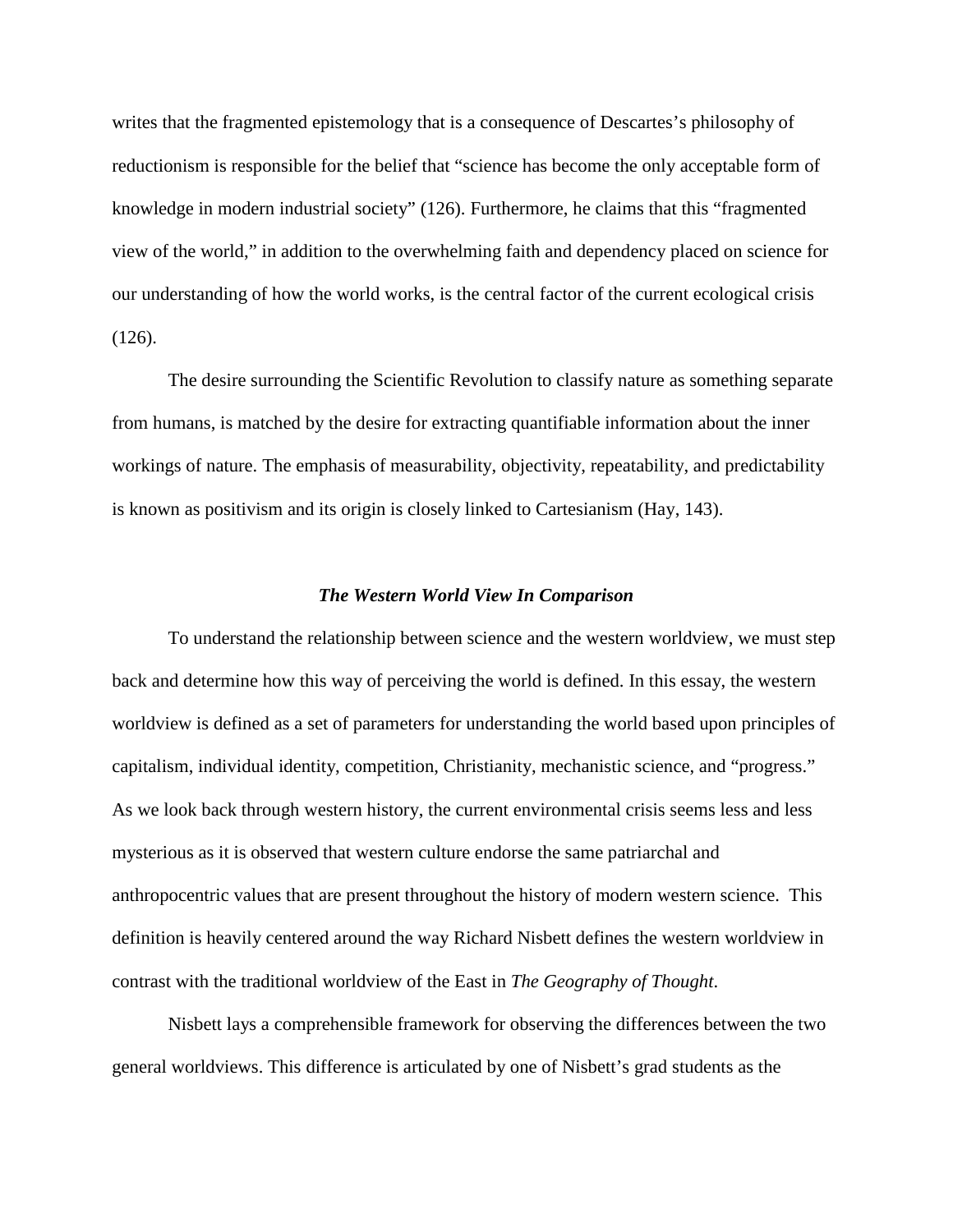difference between seeing the world as a circle and seeing the world as a straight line (xi). By this he means that in the east time is understood as a circle, constantly recycling itself and interacting with its surroundings, while in the western worldview time is interpreted as a line progressing forward toward a greater outcome (Nisbett, 48). He references phycological research done in universities around the world that support the dramatic difference in the nature of thought processes between easterners and westerners (3). Nisbett claims that westerner's focus attention to the agency of the individual agency, in contrast to the eastern idea of group harmony (5). He summarizes the life experienced by westerners as, "a simpler, more deterministic world; they focus on salient objects or people instead of the larger picture; and they think they can control events because they know the rules that govern the behavior of objects" (xii). This view is in alignment with the paradigm of science endorsed by the Scientific Revolution.

Nisbett provides historic accounts of eastern thought being traced back to Confucius, and Western thought stemming from the writings of Aristotle (9,12). He claims that many attributes of the opposing contemporary worldviews have resulted from the separation of their pasts. Controllability of the environment, assuming stability of situations and characteristics, organizing the world in accordance to categories, relying on logical rules to interpret events, and approaching contradictions in an "either this or that" manner are all cultural tendencies he equates with westerns (45). An alternate list of habits more likely to upheld by the eastern tradition includes an increased likelihood to detect relationships between events, assuming situations and characteristics to change periodically, organizing the the world in accordance to relationships (45). Nisbett's work accomplishes the goal of illuminating the differences between tendencies of the eastern and western way of thinking and exposes the involvement of Cartesian dualism within the western worldview (295).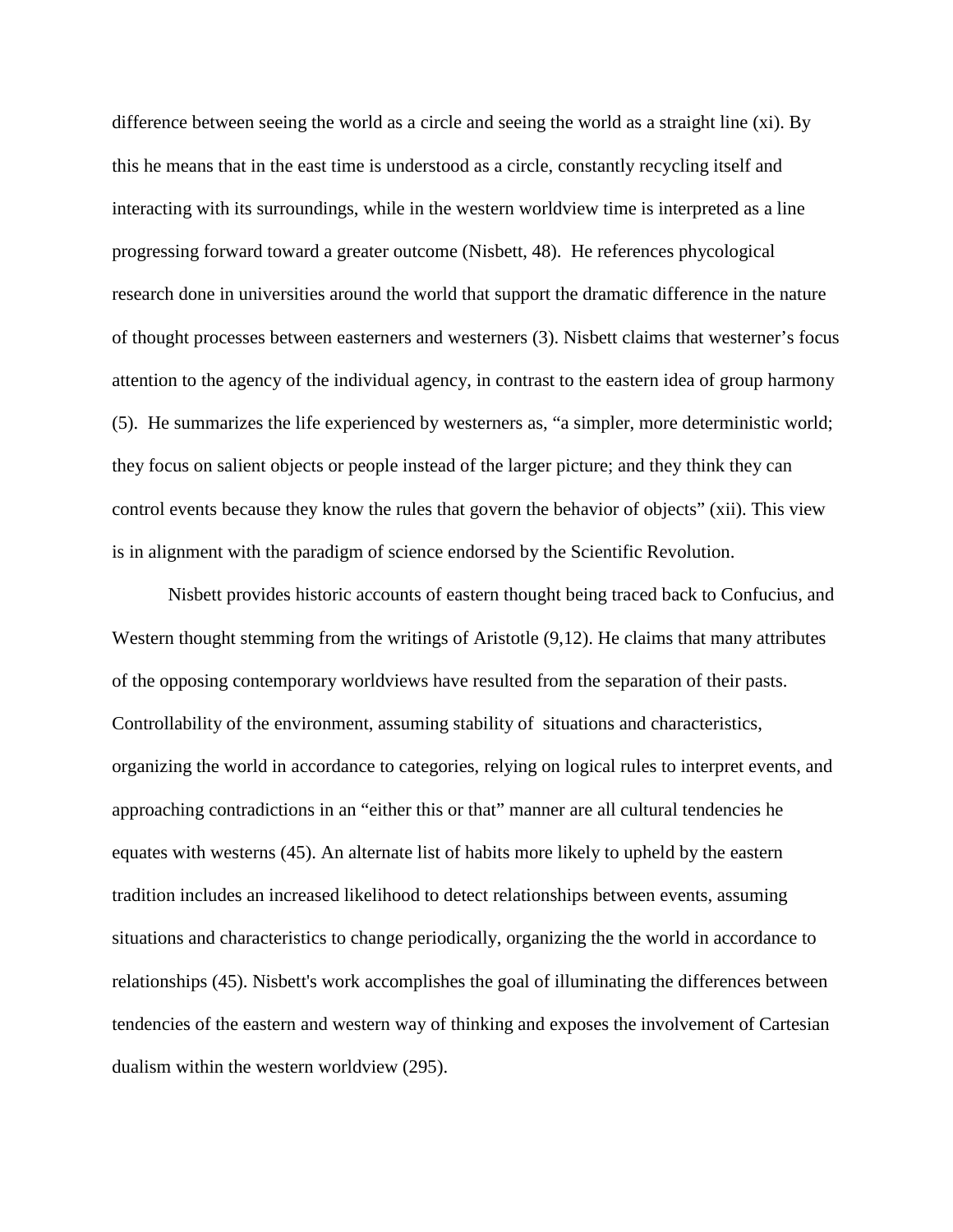However, the presentation of Eastern philosophy as a more holistic and ecological alternative to that of the West, excludes the philosophy, tradition, and knowledge of North America's indigenous communities. "Western" thought is a misleading term, due to its exclusion of the philosophy occurring the geographic "west" while typically only encompassing the ideology born in Western Europe. The traditional indigenous knowledge from the collection of tribes inhabiting the Americas before European colonization provides a worldview and lifestyle in considerable opposition to those originating in Western Europe and are indispensable in addressing the current environmental crisis. An addition to Nisbett's work a large variety of literature comparing eastern and western ideology exists, but this familiar comparison excludes many influential philosophies of indigenous communities from the America's as well as around the world.

In *God is Red*, indigenous scholar Vine Deloria Jr. develops a framework for comparing not just east vs west but west vs west as well- meaning the worldview of Western Europe vs the accumulation of beliefs from North America's indigenous communities. Deloria is quick to critique Abrahamic religion- a large influence within Western culture- as he compares its temporal nature to the spatial nature of indigenous thought (Deloria, 73). By shifting the dominant religion to one based on space rather than time, "the universality of truth becomes the relevance of the experience for a community of people, not its continual adjustment to evolving scientific and philosophical conceptions of the universe" (80). This implies that worldviews based on communal experience rather than a linear progression of events don't face the same challenge of disruption from new scientific discoveries or controversies because they don't have the same pressure to withhold their reliance on historical events (82). The ability to incorporate new scientific discoveries into a belief system allows it to remain compatible with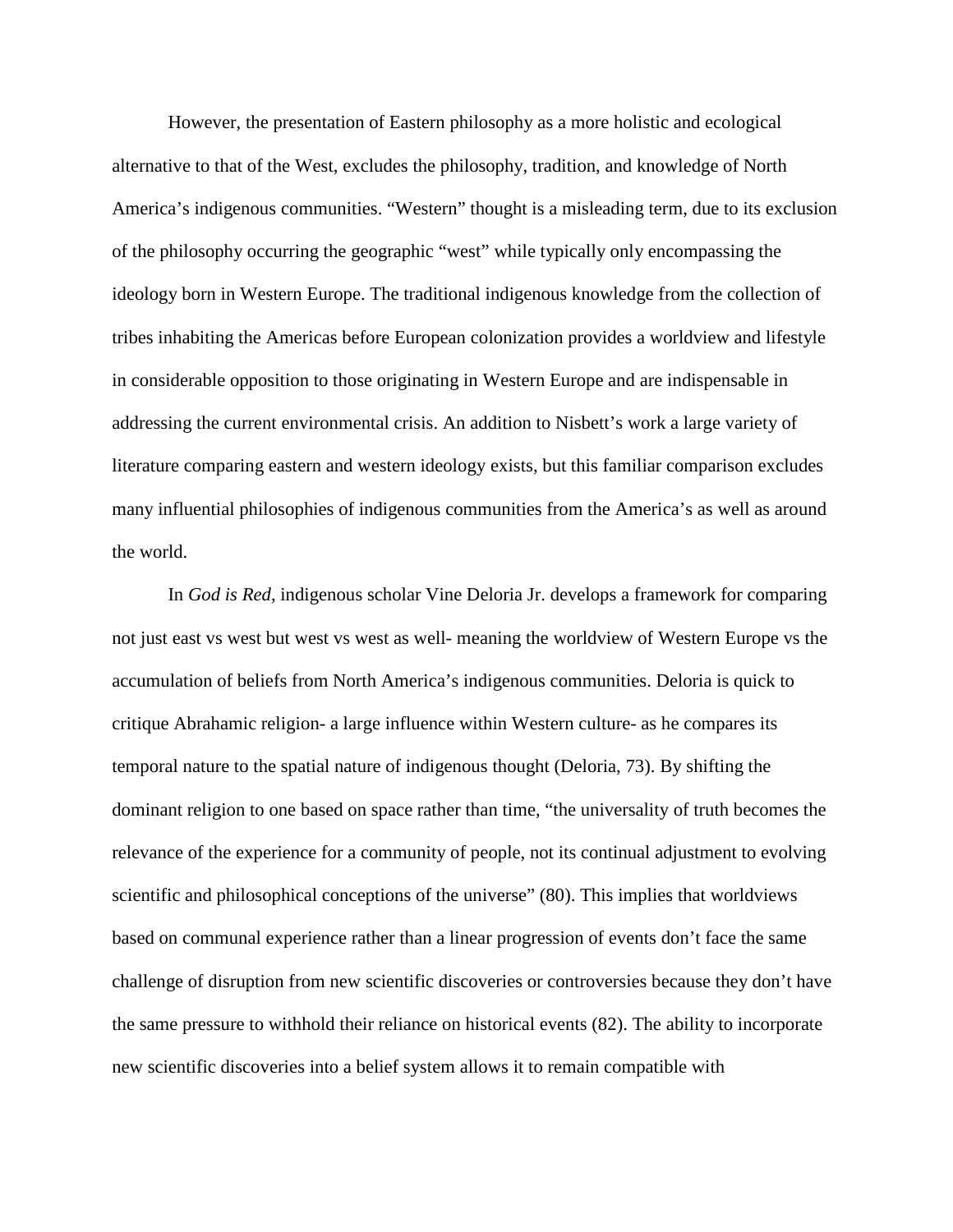environmentalism as our epistemologies and lifestyles are forced to change. Deloria articulated this when he writes:

"In our present situation, we therefore face a most difficult question of meaning. Ecologists project a world crisis of severe intensity within our lifetime, whereas the religious mythologies projecting the existence and eventual salvation of another world had better be correct in the beliefs. It is becoming increasingly apparent that we shall not have the benefits of this world for much longer. The imminent and expected destruction of the life cycle of world ecology can be prevented by a radical shift in outlook from our present naïve conception of this world as a testing ground to a more mature view of the universe as a comprehensive matrix of life forms. Making this shift in viewpoint is essentially religious, not economic or political" (290).

#### *The Western Worldview and "Progress"*

The Cartesian divide between subject and object is a large component the what is considered the western worldview, but its influence is matched by currents of capitalism, individuality, monotheistic religion, and of particular interest, the idea of "progress." In this sense, the western obsession with progress reflects the attention paid to the importance of constant moving forward in a linear manner toward some sort of improved end goal. The dependency the west places on progress has been highly critiqued by many environmental scholars and remains an influential component to the discourse concerning the roots of the current ecological crisis.

George Sarton, the founder of the American History of Science Society believes that it is in the study of science however that illuminates the true progress of humankind (Wootten, 512). While acknowledging critics of the belief in scientific progress like Thomas Kuhn, philosopher John Gray, in a section of book titled *Against Progress and Other Illusions*, claims that "progress within science is fact" (512). Gray supports this by pointing out that advances throughout the different disciplines of science that accelerated the Scientific Revolution directly resulted in a list of new inventions that have vastly influence the quality and longevity of human lives. He uses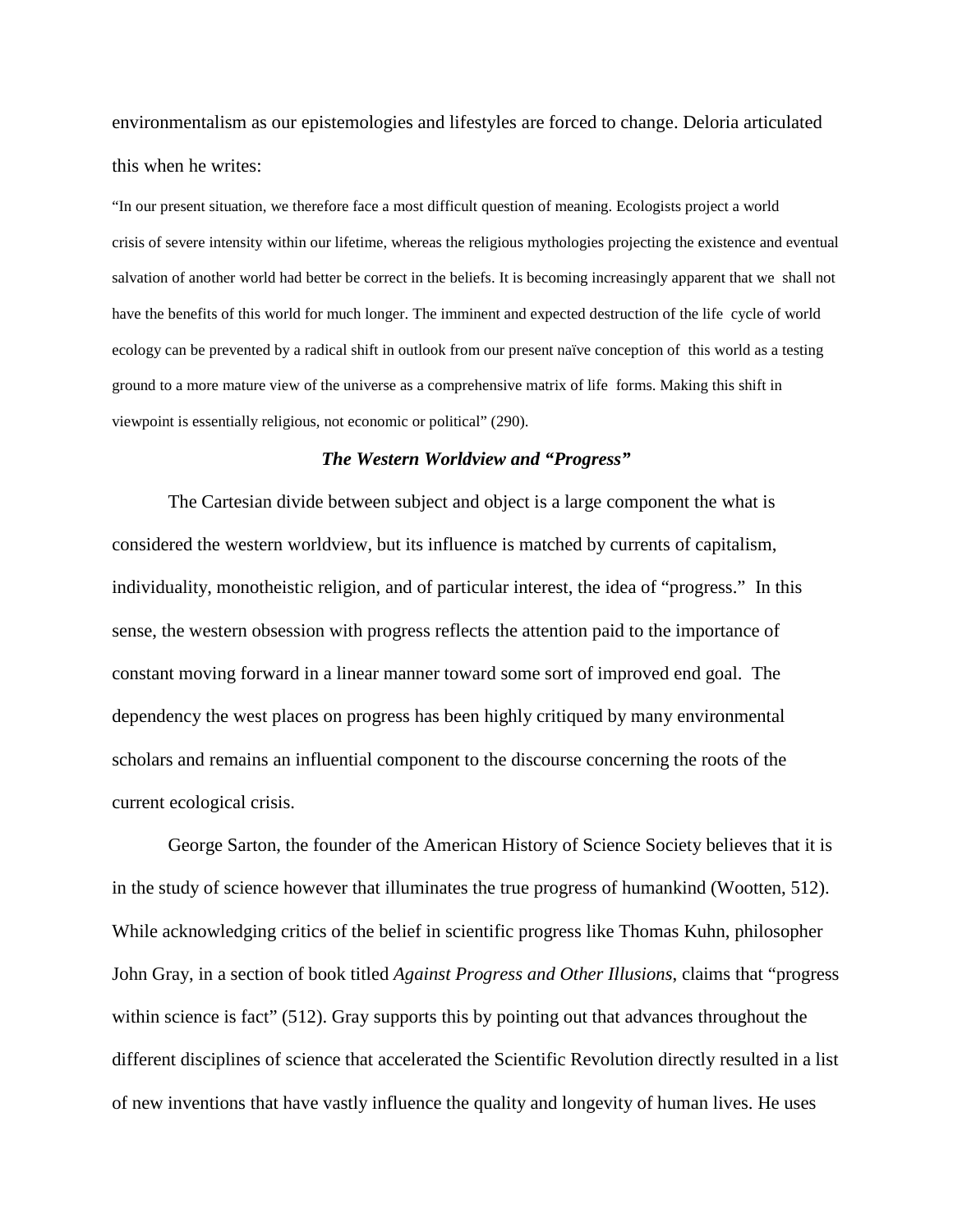the connection between scientific progression and the Industrial revolution as an example (513). Kuhn offers a different approach and believes that there is no such thing as progress in science and that it can only be understood in evolutionary terms (513). To Kuhn, science progresses on its own terms and only so long as the paradigm it exists within survives (Kuhn, 160).

Bacon firmly supported the relationship that growth and progress share with the study of the mechanical arts through scientific invention (Merchant, 179). Merchant reiterates the relationship between Bacon's perspective on scientific progress as a catalyst for the origins of a capitalist society when she writes, "the Baconian program, so important in the rise of western science ,contained within a set of attitudes about nature and the sciences that reinforced the tendencies toward growth and progress inherent in early capitalism" (185). Merchant explains that one of the most influential marks left by the Baconian program of the seventeenth century is the correlations his successors upheld between the mechanical commercial interests and the domination of nature (187).

#### *Alternative Perspectives*

The developments of the Scientific Revolution provide evidence of radical transitions in the way the masses perceive their reality, yet has contributed to an epistemology that endorses patriarchy and reductionism (Merchant, xx). The request Merchant makes in the conclusion of *The Death of Nature* rejoins the conversation as we examine an assortment of theories that oppose our current paradigm by deterring anthropocentrism, mechanistic reductionism, competition, and quantifiability. Lovelock, Buhner, Simard, and Mancuso share a common understanding of the controversy that comes along with questioning historically upheld assumptions about the hierarchies within the natural science (Simard, 41, Buhner 110, Mancuso, 21, Lovelock, 31). Addressing these concerns leaves two options- seeking alternative ways of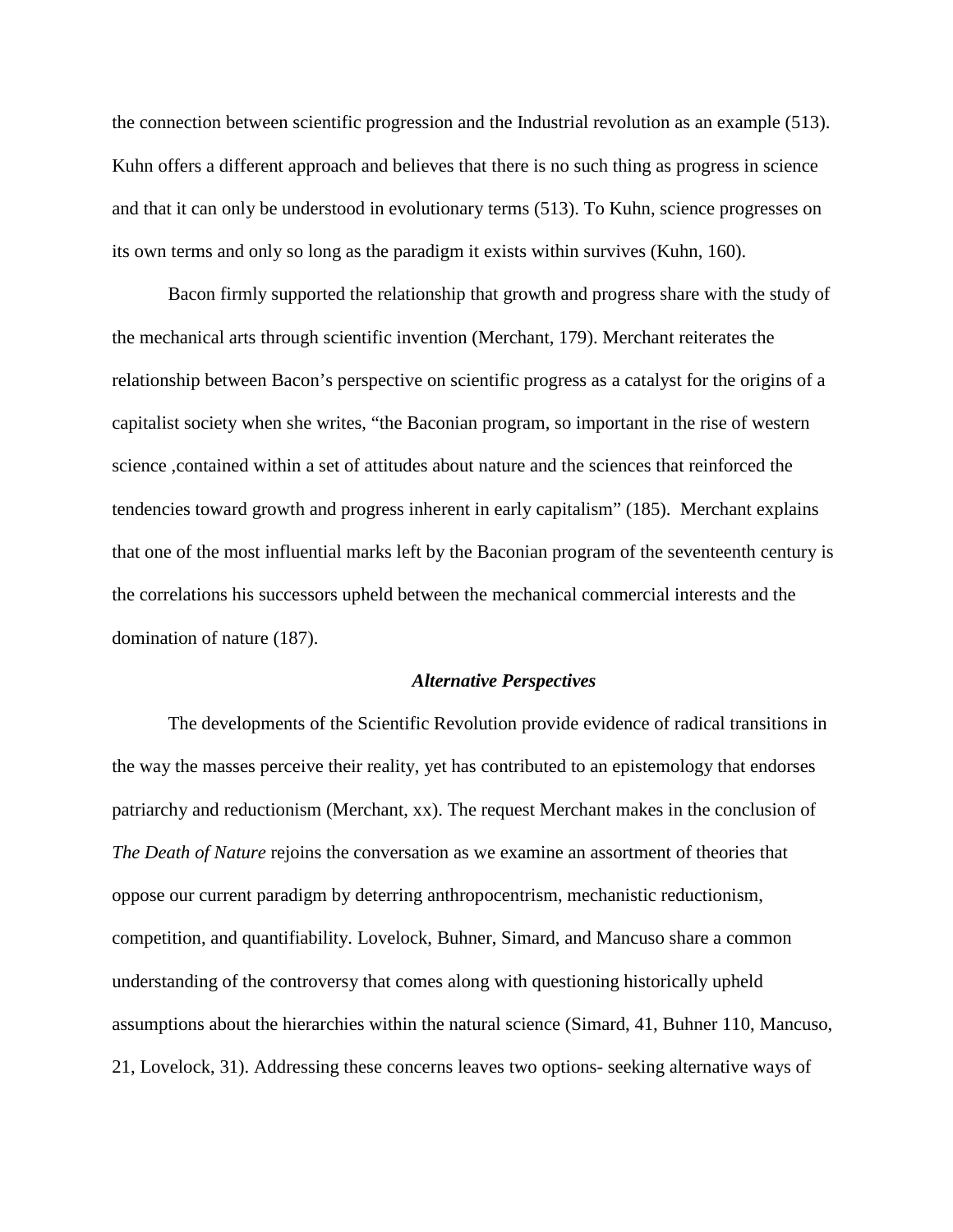understanding how science functions, or looking within our current paradigm for the potential to make science more compatible with environmentalism.

Lovelock's Gaia Hypothesis is commonly referenced as one of the most radical alternatives to the framework of science stemming from the Scientific Revolution. His theory presents the earth as one interconnected self-regulating organism (Lovelock, 8). Lovelock claims chemical and geological evidence supporting "the entire range of living matter on Earth, from whales to viruses, and from oaks to algae, could be regarded as constituting a single living organism" (Hay, 136). This theory directly combats Cartesian theory by exposing the capabilities of the "whole" as being far more complex and capable than of the sum of each individual species (Hay, 136). Lovelock reiterates this when he writes:

"We, as scientists, had become so used to thinking in terms of cause and effect that we no longer seemed to realize that the whole could be greater than the sum of its parts… The Earth self regulates its climate and chemistry so as to keep itself habitable and it is this that is the sticking point for many, if not most, scientists. Such a conclusion could never have come from reductionist thinking, and that is why arguments with biologists and others over Gaia have been so acrimonious for so long" (Buhner, 132).

While his work provides an alternative lens for understanding the way the world functions and how humans should function within these systems, it has been met with criticism for being the work of mystics due to its inability to be modeled (Lovelock, 34). Harvard geochemist H. D. Holland wrote that he found the hypotheses "intriguing and charming", but "ultimately unsatisfactory" (Lovelock, 32). Lovelock acknowledges this criticism by suggesting that his critiquers may also be at fault. Lovelock believes that the type of reductionist scientific inquiry that has been used in the past is not compatible with the future of the Gaia hypothesis. He claims that many of is critics fail to acknowledge that large influence that living organisms have on the evolution of the geochemistry of our planet (33). He reminds his readers that the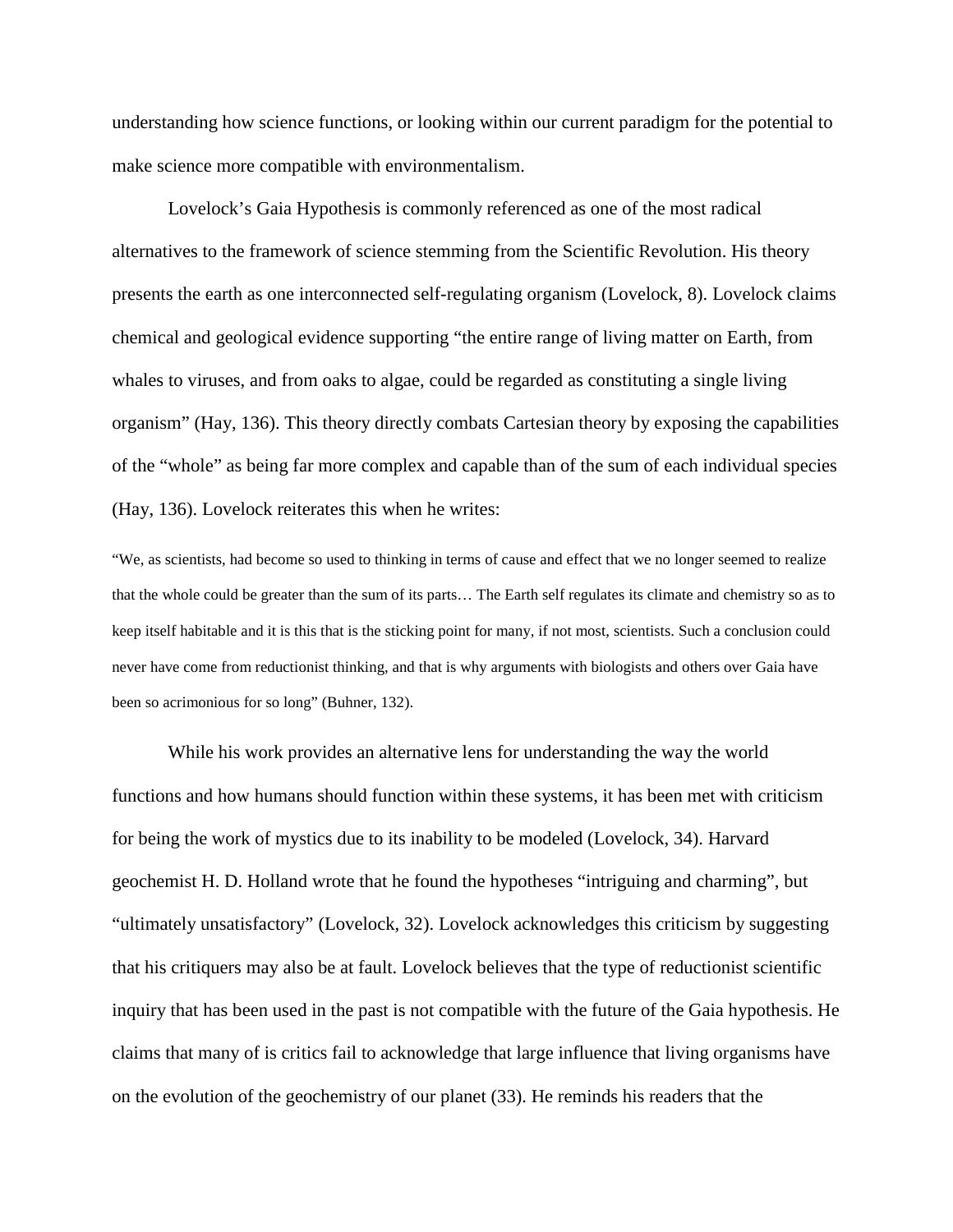chemistry of the atmosphere is a result of the photosynthesizing organisms, and how many geological assets like chalk and limestone were once components of the shells of living organisms in the ocean (34). He summarizes this by writing,

"Life is not adapted to an inert world determined by the dead hand of chemistry and physics. We live in a world that has been built by our ancestors, ancient and modern, and which is continuously maintained by all things alive today…. The evolution of the rocks and the air and the evolution of the biota are not to be separated" (34).

Lovelock does not see his work as a spiritual mission, but rather as an alternative, yet scientific, way of thinking about the evolutionary processes of the earth (Lovelock, 5). In *The Ages of Gaia*, Lovelock comments on the nature of science by exposing one of the main questions that inspired his work- "Can we as scientists do better do understand life?" (Lovelock, 20). Regardless, the science and philosophical holism that have been inspired by the Gaia Hypothesis are largely beneficial for reconstruction the way we think about environmental science (Buhner, 137).

Stephen Harrod Buhner, the senior researcher of the Gaia Foundation, supports Lovelock's theory and believes in the sentience and intelligence of individual non-human organisms despite their lack of a brain (Buhner, 94). He opposes the strict parameters placed around modern science and writes extensively about how uncomfortable welcoming theories of the Gaia Hypothesis and non-human intelligence can be for "brain chauvinists" because it teaches us that having the capacity to think with a brain in the way that humans do and having intelligence aren't synonymous (94). When we consider the roles of ecological function and species shape, it becomes evident that interpreting a brain as a critical enabler for intelligence is an inaccurate perception (94). In fact, he explains that due to the sessile growth pattern of many plants, and the common risk of predation, having a centralized brain would be an evolutionary disadvantage (Mancuso, 34).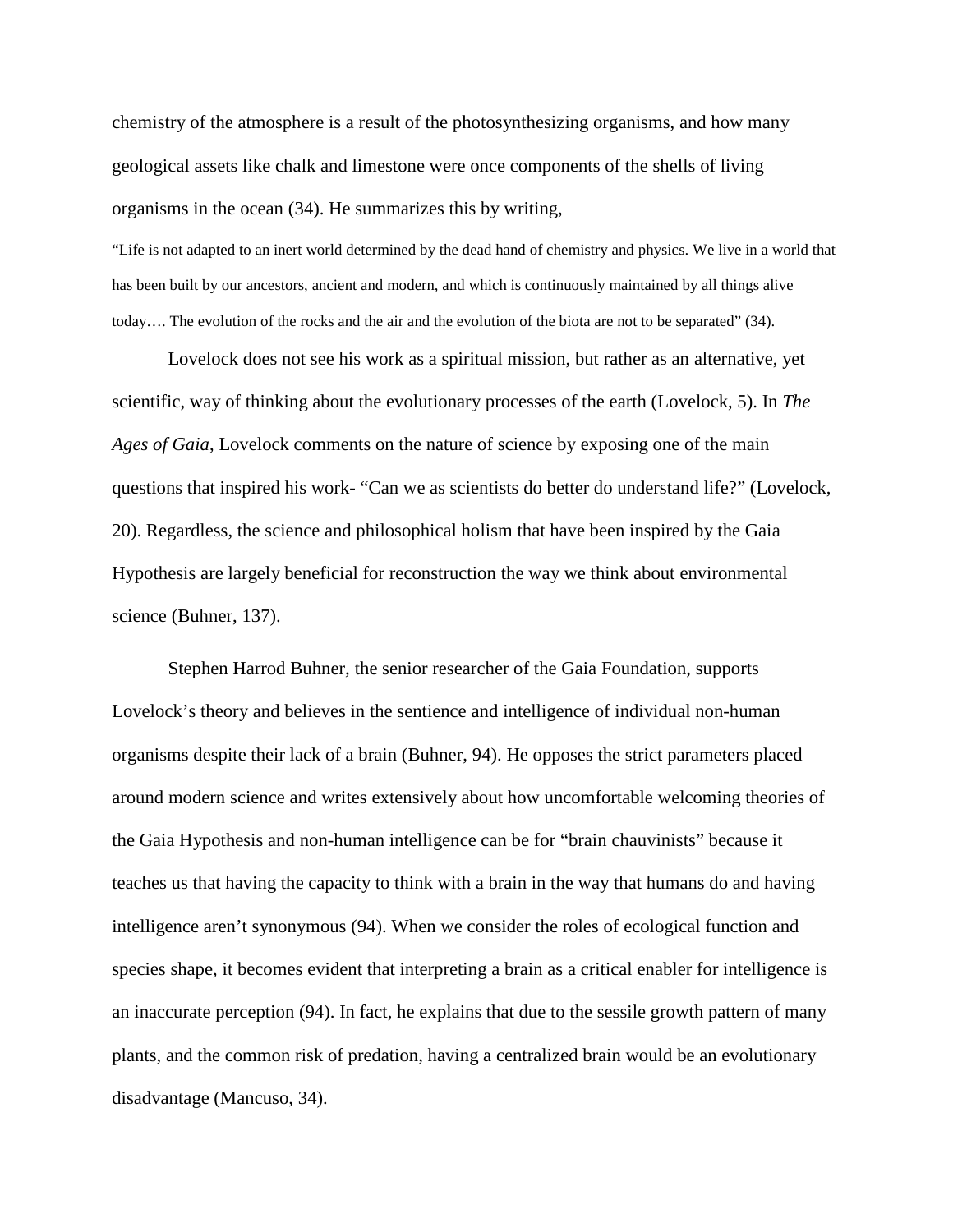The idea of non-human intelligence forces humanity to give up the idea that it is special and forces us to accept that plants, fungi, and bacteria are all equally as "evolved" as humans (Buhner, 132). He articulates his point when he writes:

"It undermines any claim to specialness on our part; it simply makes us one of many, held to the same constraints as any life form on the planet. It undermines not only the human specialness articulated in many religions but also the belief in our specialness that permeates all Western science" (142).

Unlike Western culture, "Gaia does not use top-down control over the parts that make up the whole" (139). In opposition to top down power structures, most ecosystems could almost be categorized in working from the bottom, up (138). In this case, "the bottom" acknowledges some of the tiniest, yet most powerful, organisms we are surrounded by and especially those that live out of sight, like the fungi and bacteria residing in the soil underground.

Buhner supports his theory with the example of of bacterial intelligence (101). He accomplishes a detailed explanation of the inner workings of bacterial communities including their social structures, ability to mutate around antibiotics, ability to transmit information beyond their own genus, as well as their ability to manipulate their own DNA (102). According to Myra Hird, a professor of the sociology of science at Queen's University, "bacteria are Gaia's fundamental actants" (131). The perspective of the actors responsible for sustaining the circle of life as microbes living beneath the feet of humans direct opposes the anthropocentric pyramid in which humans have remained at the summit since the sixteenth century.

Science writer, Valerie Brown considers the newly acquired knowledge regarding bacteria as a "terminal blow" to the previously conceived notion of humans being separate and superior to all other inhabitants of the biosphere (94). The accomplishment of this theory is in asking the Western epistemology to reconsider what we consider "matter" and how we allot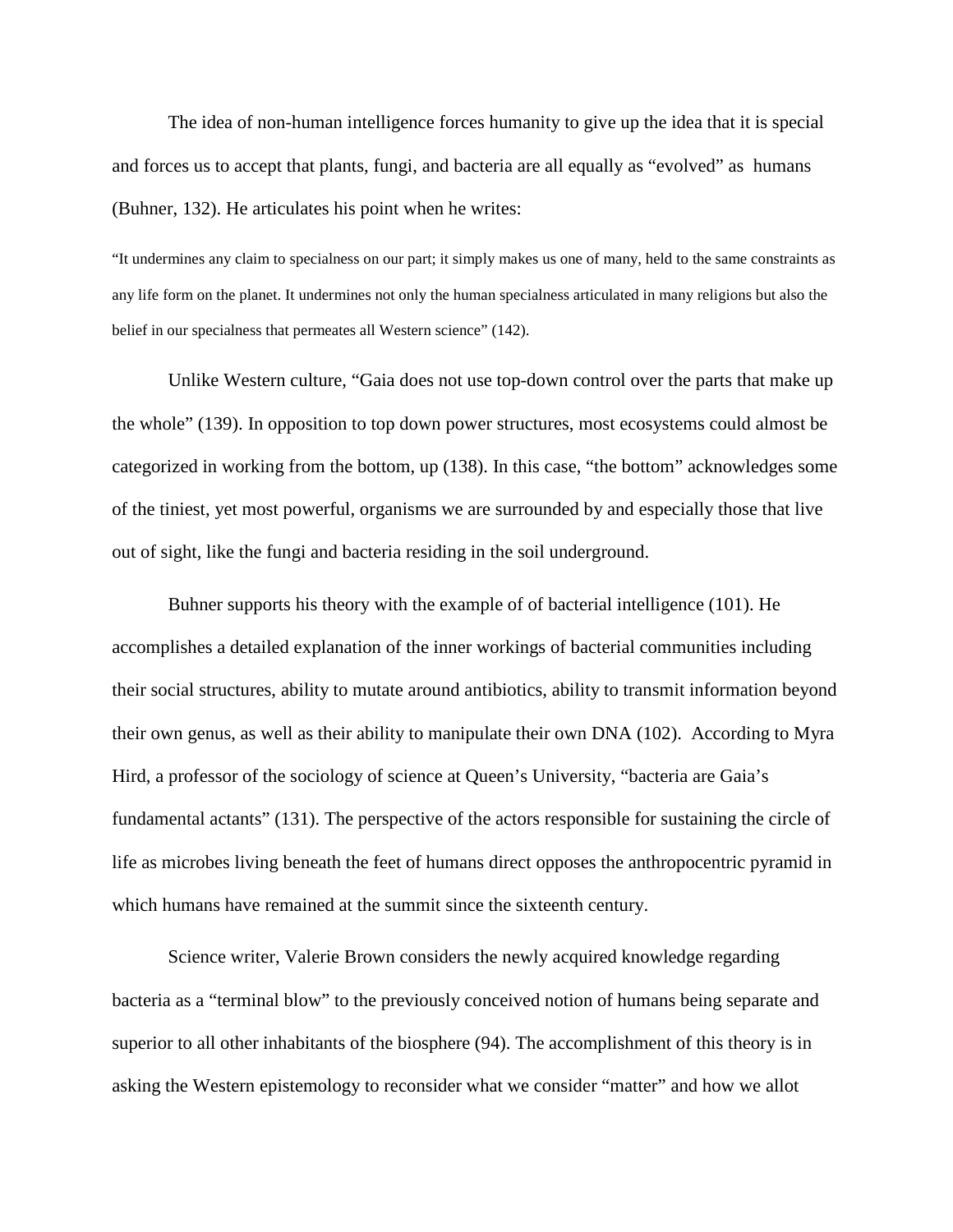agency in the natural world. The inner workings and capabilities to bacteria, fungi and plants, suggest that their capabilities are underrepresented, and understudied (95). Buhner claim that this is a result of the controversy that non-human agency places on the hierarchy of nature that is present in the paradigm of science originating from the Scientific Revolution (Buhner, 96).

This controversy not only lies in the assault of the hypothesis on the historical hierarchy of nature, but in assaulting the Christian concept of believing the beginning of human life started in Eden (Ruether, 49). Ruether calls into question the common interpretation of the beginning of human life coming beginning in a luscious, thriving, and fertile garden (Ruether, 49). Despite the interpretation of Genesis as fact or as fiction, it devalues the interconnectedness between humans and world of plants and fungi. Ruther exposes that in the failure to acknowledge the toxic atmosphere and ultraviolet radiation that more accurately describe the origins of our planet. We have also failed to acknowledge the miraculous role that bacteria, fungi, and plants (the organisms often given the least attention in the modern framework of science) have played in allowing human life to begin. Only through processes of plant evolution, like cellular respiration and nitrogen fixation, could the atmospheric conditions develop into the "Garden of Eden" where much of western culture understands to be the origin of life (49). Ruether elaborates by writing:

"Our utter dependency on green plants is made evident when we realize that plants are creators, not only of the food chain that supports all animals, but also for the generation of the breathable atmosphere. The sun and green plants together have been the major creators of the conditions for life as we know it" (49).

The complexities of the relationship between modern science and environmentalism are further illustrated by the realization that it is the scientific method presented by Bacon and Descartes that has opened the door to a deeper understanding of the complex relationships within ecological science, including much of the evidence supporting the Gaia Hypothesis. This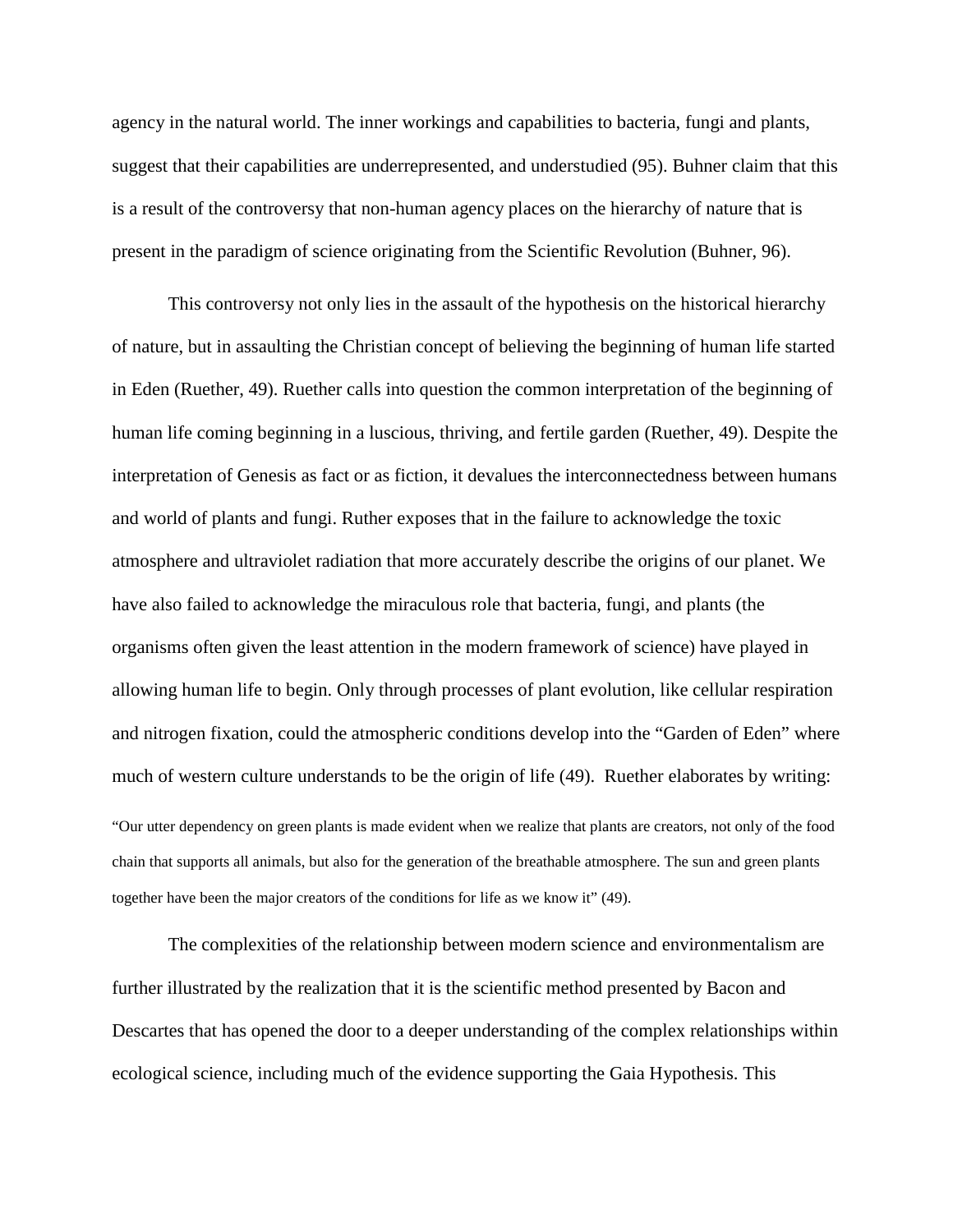suggests that this discussion includes not only the values endorsed by the Scientific Revolution, but also the way the paradigm for science that resulted from that period dictates what disciplines of science have received, and not received, the most attention.

#### *The Under-representation of Mutualism*

The amount of attention paid to mutualistic relationships within and between species is far less than the amount allocated to competition between them. Judith Bronstein, a professor and ecologist at University of Arizona, has done extensive research and writing on the importance and under-representation of the principles of mutualism in hopes of addressing this imbalance. In her article, "Our Current Understanding of Mutualism," she acknowledges that:

"Mutualism studies have not focused on mutualism as a form on interaction. Research on antagonistic interactions commonly attempts to quantify reciprocal effects and then to extrapolate to their ecological or evolutionary dynamics or both. In contrast, researchers have treated mutualism primarily as a life history attribute of one of the two partners" (33).

Bronstein believes that mutualisms have primarily been considered and studied from the unilateral perspective of one of the species involved (40). It is infrequent that the benefits and costs of all impacted species are considered at the same time (40). This is likely due to the difficulties posed by constructing equations that take all other factors and species into consideration beyond predator and prey. In other words, relationships that are beneficial for different reasons to both species involved are challenging to quantify. Quantifiability was a pillar of the Scientific Revolution, and thus concepts that are harder to measure and model have continued to receive less attention.

In an inquiry she carried out regarding the representation of mutualism in scientific publications, she found that within twelve common introductory ecology textbooks, 29.9 percent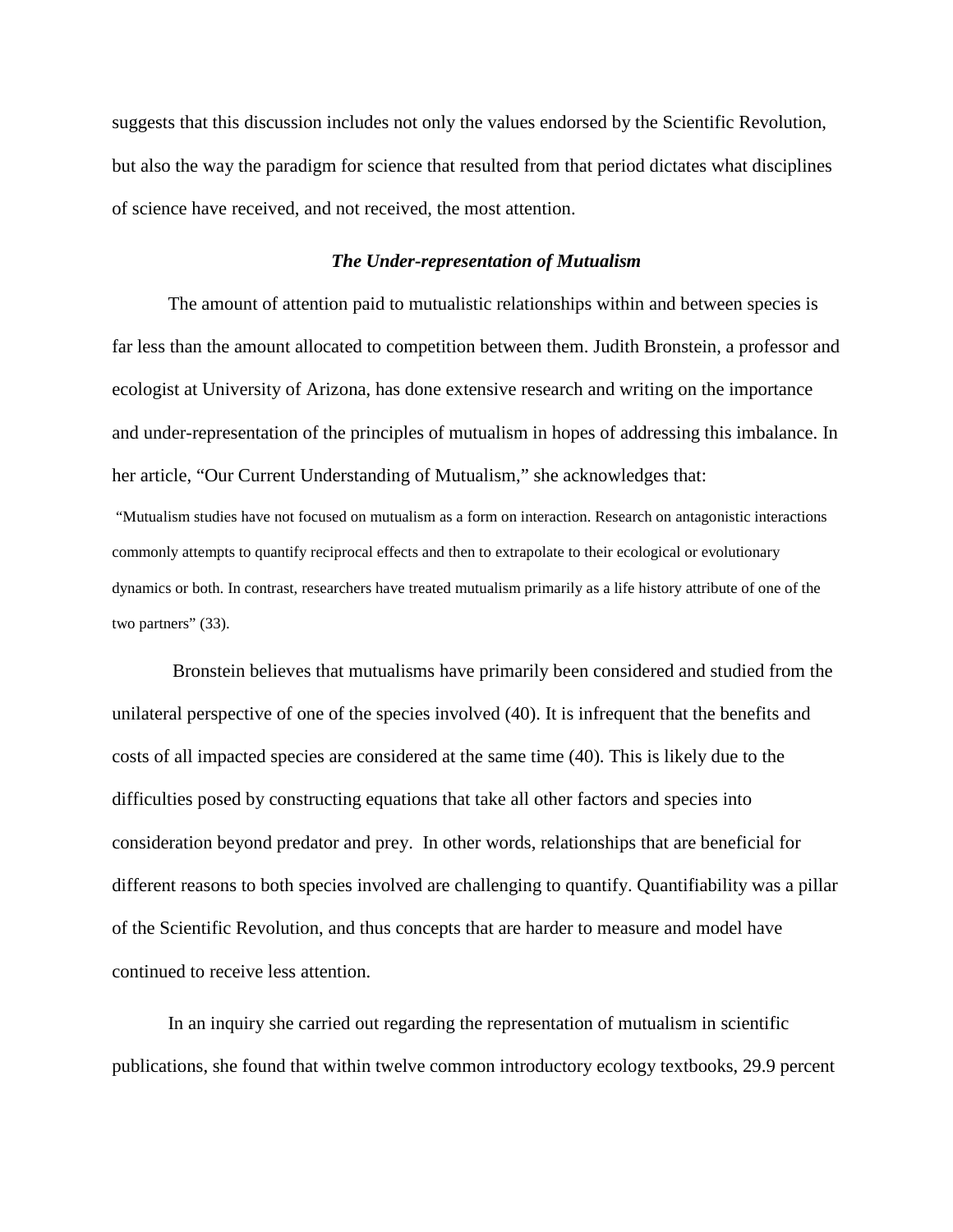of the pages were dedicated to predation, 38.1 percent of the pages taught about competition, and only 6.6 were devoted to mutualism (32). Bronstein acknowledges three potential hypotheses to explain, "why mutualism has nevertheless been viewed as fundamentally unimportant" (32). She postulates that it could be grounded in cultural biases, taxonomic biases, or that it could be purely based in the lack of excitement value provided by good ol' fashioned teamwork (32).

The development of the Lotka-Volterra equation exemplifies the challenge of quantifying mutualism which likely holds responsibility for the lack of attention it has historically received. This equation is used frequently in intro level ecology courses and is essential to the understanding of relationship between predator and prey abundance within an ecosystem. At the beginning of the nineteenth century, Alfred J. Lotka and Vito Volterra both independently released their conclusion of an equation regarding the relationship between consumption and predation within species interaction, leaving out, though likely unintentionally, the role of mutualisms. The equation is intended to expose the relationship between two animals, one acting as predator and one acting as prey, but not factoring in any additional abiotic factors. In terms of writing an accurate and inclusive equation, Lotka and Volterra would have approached major obstacles incorporating mutualism accurately because the impacts on either species can be direct or indirect and are often far from quantifiable.

The emphasis on competition in modern science remains dominant despite Charles Darwin himself endorsing the importance of interconnectedness within and between species. In *On the Origin of Species,* Darwin writes extensively about ecological mutualistic relationships being equally as advantages as competitive ones. In fact it is principles of Darwin's research that inspired Earnest Haeckel's establishment of the discipline of "ecology" (Keller and Golley, 9). Darwin lays out a clear framework of the importance of interactions between organisms in regard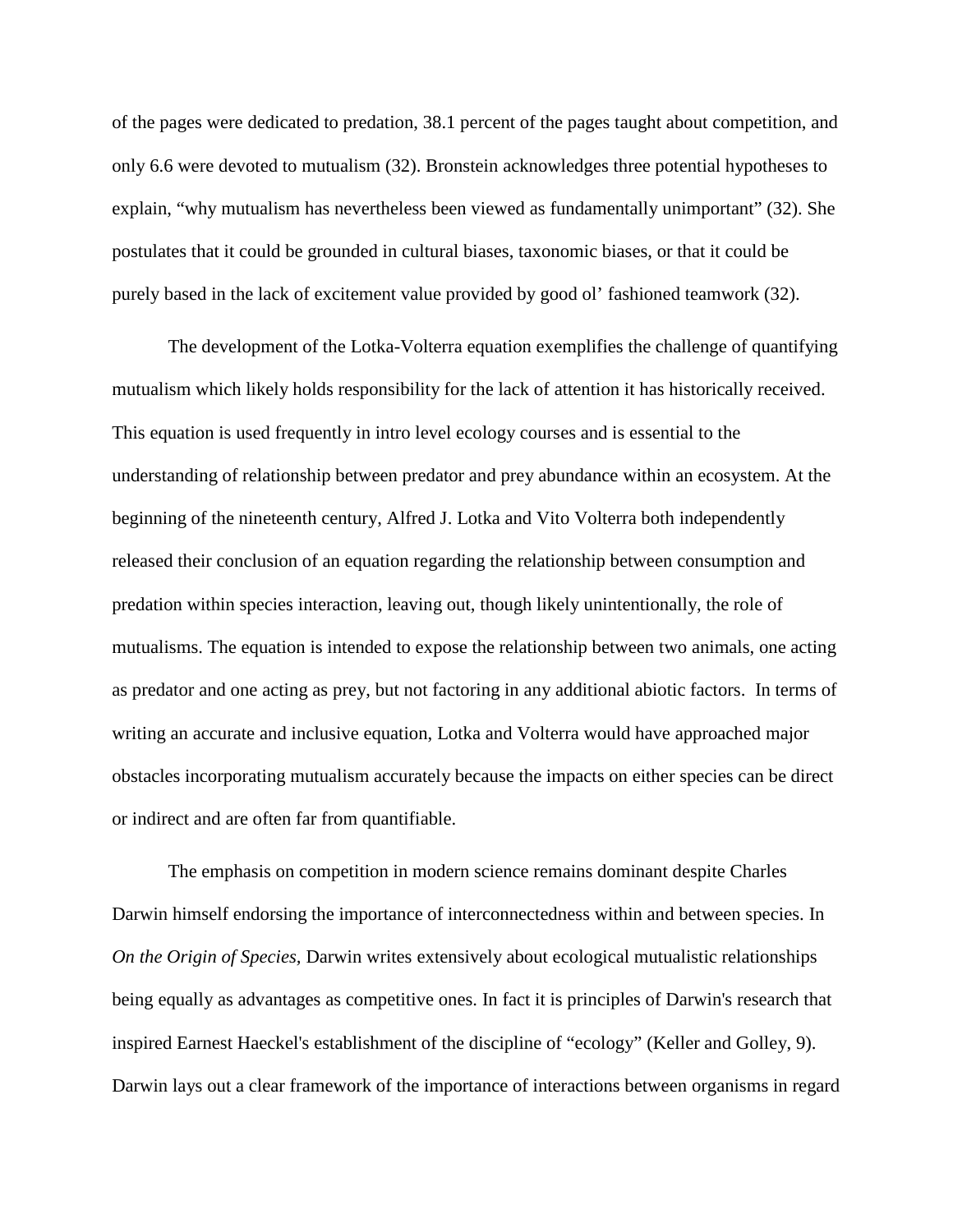to evolutionary advantageous traits, when he writes,

"Owning the to the struggle for life, any variation, however slight and from whatever cause preceeding, if it be in any degree profitable to an individual of any species, **in its infinitely complex relation to other organic beings** and to external nature, will tend to the preservation of that individual, and will generally be inherited by its offspring" (Darwin, 55).

Darwin's publications provide the fundamental groundwork for the way evolutionary theory is understood, making reexamining key passages from his work essential for better understanding why mutualism is underrepresented in scientific literature as well as within the western world. Darwin clearly acknowledges both the role of advantageous traits being passed on to offspring, as well as the complicated relations between species of all kingdoms. That being said, why are his theories about mutualism so wildly overpowered by the competitive notions of "the struggle for life" and "survival of the fittest?"

Ruether concludes that terms like "survival of the fittest" have been popularized to promote a society based upon competitive individualism that is indicative of western culture (57). She comments that the dualistic belief in the "other" is often misunderstood to mean the "enemy," rather than the more accurate perception of the non-human organisms we are surrounded by as a community in which humans deeply depend on for our own lives (57). She warns that this "false ethic of competition" leads to an alternative version of mutualism, one that is dangerously destructive for all involved (57). The scholarship discussed suggests that the study of mutualism and interconnectivity between species is incompatible with the patriarchal, anthropocentric, and hierarchical pillars of the contemporary paradigm of western modern science. The role that ecology plays within environmentalism will be discussed in further sections.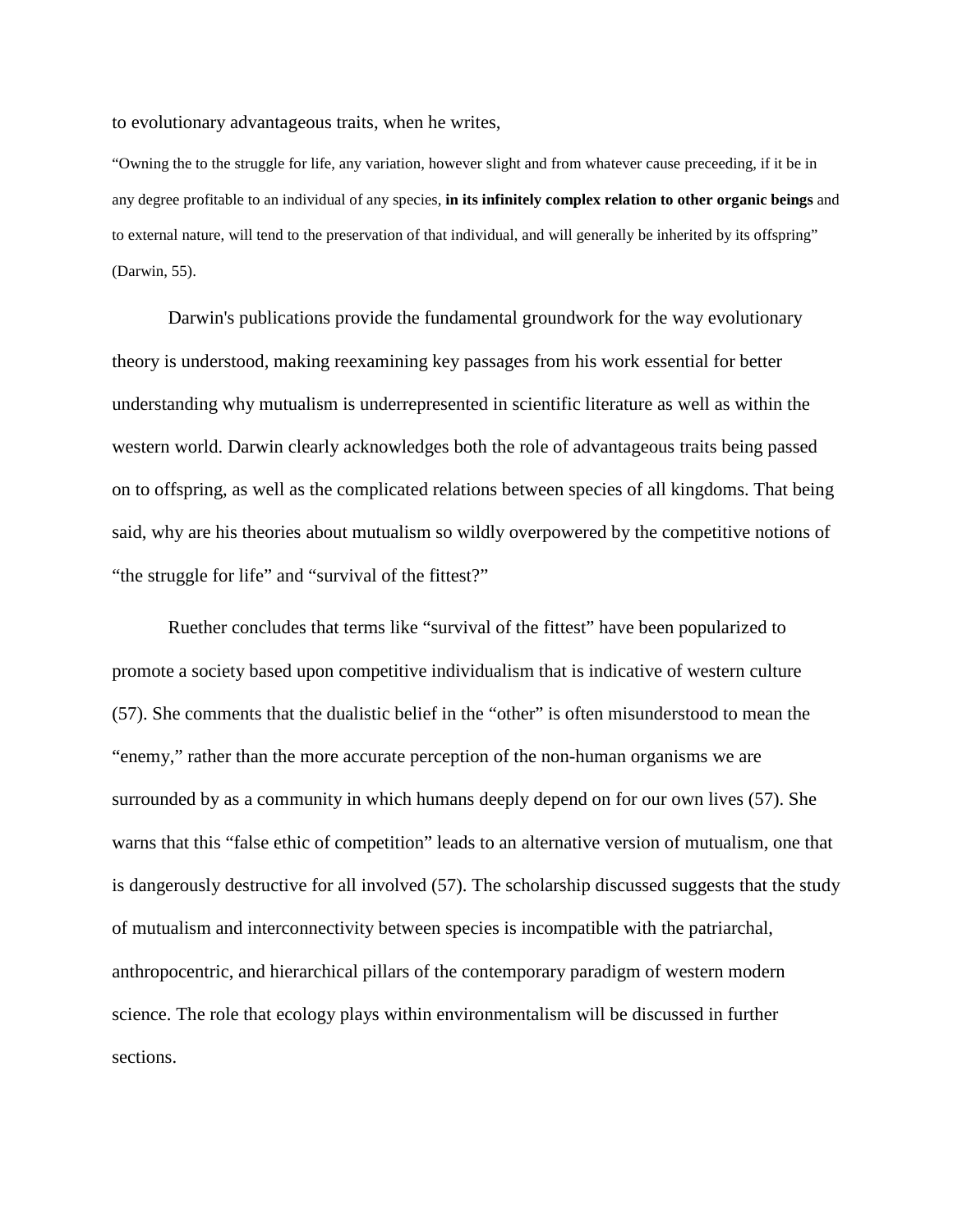## *The Agency of Plants*

Beyond the challenge of quantifying Darwin's ideas on interconnectedness, it is the same paradigm of science that has resulted in Darwin's research on the plant intelligence, senseorgans, and agency being additionally overlooked. Since 1880, his publication of *The Power of the Movement of Plants* has been cast aside by fellow scientists as a collection of less important "secondary discoveries" (Balsuka et al. 2009, 1112, Mancuso, 21). Buhner claims, with the support of evolutionary biologist Frantisek Baluska, that this is a consequence still occurring today as a result of the discomfort that plant intelligence or agency places on reductionism (Buhner, 110, Balsuka et al, 106). Balsuka also supports Darwin's claim that plants are far more like animals (or that animals are far more like plants) than we often acknowledge and that science associated with such concepts must no longer be viewed as pseudoscience (Balskua et al, 110).

Darwin's two main claims about the intelligent capabilities of plants include a parallel between the animalia brain and the tip of a plant root, and the sensory ability of the tip of the root to navigate through the soil it resides in (Buhner, 111). Darwin's comparison between plants and animal is articulated when he writes:

"It is hardly an exaggeration to say that the tip of the radicle . . . having the power of directing the movements of the adjoining parts, acts like the brain of one of the lower animals; the brain being seated within the anterior end of the body, receiving impressions from the sense organs and directing the several movements" (Darwin, 263).

A growing amount of research has been carried out regarding plant communication, sensory abilities, and intentional movement in the century following Darwin's publication and continues to draw the Cartesian perspective into question (Buhner, 112). Embodied by the Gaia Hypothesis, the study of the interspecies mutualism of plant agency that Darwin endorsed presents a drastic alternative to the existing belief of plants as passive and sessile organisms with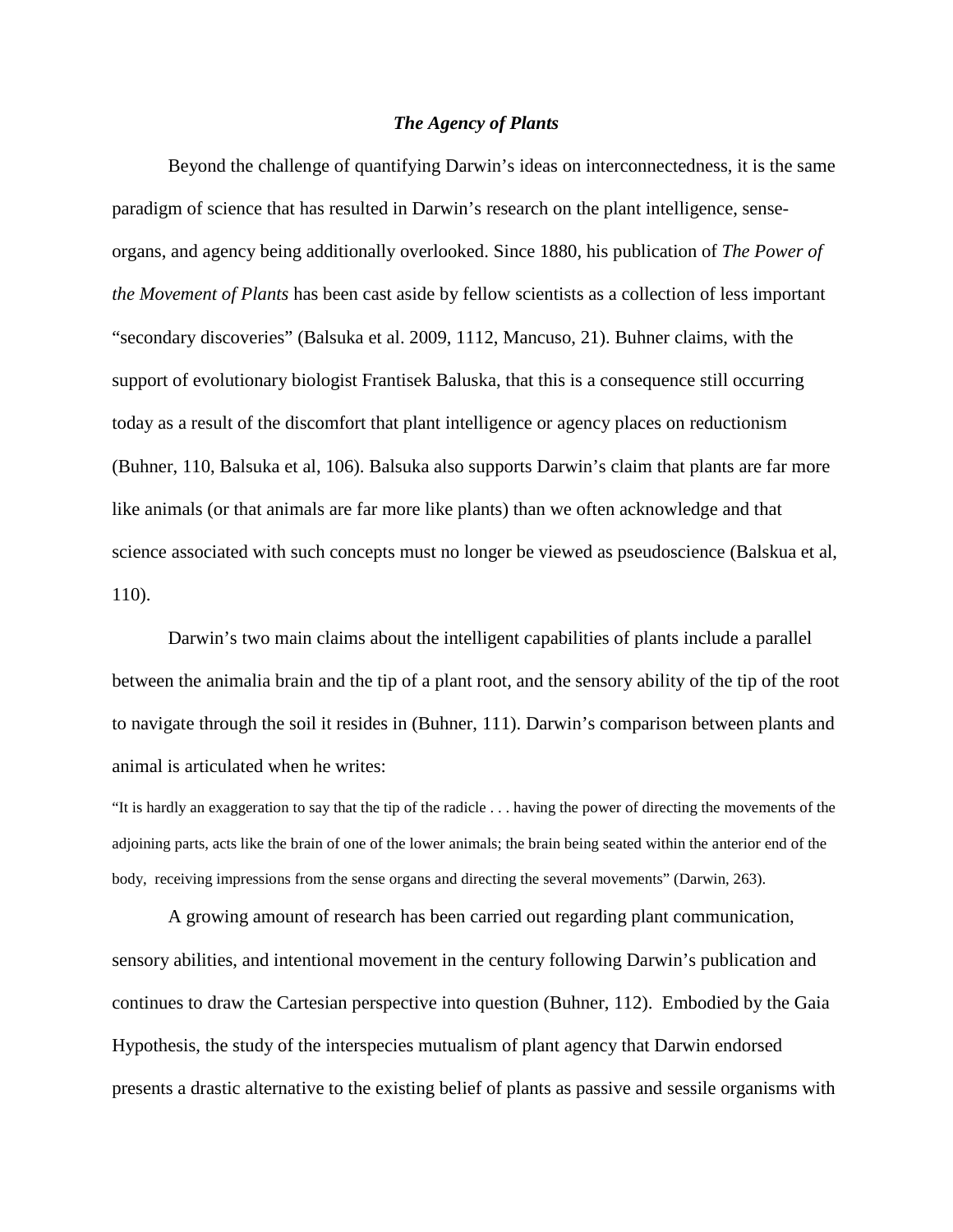the only purpose as being the accumulation of photosynthetic products (113). Within the Gaia Hypothesis' symbiotic relationships- relationships where both actors benefit in the form of an exchange- that exists between an interconnected network of fungal mycelium among plant roots allows the "neighborhood" of plants, bacteria, and fungi to be a "self-organized whole that, in itself, possess capacities not perceivable in any of the parts" (112). As members of this sophisticated network, the species involved have the capacity to communicate continually through sending chemical signals, and transfer nutrients to other members of the plant community (125).

The agency of plants is supported through their ability to communicate with each other through an underground network referred to by mycologists, including Suzanne Simard, as the "wood wide web." Simard, a forest ecology professor at University of British Columbia, has spent her life working to understand the way trees communicate and transfer carbon (among other forms of nutrients) to each other through the network of mycorrhizal associations formed between their roots (Simard, 43). She compares birch trees and fir trees to yin and yang as they trade off transmitting carbon to whoever has a greater need at a given moment (43). Simard comments on the opportunity her results provide for seeing forest tree species not as competitors but as co-operators (44). Her evidence supports the existence of an entire unfamiliar world happening within the soil and invites us into the world of mycorrhizae, a word literally meaning, "root fungi."

In opposition to autotrophic plants that make their food, fungi are heterotrophs like humans, meaning that they must "eat" or absorb their nutrient-rich food which is done through the decomposition of the organic matter they are surrounded by. By colonizing a plant's root system, the fungi increase the surface area of the roots allowing valuable nutrients like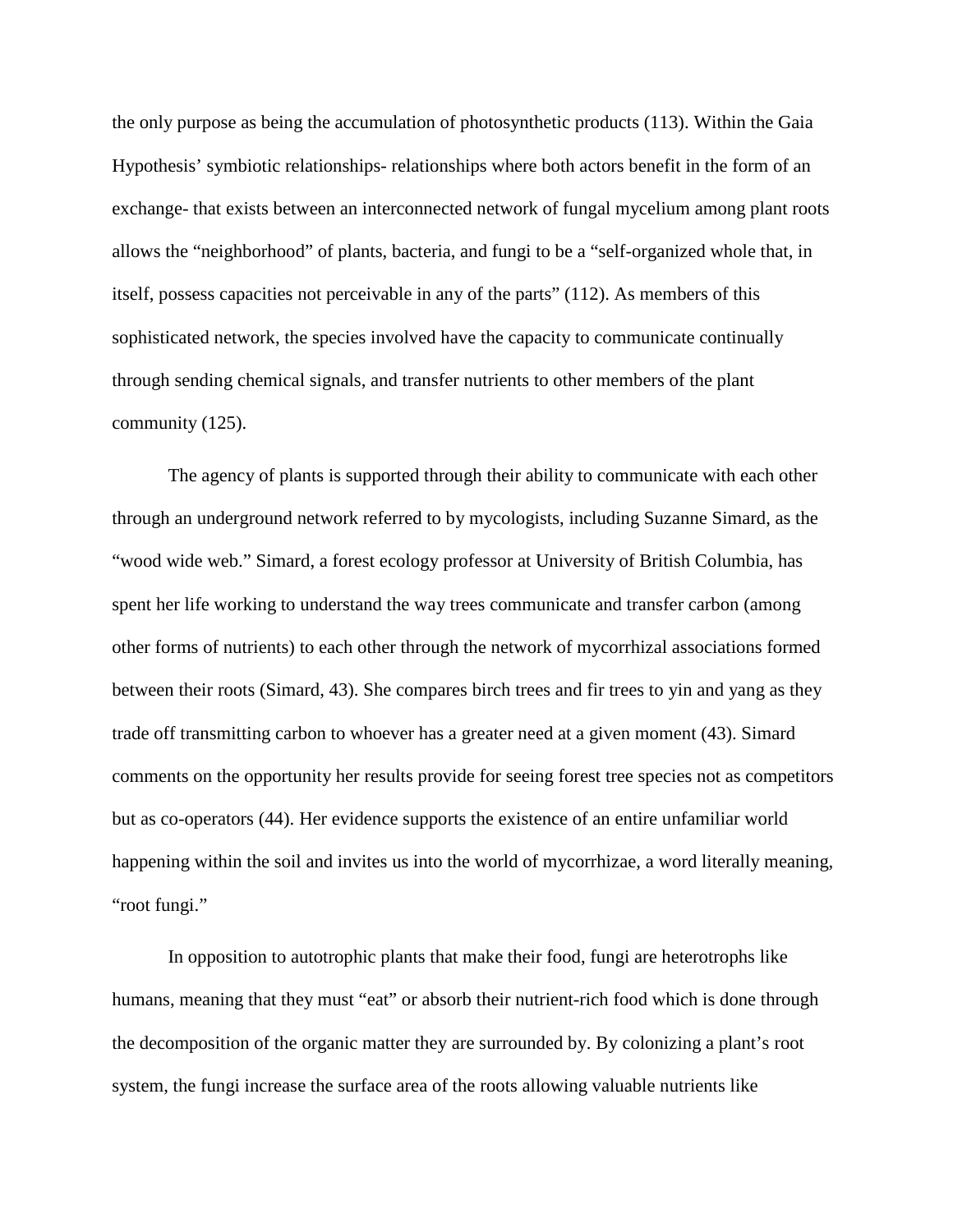phosphorus and nitrogen that have been absorbed or "eaten" by the fungi to enter the vascular system of the plant providing nutrients to their entire structure (40). In return, the mycorrhizal fungi receive high-energy carbohydrates from the plant it is associated with (42). Along with providing nutrients between the tree and the fungi, the mycelium (small, fibrous threads created by the fungi for reproductive purposes) create a dense web intricately twisting and connecting nearby plants and trees through the soil allowing for communication as well as the transferring of nutrients.

Simard explains that the realm of non-human capacity to communicate and cooperate is far greater than what was understood by scientists in former decades. She notes that mycelial communication and plant intelligence have existed far longer than humans have been around and has been happening right beneath the soft soles of our rarely bare feet. A striking image she constructs involves the relationship reaching from grizzly bears to conifers. She summarize the interconnectivity of forest organisms through the following tale in a recent interview for National Public Radio: a grizzly bear pulls a salmon from the river, eats a couple bites and leaves the rest of its body on the forest floor. Fungi and bacteria in the soil break down the fish and the nitrogen (among other nutrients from the fish) is consumed by the fungi. The fungi is an active participant in the mutualistic relationship with the tree roots allowing the nutrients to be transferred from the fungi to the tree in exchange for carbohydrates in return provided by the tree. The scale of the interconnectivity Simard referenced comes when she claims that she hes data supporting that in certain trees up to 75% of the nitrogen in them comes from fish.

The purpose of this essay, however, is not to illuminate the inner chemical structures of the plant kingdom, but rather to emphasize that the implications that this sort of research has on cultural understandings of both nature and science are notable. The explanation of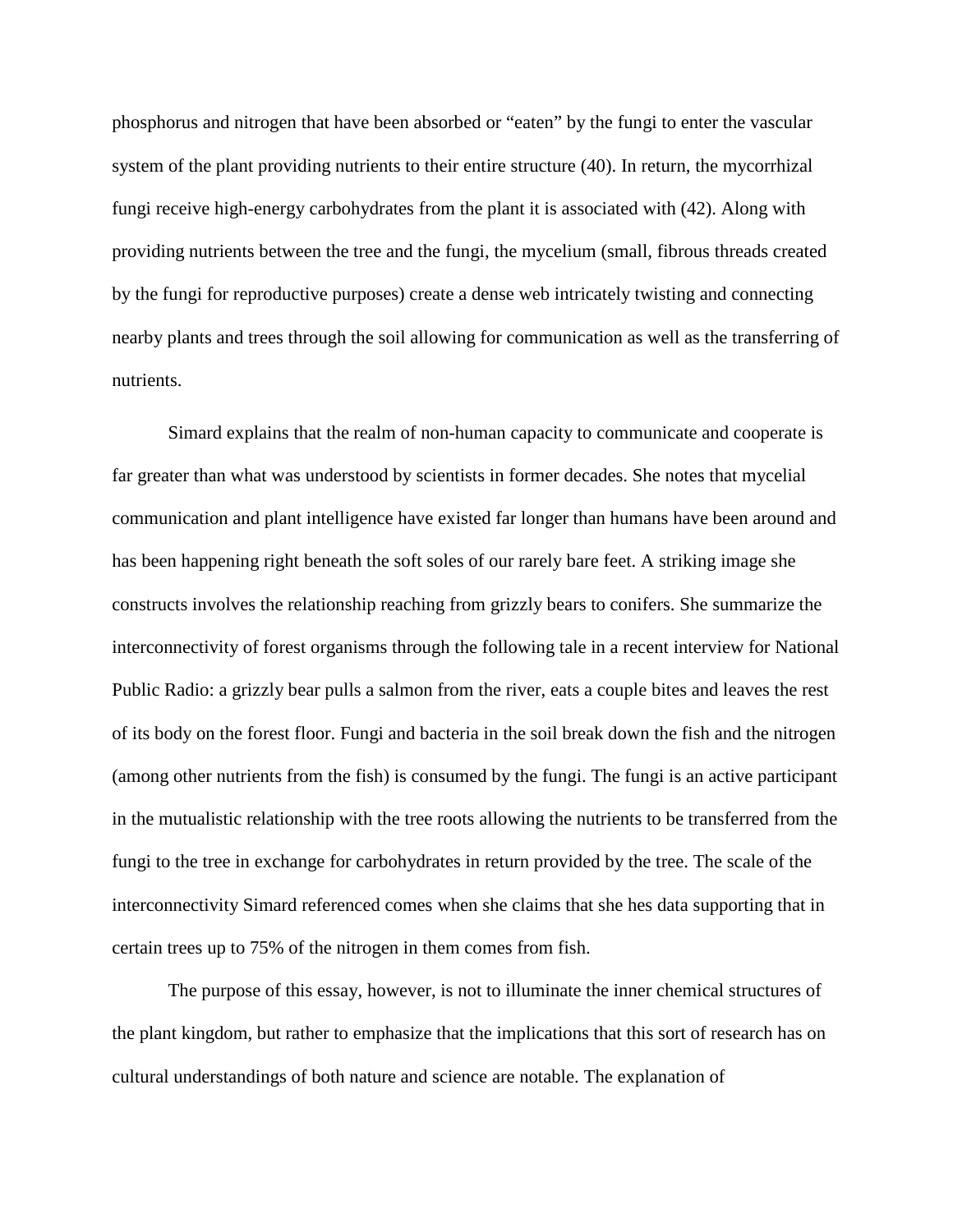interconnectivity not only between plants, but between entirely different kingdoms of life, further endorses holistic thinking similar to that of Lovelock's Gaia hypothesis. While listening to the awe of the interviewer as Simard was explaining her research in a recent National Public Radio interview, the vast misunderstanding, and misrepresentation of the way science is represented to the average citizen was illuminated. This suggests that altering the way science is taught to people of all ages has the potential to drastically redirect the way we interpret and interact with our surrounding environment. Simard comments that her evidence may "inform a paradigm shift in our understanding of terrestrial ecosystems as complex adaptive systems" (40).

Dr. Stefano Mancuso, a founder of the study of plant neurobiology, makes cultural and scientific observations about plants, calling many assumptions of the Scientific Revolution and the way we interpret modern science into question. In *Brilliant Green- The Surprising and Brilliant History of Plant Intelligence,* Mancuso asks pointed questions about the relationship between humans and plants from why there weren't any plants on Noah's ark in the old testament, to asking why no one ever seems to consider Charles Darwin a botanist (12). In addition to referencing Darwin's publication about plant movement, Mancuso analyses the Greek idea of the soul within an individual (15). In *De Anima*, Aristotle wrote, "There are two distinctive peculiarities by reference to which we categorize the soul: local movement and sensing" (13). Mancuso suggests that if we could prove plants to have both of these characteristics, we would begin to be able to break down the Greek hierarchy of nature that places plants just barely above stones (18). He explains that plants expose control over the way they move through both flowering and phototropism- the ability to move or change position to maximise access to light (47). He also provides the example of the physical responses experienced by *Mimosa pudica,* who folds up their leaves at night and to reduce movement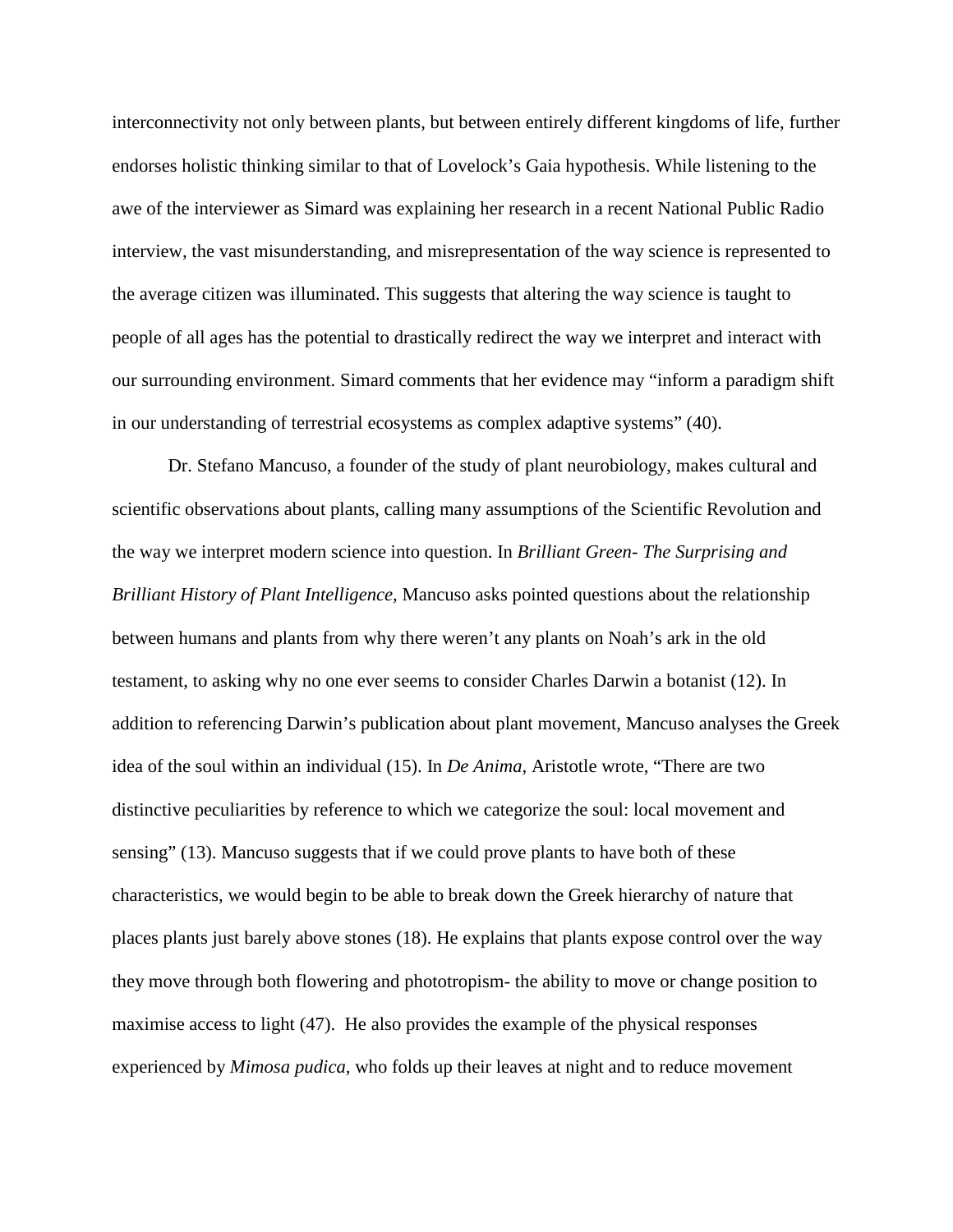which occurs when their exposed leaves interact with the touch of a human, animal, or fellow plant.

Each of these scholars contribute to the same conversation about conducting and interpreting biological research in a way that doesn't align with the mechanistic and reductionist paradigm in place since the Scientific Revolution. In addition, they agree upon the obstacles they have faced in their funding, research, and credibility due to the controversial nature of their status-quo questioning interests. Non-animal intelligence has faced tremendous criticism exemplified by Yale molecular biology professor, Clifford Slaymen, who blatantly stated, "plant intelligence' is a foolish distraction, not a new paradigm" (8). Despite criticism, the scholars I've introduced continue to question the assumption of isolation, competition, and the "every man for himself" mentality. They provide more holistic approaches to understanding how systems and communities function without assuming the superior nature of humans. Buhner writes about the necessity of abandoning the linear, and replacing it with more perceptual and holistic approaches to interpreting the natural world and I find it safe to assume his contemporaries would agree (154).

As we conclude discussion of current theories of interconnectedness and non-human intelligence I would like to comment briefly, for clarity's sake on the complicated relation they share with the original perceptions of modern science. The knowledge presented here is the result of the scientific method in action. Each conclusion is the result of inductive scienceforming hypotheses, designing a repeatable procedure, and finding a way to quantify results. In this sense, the influence of the Scientific Revolution plays an enormously positive role in better understanding the way our biosphere functions. I wish in no way to belittle the contributions that exist within the history of western science. It is the social and cultural assumptions that resulted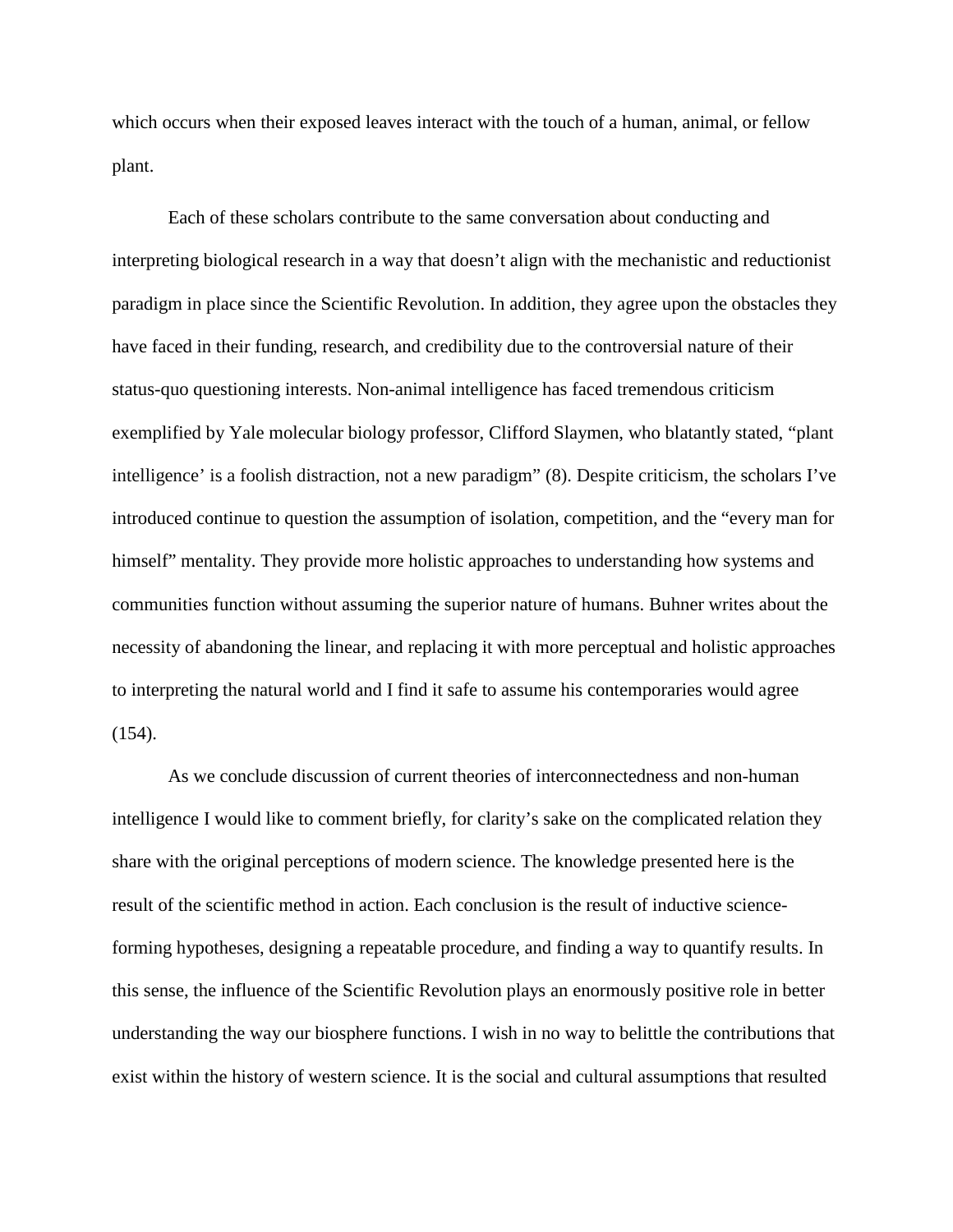from the historic perspective of the mechanistic operating system of the natural environment that these scholars, in addition to myself, call into question. This complex dynamic summits in the discussion around the field of ecology.

## *The Debate on Ecology*

For many critics of western modern science, the establishment of ecology as its own field of science has been presented as the solution to the anthropocentric and mechanistic science of the past (Hay, 129). It was my assumption of this belief that was so startled by the comment distinguishing environmentalists from ecologists that my boss made. As a long term researcher and instructor in an institute dedicated entirely to ecology, her clear understanding that not all of ecology is carried out under the same principle of environmentalism exposes the complexities of the issues and clarifies the need for further elaboration.

Ecology is a discipline of life science that stresses the importance of relational dynamics within and between species and looking at ecosystems an interconnected " whole" (Hay, 131, Ruether, 48). Hay presents ecology as a study of the "means" of science that threatens the "endsbased science that is implicit in a science of fragmentation" (Hay, 131).

Critiques of ecology as a solution include the belief that though it stresses the importance of holistic thinking, it still grew from biology, and because of this falls into the problematic idea that the solution to the problem can not come from within the establishment in which the problem has arose (Hay, 133). Ruether provides the example of the mechanistic language used by conservation ecologist, Paul Ehrlich (Ruether, 58). Despite his recognition for presenting a warning about population growth with limited natural resources granting him many ecological awards, he titled his most popular book *The Machinery of Nature- The Living World Around Us and How it Works* (58)*.* This represents the tendency that ecology has to remain mechanistic and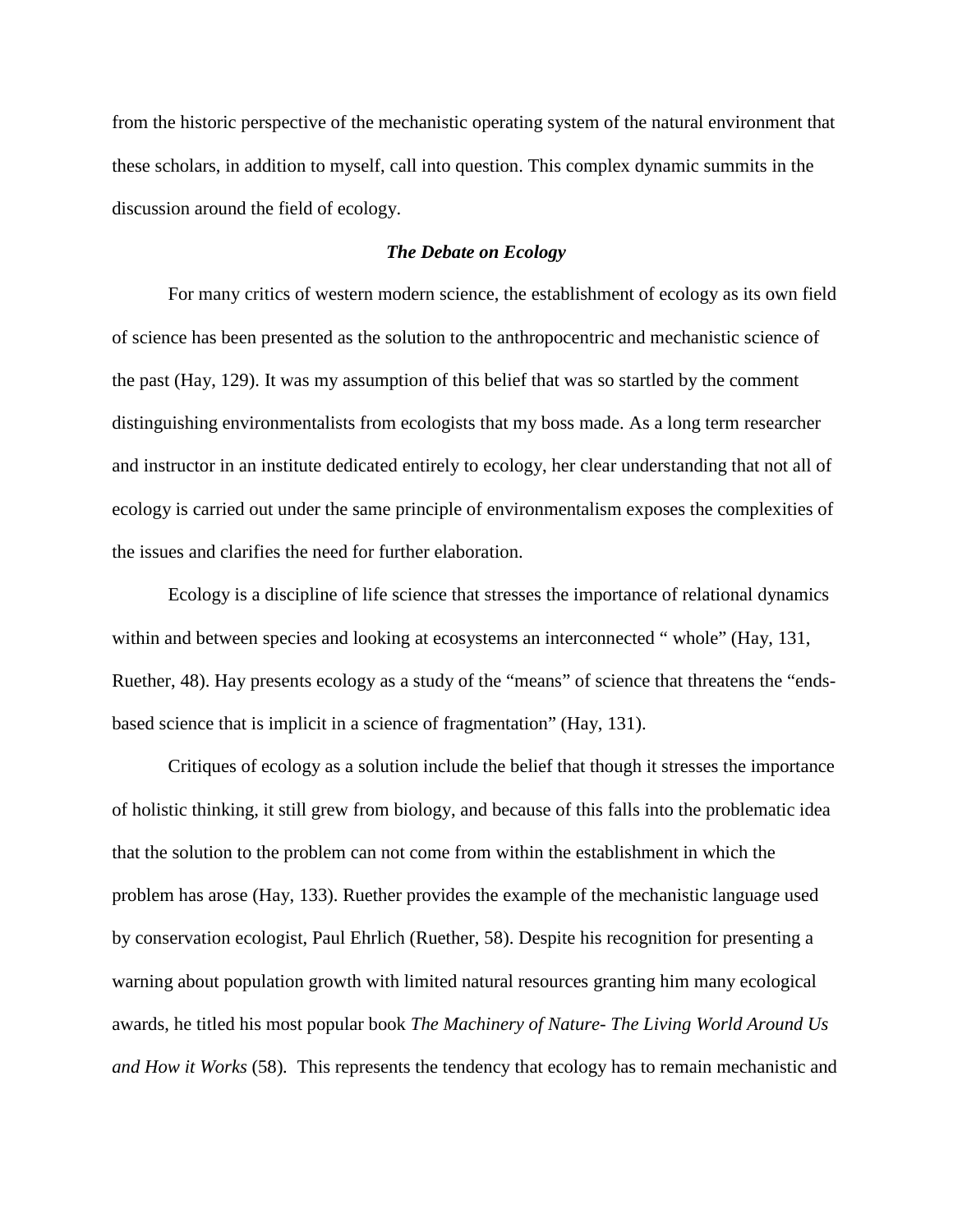thus operates under the problematic framework of science stemming from the Scientific Revolution.

The mechanical nature of ecology has been further recognized by Thomas W. Schoener in his essay "Mechanistic Approaches to Ecology: A New Methodology?" To a certain extent, developing an understanding of an ecosystem, or anything for that matter, often comes from simplifying parts of it in order to understand how they work together. Shoener argues that this is not the claim that is up for debate, it is the complexities and analysis required to understand what the pieces mean that differs between reductionists and holists (188). He explains that the desire to construct a quantifiable method with acceptable inclusion of both behavior and physiology variation among species, the complexity of the model would make it "analytically opaque" (190).

Like "science," "ecology" has a definition and responsibility that is equally as convoluted. There are some ecologists who have claimed offense when their practice is seen as an alternative to the traditional version of western science, for it makes their research appear less credible, and associates them ("ecologists") with "a rag tag collection of naturalists, poets, smallscale farmers, and birdwatchers who constitute a visible part of the ecology movement." (Hay, 132). This feeling among many practicing ecologists has only intensified by the association between biological ecology and social ecology starting in the 1960's (132). A tenuous relationship persists, according to Hay, between the "ecology movement" often synonymous with the "environmental" or "green" movement, and those who see themselves a scientists of what they call "ecology proper" (133).

The concept of "deep ecology" exemplifies the crossroads between ecology as a science, and ecology as a social phenomenon. It's origin comes from Arne Naess' belief that the facts and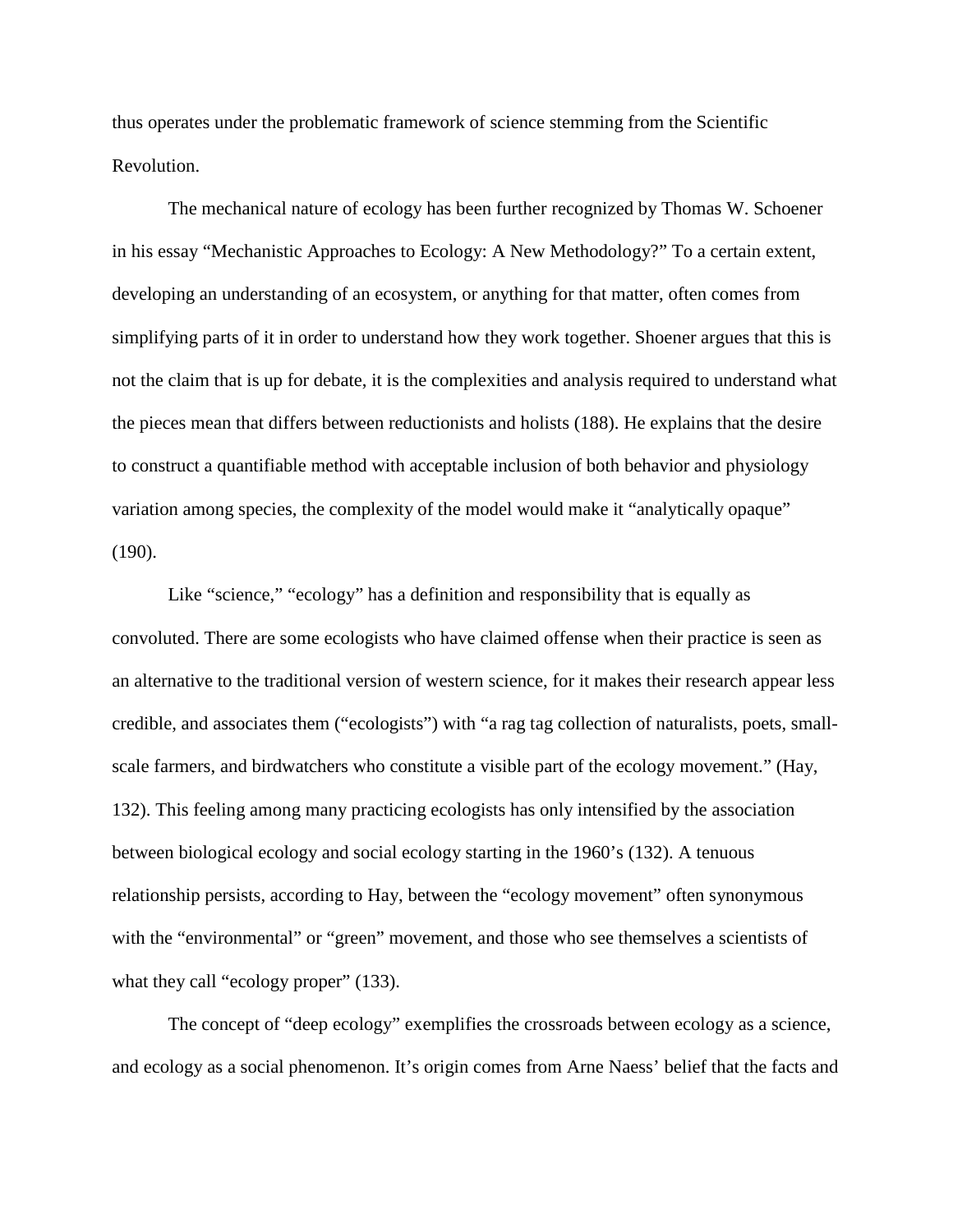logic associated with the scientific study of ecology are not enough to answer ethical questions about how we should be living and interacting with the environment (Keller, 206). deep ecology opposes the preservation of ecological health for the use of mankind in the future and blends science and sociology. It is referred to be Naess as "not a slight reform of our present society, but a *substantial reorientation of our whole civilization"* (Naess, 45)*.* 

Despite the hesitation many scientists feel about the correlation between ecology as a science and ecology as a social movement, Ruether further emphasized that ethical currents are embedded within the study of ecology regardless (47). She claims that a suggested set of guidelines for the way humans should be interacting with nature is an inherent quality within ecology. Fritjof Capra advocates for ecology when he claims that the fear of not being scientific enough can not be allowed to keep scientist away from such an essential field of study (71).

#### *Western Science and Western Religion*

The observations illustrated by Mancuso expose that no discovery occurs in a vacuum, and science can not be separated from other intellectual disciplines. By introducing the roles of non-human organisms in the Old Testament, Mancus has introduced the complex dynamic shared between science and religion. While western science is a discipline that stemmed out of Abrahamic religion, the two are understood to be opposing ideals (Sacks, 8). Osler examines the relationship between the Scientific Revolution and Christianity. She claims that it was ironically through the use of natural theology to demonstrate the existence of God that the separation between science and theology was formed (Osler, 49). By the end of the seventeenth century scientific knowledge had reached the highest rank of authority over Christianity, whose reign had been left unquestioned since the Dark Ages. (Osler, 50). The strict belief in God upheld by many of the key players in the birth of modern western science, especially that Newton, must not be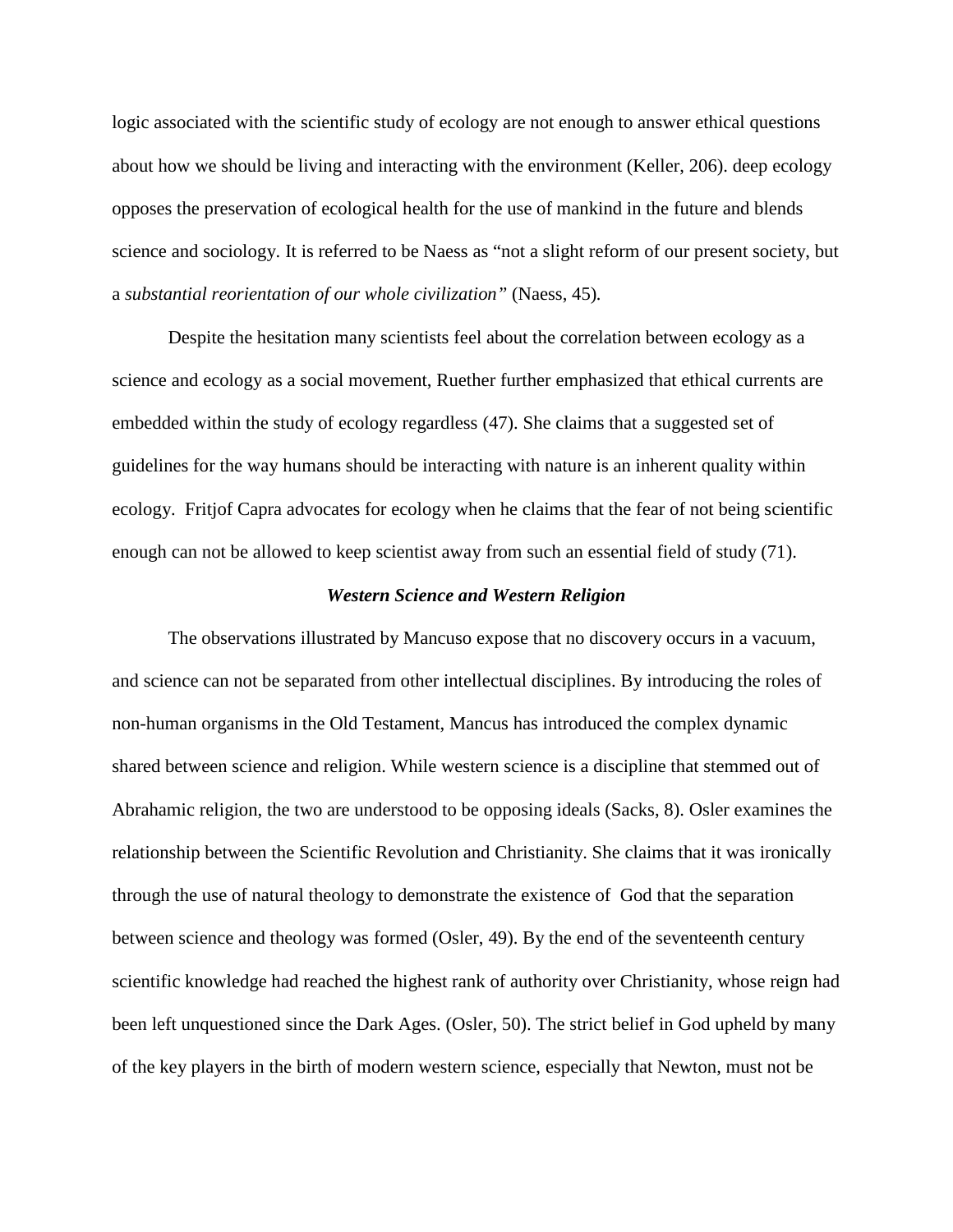overlooked. Despite his correspondence with skeptics of creationism, Newton frequently guarded and defended the story of Genesis (50).

The relationship between science and spirituality is further explored by Cambridge scholar and rabbi, Jonathan Sacks. In *The Great Partnership- Science, Religion, and the Search for Meaning*, Sacks elaborates on the cohesive roles throughout history that has been shared between science and religion as paths for bringing "meaning" to human life (Sacks, 3). According to Sacks (who often cites Nisbett's work), humans live with a goal of creating a worldview that makes sense to us and has the potential to bring meaning to this strange, troubling, joyful attribute we call life (23). Sack's thesis is that science and religion are both critically important in the search for "meaning" and are not mutually exclusive despite the division between them experienced in the twenty-first century. The division between the two stems from the separation of disciplines that occurred as a result, but not an intention, of the Scientific Revolution. It must be understood that a divorce of science from religion was not the intent of the founding fathers of modern western science. I have supported the earlier claim that the creation of modern western science is a direct result of the quest for a deeper understanding of God.

Despite his religious background, Sacks firmly believes that both science and religion are of equal importance and necessity. He explains their compatibility when he writes, "science is about taking things apart to see how they work and religion is about putting things back together to see what they mean" (2). The relationship that he believes is shared between spirituality and rationality is further exemplified by the following passage:

"Science is about explanation. Religion is about meaning. Science analyzes, religion integrates. Science breaks things down to their component parts. Religion binds people together in relationships of trust. Science tells what is. Religion tells us what ought to be. Science describes. Religion beckons, summons, calls. Science sees object.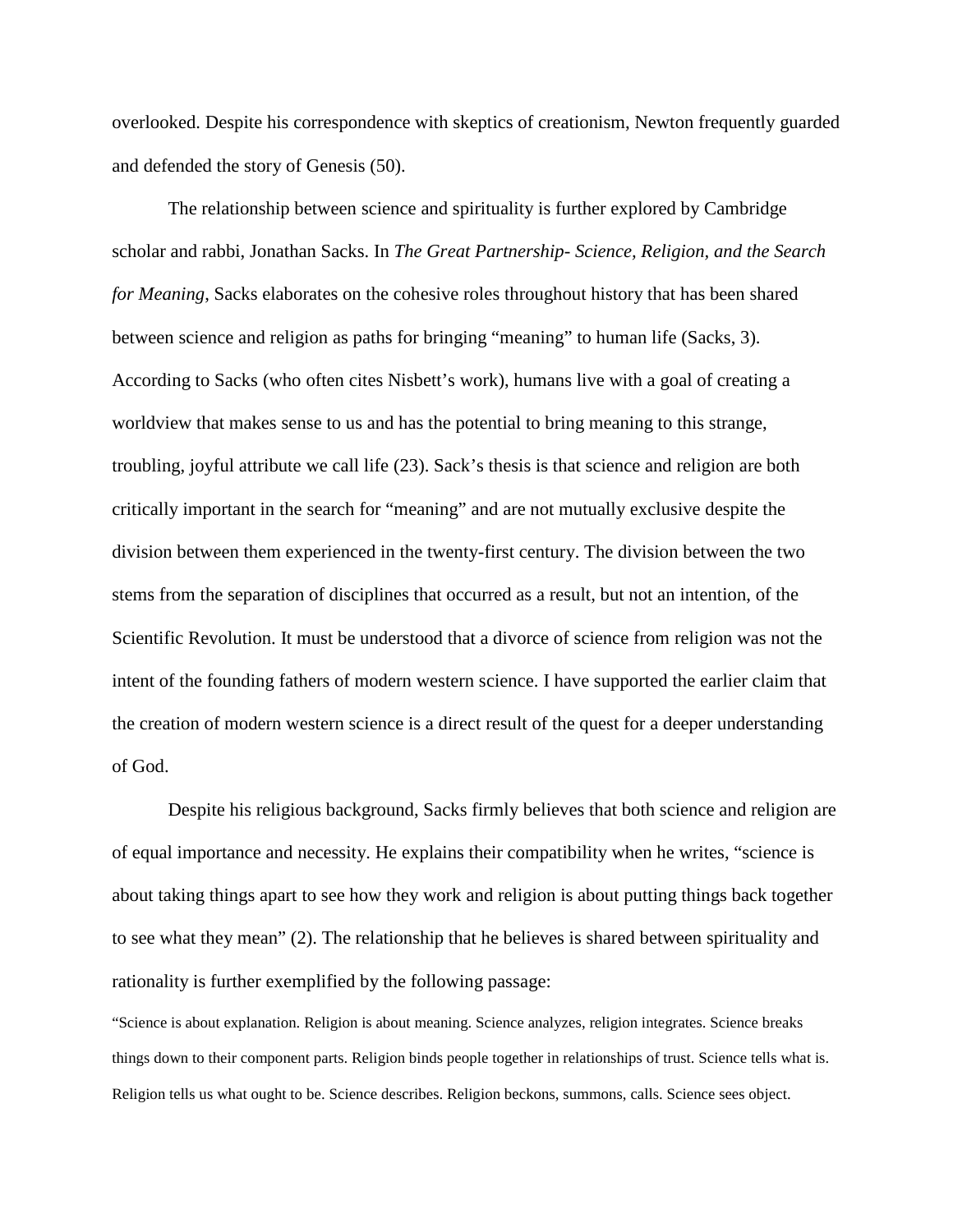Religion speaks to us as subjects. Science practices detachment. Religion is the art of attachment, self to self, soul to soul. Science sees the underlying order of the physical world. Religion hears the music beneath the noise. Science is the conquest of ignorance. Religion is the redemption of solitude. We need science explanation to understand nature. We need meaning to understand human behavior and culture" (6).

Sacks offers a compelling and almost facetious critique of neo-Darwinism which has been largely on the rise in the past century. Sacks comments that if the determining factor of reproductive success is based on natural selection, then the wide spread influence (and pure quantity of followers) of Abrahamic religion for the past four thousand years should inspire all neo-Darwinists to immediately leave atheism behind and become a religious convert (8).

As a Rabbi and Cambridge scholar of Judaic studies, it is no surprise that Sacks offers such an in-depth argument in favor of the role of religion. Aside from his argument for the cohesion and necessity of both religion and science, Sacks proposes that, "the cure for bad religion is good religion, not no religion, just as the cure for bad science is good science, not the abandonment of science" (11). If an error was noticed in a scientific publication, let's say in one about physics, that came out decades ago, no one would say, "Get rid of it at once! Since we were wrong one time we must never study physics again!" A good scientist would say, "That's what we understood back then with the information we had, but now that we see that our evidence was problematic, let's re-evaluate our understanding with the new information we have." Why should it be any different when it comes to the role of religion?

Sacks believes that we have constructed a worldview in the west where considering everything as the way it is simply because "it is" and "has always been that way" has become a logical and pragmatic way to perceive the world. This way of thinking doesn't allow for the possibility of change in the way we perceive our surroundings in any way, let alone through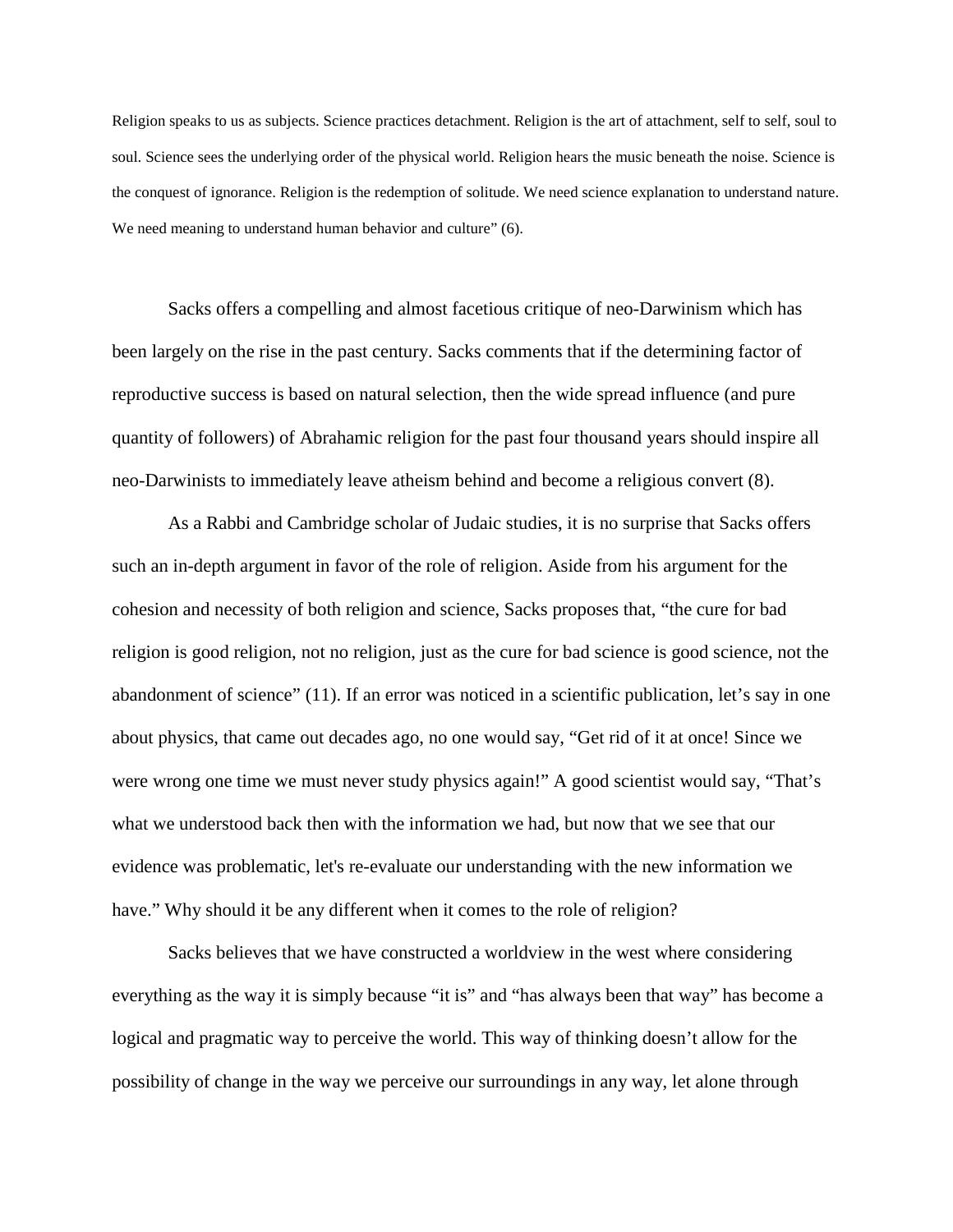natural science.

According to Sacks, in terms of handling the current environmental crisis, this essentialist mindset removes the possibility of progressing toward a different way of living or perceiving the world (28). Atheism suggests that everything simply "is what it is because it always has been," and has a tendency to imply that this is the way that everything will always be. Believing in some sort of overarching power coming from outside the system allows one to believe that things are not the way they are "supposed" to be, and thus could and should be different (18). To begin constructing a plan for how to change the status quo, Sacks calls for "genuine, open, serious, respectful conversation between scientists and religious beliefs if we are to integrate the different but conjointly necessary perspectives" (15).

Physics and systems theorist Dr. Fritjof Capra articulates the connections between spirituality and science in *The Tao of Physics* by drawing parallels between modern physics and eastern mysticism. Capra affirms many of Nisbett's observations and argues that despite their differences, they unexpectedly can lead us to two similar views of the world (Nisbett, 4, Capra, 5). Capra also writes about the capacity the human brain has for two different types of knowledge- rational and intuitive (14). He explains that traditionally, rational thought has been associated with science and intuitive thought with religion (14). He shows that the impact of occurrences within modern science transcends the work of scientists and reaches many aspects of culture.

Many agree that a science with no moral boundaries or ethical parameters leads to catastrophe (Sacks, 144). Sacks and Capra suggest that reconsidering the relation between science and religion as mutually important counterparts is compatible with a less-destructive scientific paradigm.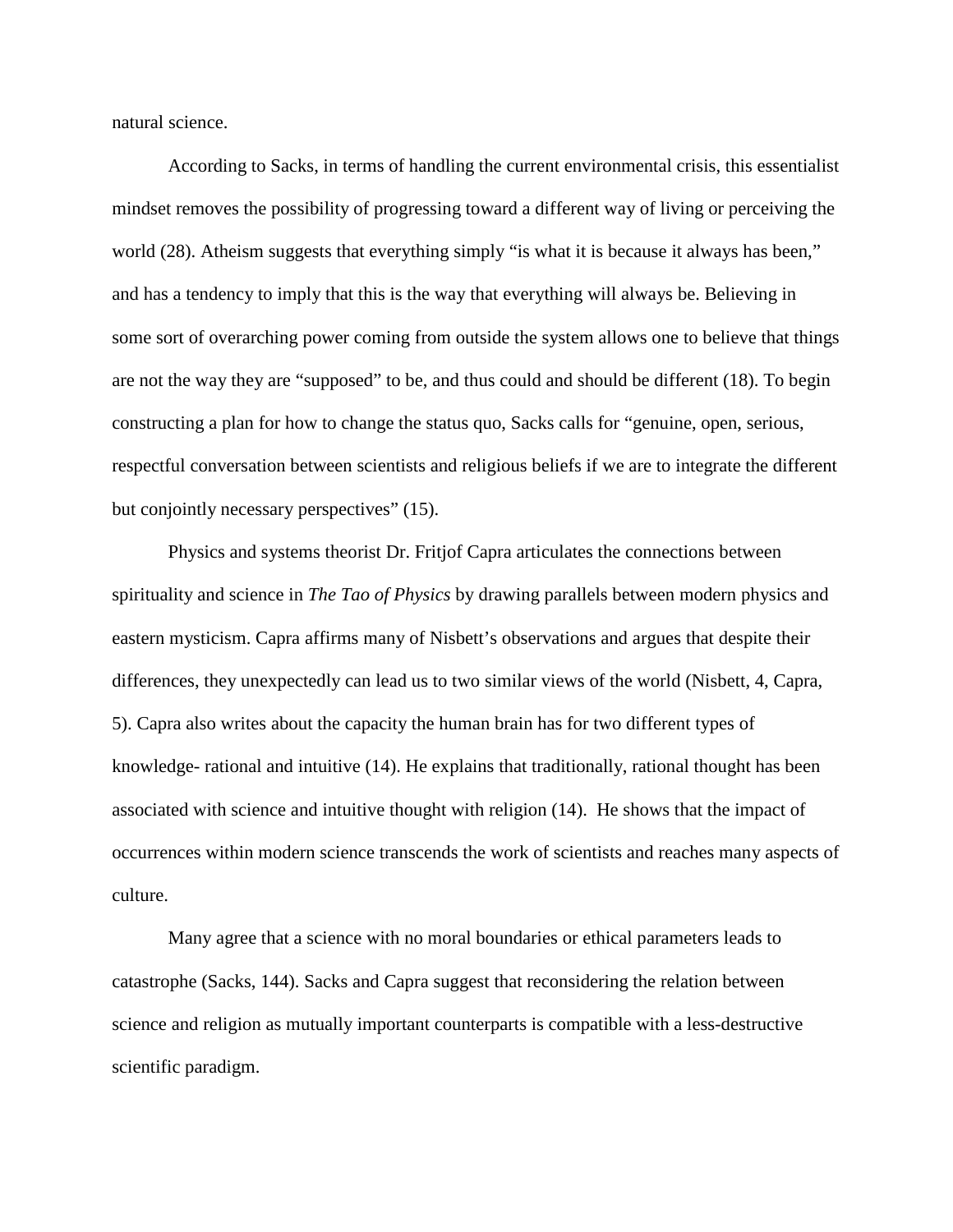## *Scientific Paradigms*

The use of the term "scientific paradigm" has been frequently used throughout this essay and is a direct reference to the work of Thomas Kuhn as a method to consider the way scientific knowledges developed over time. The concepts introduced throughout this paper all suggest the need for a change in the way we think about science, or what Kuhn would call a "paradigm shift" (Kuhn, 85). Despite the appropriation of this term throughout the many disciplines in academia, Kuhn coined the term in his book, *The Structure of Scientific Revolutions,* for the purpose of articulating the nature of how scientific knowledges changes over time. In opposition to the Whiggish structure of history that preceded him, Kuhn believed that science didn't progress linearly and teleologically toward an ultimate understanding of truth (48). Whig historiography upholds the assumption that knowledge and the human experience is constantly and inevitably moving in a linear fashion toward an ultimate sense of truth or enlightenment. Kuhn argues that this is incorrect by highlighting the occurrence of scientific revolutions.

 $\bigvee\bigvee\bigvee\bigvee$ 

**Progression of Whig History Progression of Kuhnian History**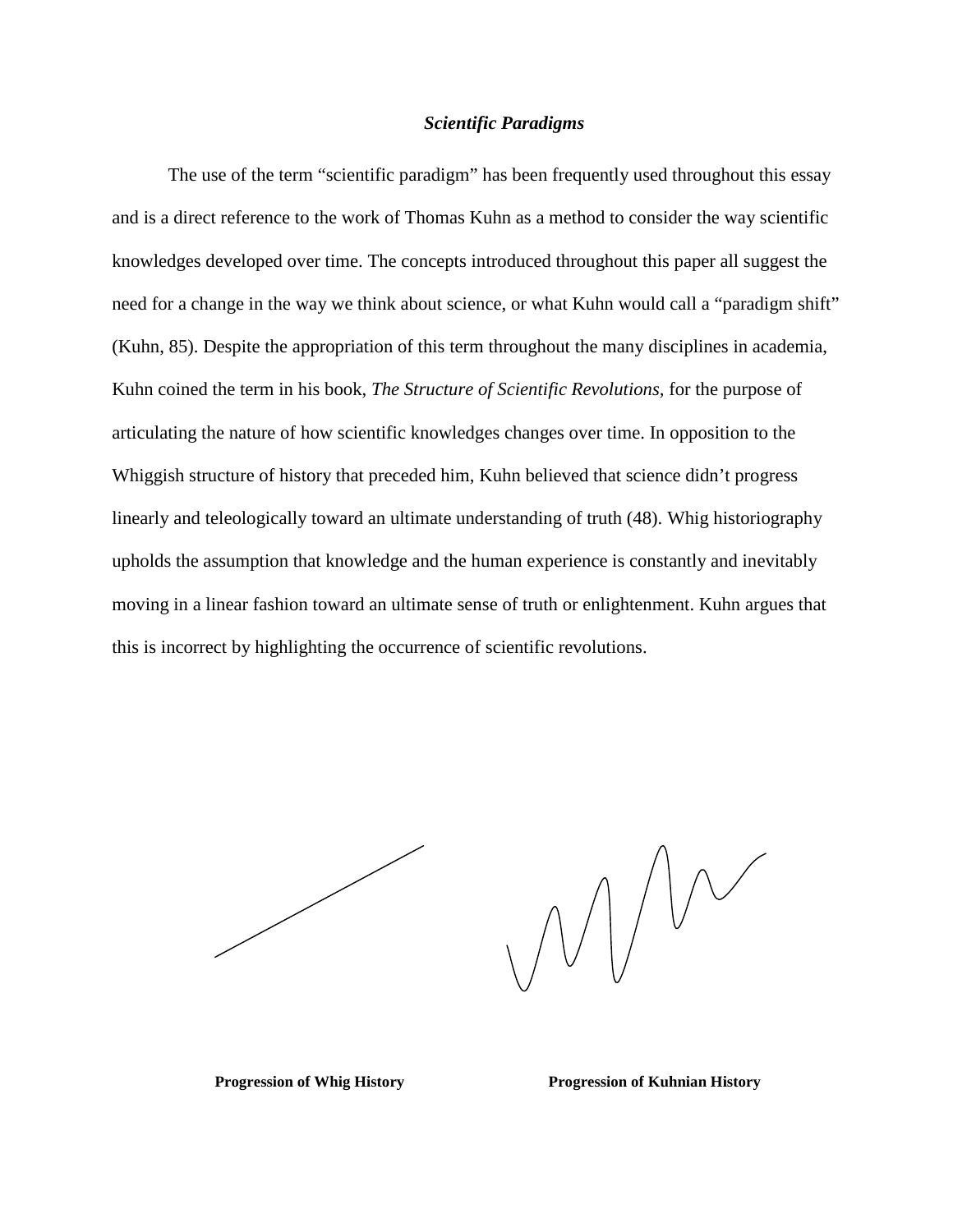To Kuhn, a scientific revolution occurs in phases (10). The first of these phases is "normal science" (10). The role of normal science is to preserve a general perspective between scientists on what types of experiments should be performed, and the models or methods that should be followed to solve them (35). Kuhn uses the term "paradigm" to categorize this concept of a consensus worldview where models, problems, and experiments are expected to produce outcomes that fit within the parameters of the current paradigm. In other words, inquiries are expected to behave in ways that the current paradigm (or current version of normal science) allows scientists to believe is possible.

The next phase occurs when the tools provided within normal science become inadequate or the outcomes don't fit into the current paradigm (40). He explains that such "anomalies" arrive on a spectrum of severity (53). Some anomalies are handled by a new equation or a new discipline, however some anomalies are so destructive that they lead to a "crisis" and force scientists to abandon or radically modify current theories (66). As the accepted theory is replaced or modified, it is not until a new tradition shattering theory has been accepted widely and a new "normal science" has arisen that a scientific revolution has occurred (6). Kuhn uses the term "incommensurability" to further clarify that a scientific revolution is different than incremental change since the theory within the new paradigm and that of the old are incompatible. Kuhn explains this process when he writes:

"The invention of other new theories regularly and appropriately evoke the same response from some of the specialists on whose area of special competence they impinge. For these men the new theory implies a change in the rules governing the prior practice of normal science. Inevitably, therefore, it reflects upon much scientific work they have already successfully completed. That is why a new theory however special its range of application is seldom or never just an increment to what is already known" (7).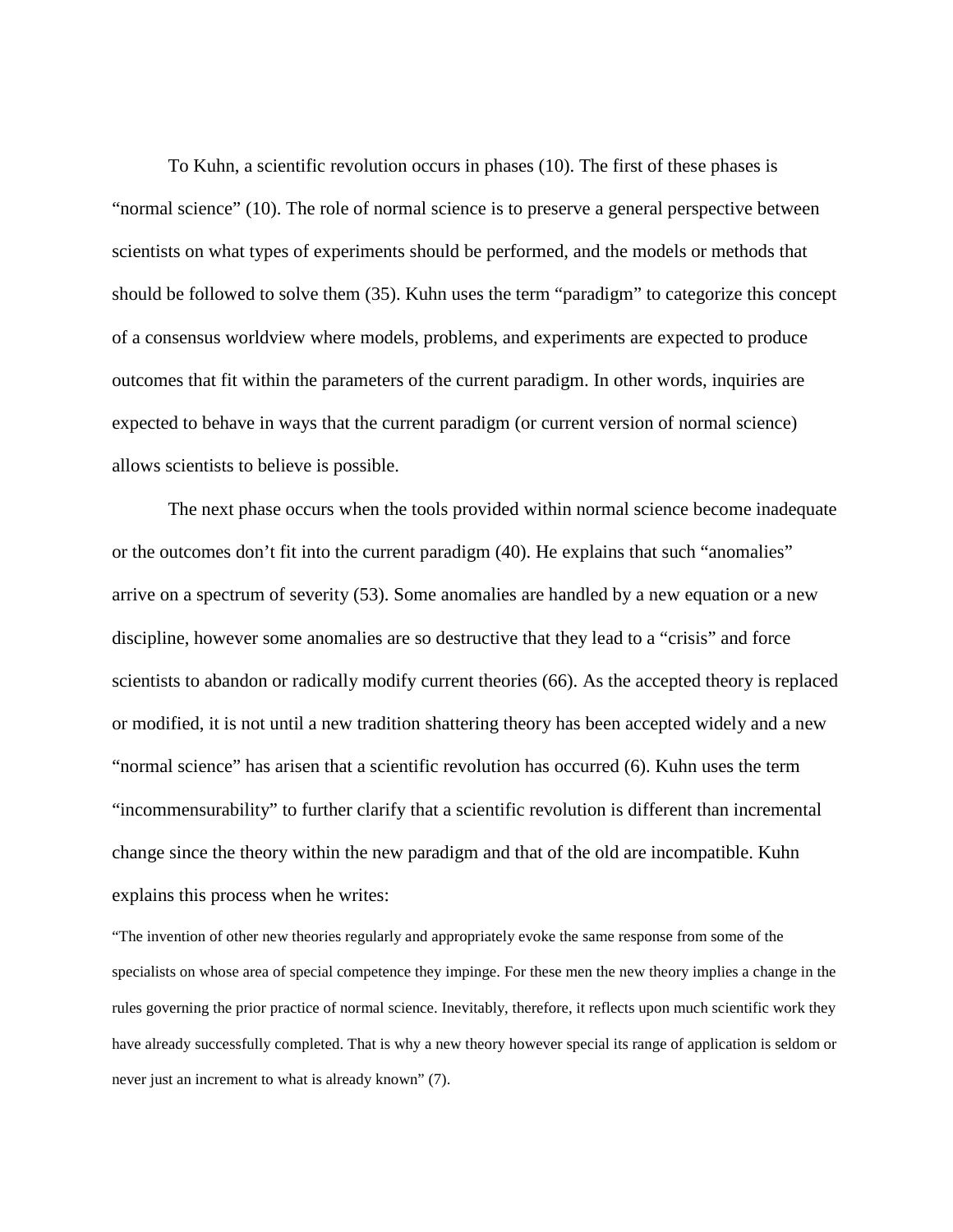Margaret Osler enters a similar dialogue as Kuhn in her anthology, *Rethinking the Scientific Revolution*. Osler argues that the shift away from the philosophy of Aristotle marks the Scientific Revolution as a tipping point that separates science as we understand it today from the "natural philosophy" that preceded it (4). Osler reiterates Kuhn's criticism of Whig history by explaining the flaw in thinking of the, "history of science as the unfolding of ideas by the force of their own, internal logic" (6). Cohen writes that the work of Kuhn is of fundamental importance for, "reorienting the thinking of scientists and historians about science, converting them (or marking them mindful of) the notion that revolutions are a regular feature of scientific change" (xviii).

Osler notes the importance of avoiding analysis of historical figures within our current intellectual paradigm (7). The importance of understanding the contexts in which the actors and ideas of the Scientific Revolution occurred suggests that the same principles should be applied to contemporary science. An alternative historiographical strategy can be applied by asking questions like those suggested by Osler: Why were particular figures attracted to one idea or another? How does the way they ask their questions affect the use they make of ideas they borrow? Why do they ask particular questions in the way that they do? (6). These are the exact same questions we ought to be asking now.

When we talk about the potential for a paradigm shift away from modern science as we understand it today, it is reconsider what is meant by "modern.". Latour asks us to consider if science, or society in general, has even been modern in the first place. In *We Have Never Been Modern* he defines modernity as the process of separating nature from culture (47). He then undermines that by claiming that the hybrid society of politics, nature, technology, and culture is evidence that the separation between nature and culture that we associate with modernity is an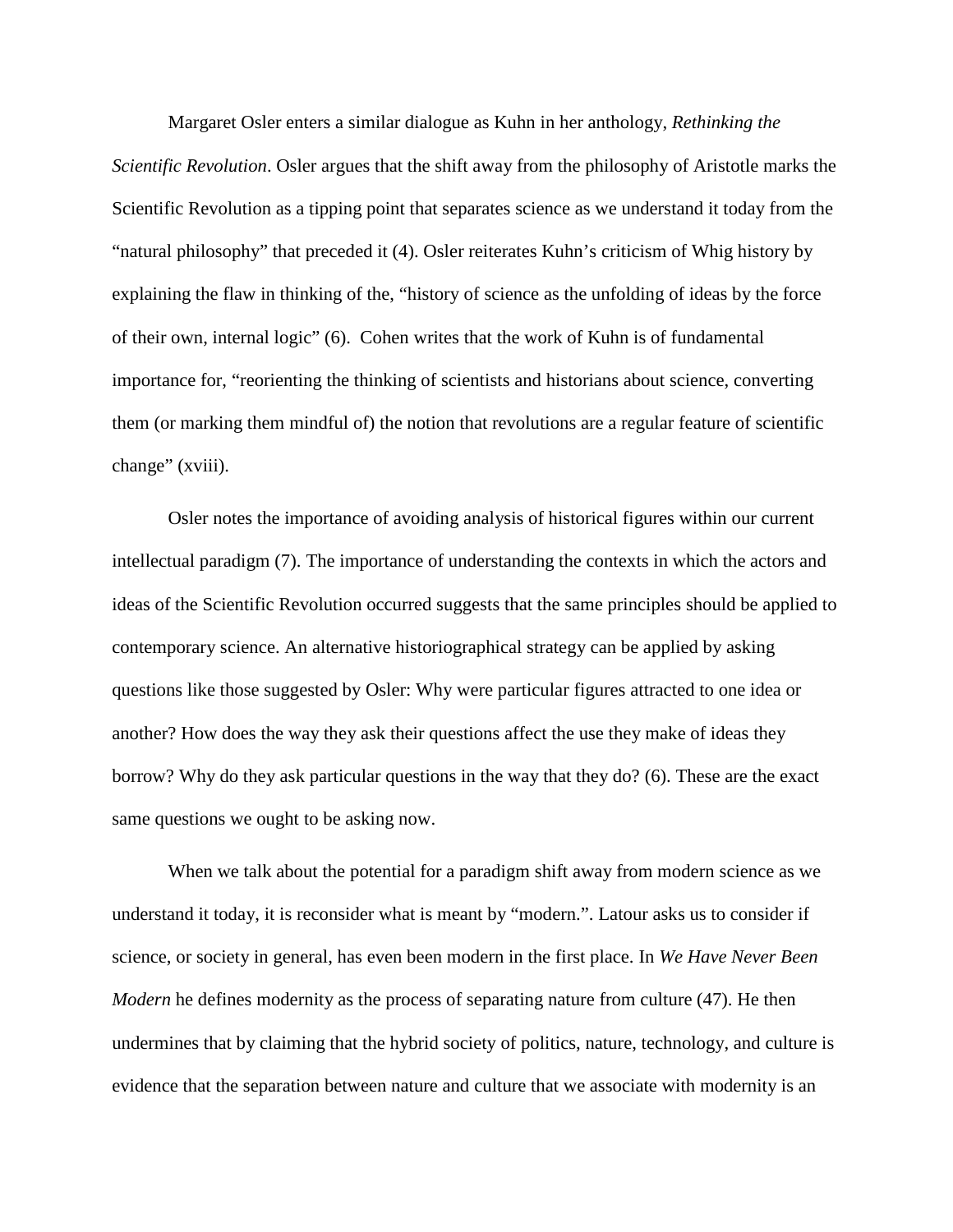impossible accomplishment. He offers global warming, rainforest deforestation, and the depletion of the ozone as "hybrid" obstacles that support his notion that there is no such thing as "modernity" because it is impossible to keep environmental issues boxed away from cultural ones (47) .

#### *Conclusion*

While saying "the next scientific revolution" or referring to "postmodern science" seems like a rather lofty assumption, it is worth considering what the transitions we are experiencing in science, philosophy, and technology will look like centuries from now. The criticism and concepts discussed in their paper from Merchant, Wootten, and Kuhn suggest the importance of critical approach to trying to determine the cultural, and specifically scientific, roots of the current environmental crisis. This collection of perspectives and voices provides evidence that the way science has been considered since the Scientific Revolution is at odds with environmentalism, at least in part.

What the collection of alternative perspectives suggests is that we need to broaden our interpretation of the role, responsibilities, and expectations of science within both the western epistemology and the current conversation regarding the environment crisis. There are components to modern science that are unarguably important tools for addressing the ecological crisis, however the belief of science and a static practice of objective facts must be reviewed. Environmental philosopher, John Passmore supports this by writing, "western science is still fecund, still capable of contributing to the solution of the problems which beset human beings; even when those are the problems of the scientists own making" (Hay, 125). This implies that it very well could be western modern science that is at fault for much of our current crisis, but reshaping its role could aid in the solution.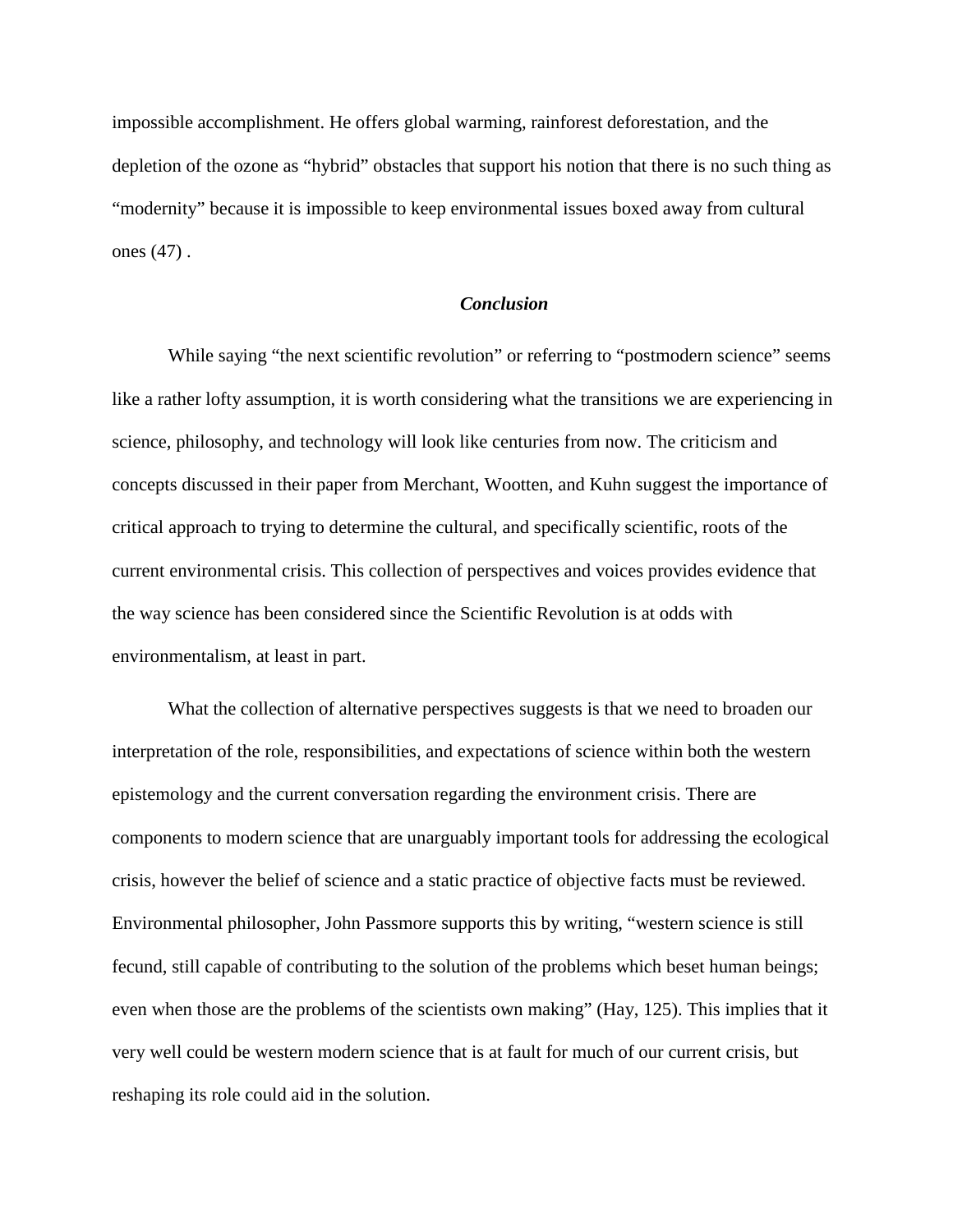Creating a space for considering the troublesome values involved in the formation of modern western science is a necessity in the discourse around causes and responses to environmental issues. The study of science must be interdisciplinary as it is the consequence of discipline specificity and isolation that we are experiencing right now. In *The Two Cultures and the Scientific Revolution,* C.P. Snow articulates the importance of studying the Scientific Revolution from the perspective of both the humanities and of the sciences. He explains the opportunity that presents itself through the combining of disciplines, and the consequences of failing to do so, by writing,

"..at the heart of thought and creation we are letting some of our best chances go by default. The clashing point of two subjects, two disciplines, two cultures- of two galaxies, so far as that goes- ought to produce creative chances. In the history of mental activity, that has been where some of the breakthroughs came. The chances are there now"  $(17)$ .

While the developments within the history of science have had profound impacts on contemporary western society, both negatively and positively, an additional contribution of the time period is the evidence it provides for the dynamic nature of human thought. This period of radical and rapid shift in perception around the workings of the natural world exposes that the parameters of the western worldview are unlikely permanent. As the climate continues to change, the western lifestyle will also inevitably change, and the worldview that progresses along side it will evolve as well. Whether the construction of a new paradigm is intentional or unintentional lies in our depth of understanding the factors at play in the one that already exists. While the role science has played in the construction of our current paradigm is of great importance, the role we create for science to play in the future, meaning the responsibilities and expectations we construct for it will determine the way humans interact with the non-human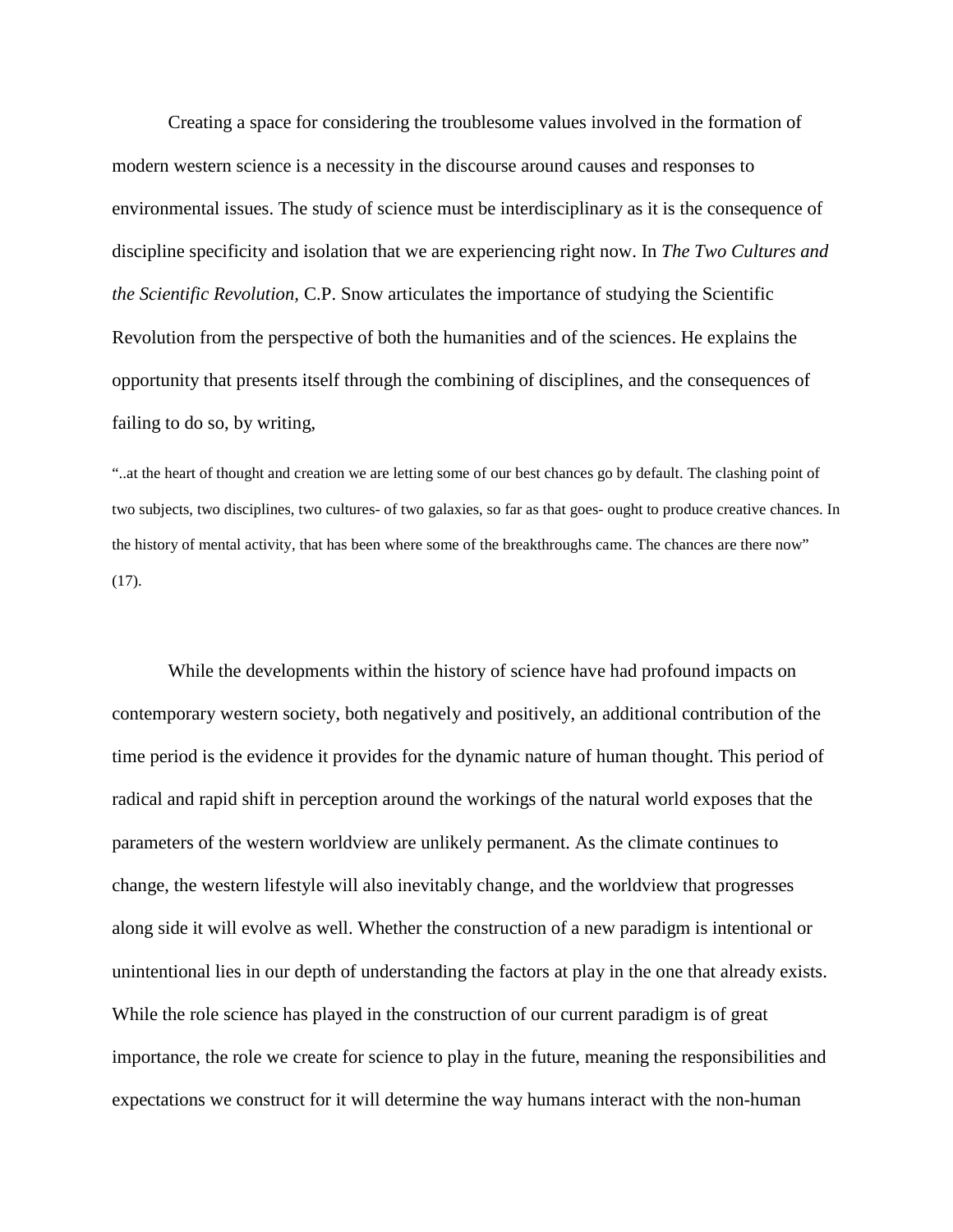environment for centuries to come.

While many communities seem to be under the impression that their vague interpretation of "science" will save us from the consequences of our overexploitation of natural resources, a deep understanding of the role of modern science in contemporary science is critical. The anthropocentric version of science presented as a tool to expand man's dominion over nature will not save us, of this I am certain. However, a new science with the same respect for accountability and peer-review, but that embraces the value of mutualism along with equality between species and genders rather than patriarchy and anthropocentrism might be able to. This doesn't mean casting aside the scientific method or inductive reasoning in entirety, it means looking at the future of modern western science as a dynamic force that reflects the values and ambition of the cultural views of its scientists. Buhner writes, "the future belongs to... those who are willing to be humbled, who don't mind, such humbling opens the doors of perception onto a world that is much different than most scientists will admit" (134).

There is reason to argue that the future of science lies not only in the way it is practiced, but in how it is taught. Bronstein's research about the lack of balance between the textbook presence of competitive species interactions and mutualistic ones provides evidence of this claim. Theories pertaining to interconnectedness in opposition to the anthropocentric lens that presently exists must begin in elementary science education. I am confident in my belief that a child who develops into a teenager aware of the fact that each conifer needle they pass on their way to school has the capacity to contain over 800 species of endophytic fungi, protecting it from pathogens and disease in exchange for nutrients, that young person is setup to interact with the natural world differently and develop a more holistic and interconnected perspective of their place within it. The same can be said of a teenager that grows into the adult with an equally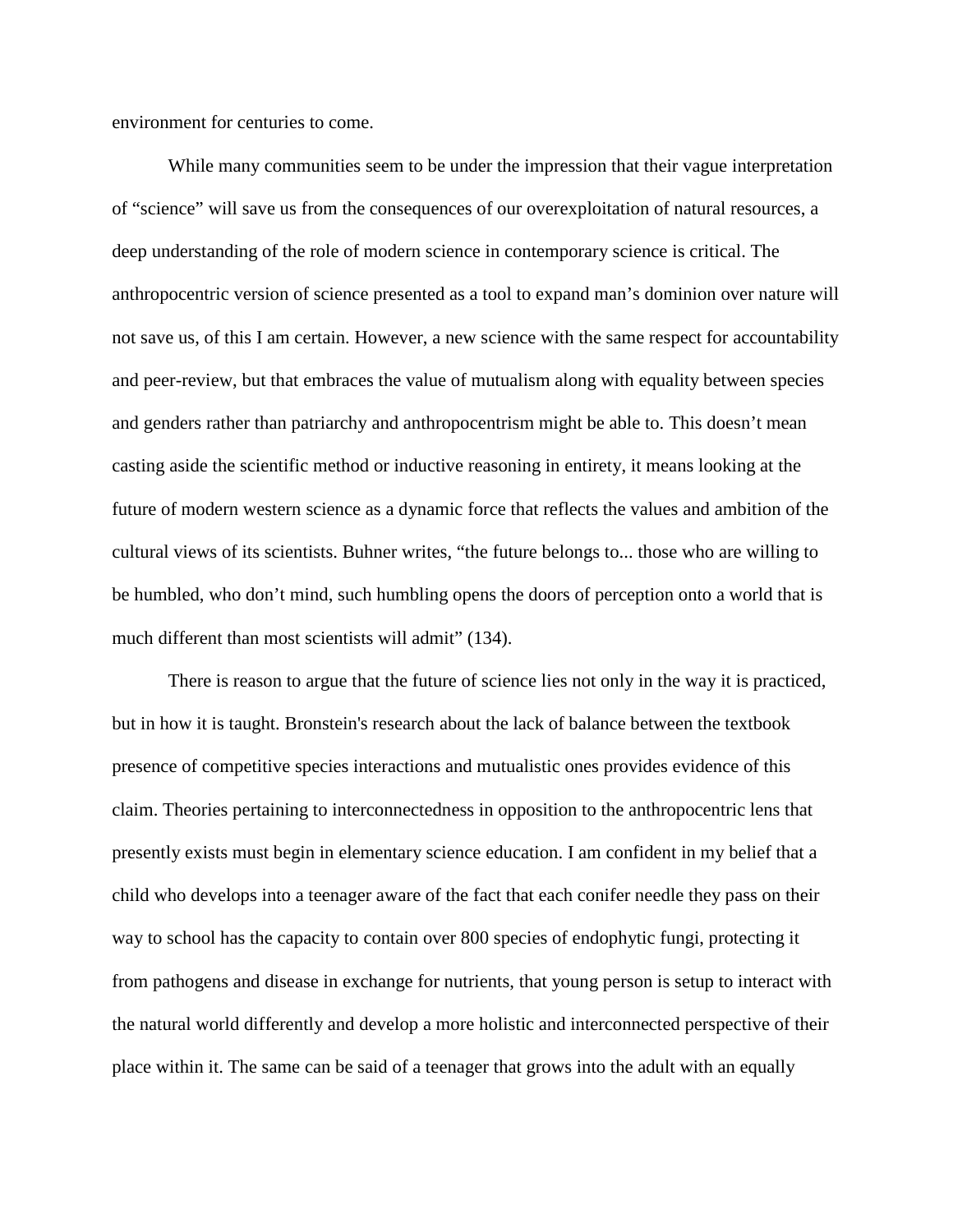thorough understanding of the interconnectedness of species, the agency of plant movement, in addition to the concept of the "survival of the fittest."

We must admit that something about the role of science has gotten a little off track in the western world. It got a little too specialized, a little too simplified, and a little too stuck in its ways. The goal of this exploration has been to begin creating the platform for understanding "where we are now" in understanding how our perception of the influence of "science" within contemporary society, and specifically in understanding the role it plays in how we relate to and interpret our environment. This work suggests that we need to insure that the expectations and responsibilities we place on modern western science are compatible with those of environmentalism to create a paradigm of science where ecology is synonymous with environmentalism. Science is about asking questions and seeking a deeper understanding of how how our world works. In doing so, there are important questions that must be asked that might not be able to be answered in laboratories: Why do think about science the way we do? What if we're thinking about it wrong? And most importantly, how we think about it differently?

## *Works Cited*

Balsuka, F., Volkmann and D. Menzel. "Plant synapses: Actin-based domains for cell to cell communication." *Trends in Plant Science.* 10 no. 3, 106-111. 2005.

Balsuka, F. S. Mancuso, D. Volkmann, and P.W. Barlow. "The root-brain Hypothesis of Charles Darwin: Revival after more than 125 years." *Plant Signaling & Behavior.* Vol*.* 4, No. 12 (1121- 1127) 2009.

Bronstein, Judith. "Our current understanding of mutualism." *The Quarterly Review of Biology.* Vol. 69, No. 1 (31-51) 1994.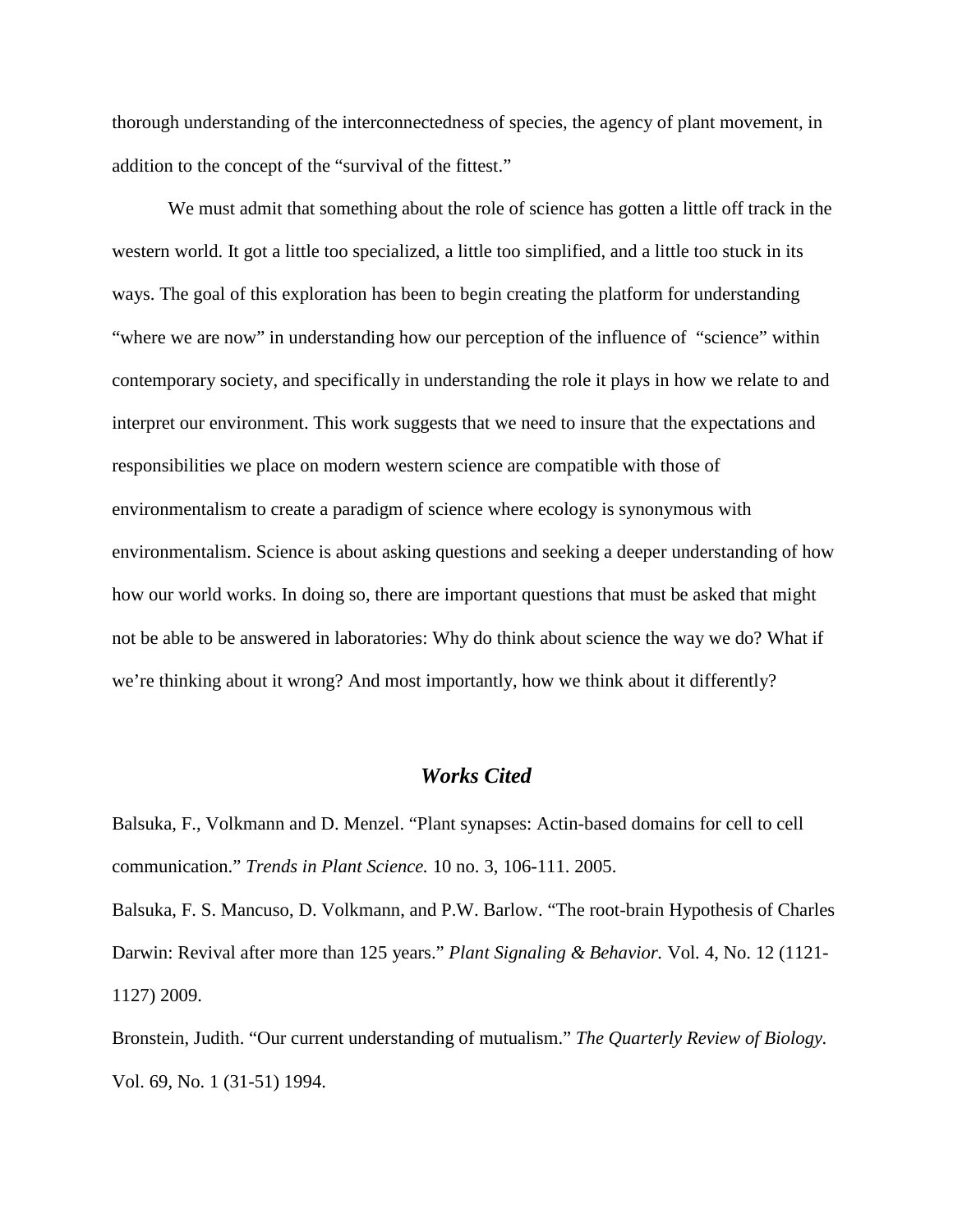Buhner, Stephen Harrod. *Plant Intelligence and the Imaginal Realm.* Bear and Company. Rochester, Vermont. 2014. Print.

Capra, Fritjof. *The Tao of Physics*. Bantam Books. Boston. 1984. Print.

Capra, Fritjof. "Turning of the Tide", *ReVision*, 16, 59–72. 1993. Print. Darwin, Charles. *On the Origin of Species by Means of Natural Selection, Or, the Preservation of Favoured Races in the Struggle for Life*. London: J. Murray, 1859. Print.

Darwin, Charles, Francis Darwin. *The Power of the Movement of Plants.* London. J. Murray. 1880. Print.

Deloria Jr., Vine. *God is Red.* Grosset & Dunlap. New York. 1973.

Hay, Peter. *Main Currents in Western Environmental Thought.* 120-153. UNSW Press. Sydney. 2002.

Keller, David R. "Deep Ecology." *Encyclopedia of Environmental Ethics and Philosophy.* 206- 211. *Macmillan Reference.* USA. 2008.

Keller, David R, Frank B. Golley. *Philosophy of Ecology- from Science to Synthesis*. University of Georgia Press. Athens. 2000.

Latour, Bruno. *We Have Never Been Modern.* Harvard University Press. 1993. Print.

Logan, Robert K. *The Alphabet Effect- The Impact of the Phonetic Alphabet on the Development of Western Civilization*. William Morrow and Company Inc. New York. 1986.

Mancuso, Stephan. *Brilliant Green-The Surprising History and Science of Plant Intelligence.* Island Press. Washington D.C. 2015.

Merchant, Carolyn. *The Death of Nature- Women Ecology, and the Scientific Revolution.* HarperCollins Publishers. New York. 1989.